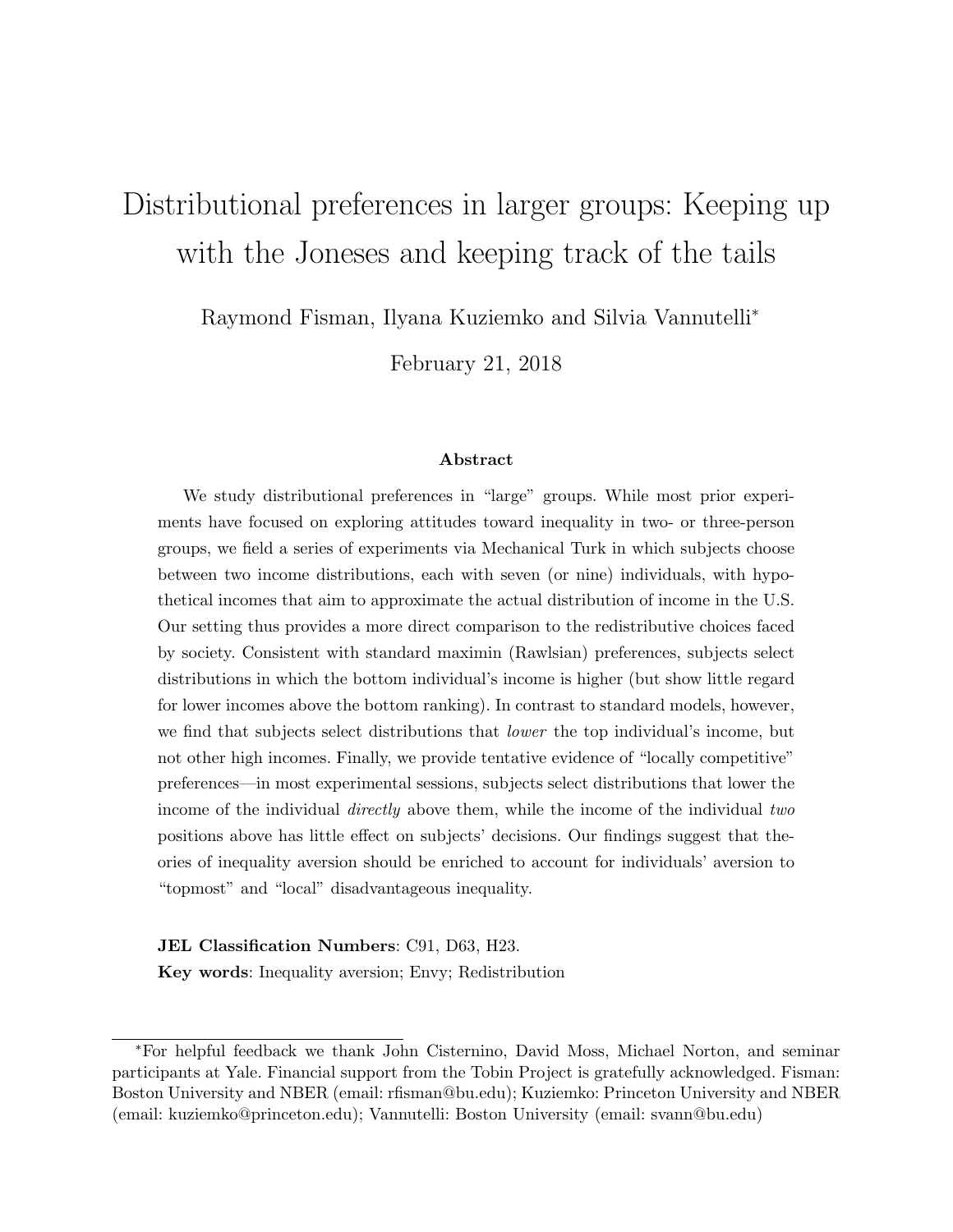## 1 Introduction

Economists have long recognized that individuals incorporate others' payoffs into their own utility. This insight has given rise to a rich theoretical and experimental literature to better understand the structure of individuals' distributional preferences. Economists' interest in the topic is not merely academic — models of distributional preferences can help inform our understanding of support for redistributive policies, political preferences, and the provision of public goods. Much of the emphasis has been on testing various models of inequality aversion. Many of these models assume functional forms in which the incomes of others matter only in aggregate (as in, for example, Bolton and Ockenfels (2000)), or which add the possibility that individuals try to help the worst-off person (as in Rawlsian preferences, explored in Charness and Rabin (2002) and Engelmann and Strobel (2004)). Fehr and Schmidt (1999) allow the disutility created by income gaps to depend on whether the gaps are disadvantageous (resulting from incomes above the individual) or advantageous (resulting from incomes below the individual), but within these two groupings income differences are just aggregated to total disadvantageous and advantageous inequality.

These models have performed well in experimental tests in which the decision-maker divides earnings between herself and a single recipient or pair of recipients. But relatively little work has explored their predictions in larger groups that may have more direct analogs in the real world. To this end, we devise a simple experiment that allows subjects to express, via revealed preference, their concern for inequality at different points in the income distribution relative to their own. As a result, we may distinguish the extent to which subjects place equal weight on the income gaps between themselves and all other individuals above them (as in the most literal interpretation of Fehr and Schmidt (1999)) or if the incomes of people in certain positions (e.g., the very top) in the income distribution appear to place higher weight on their own utility. Similarly, we can test whether all advantageous income gaps between oneself and those below carry equal weight.

Specifically, we conduct a set of experiments via Mechanical Turk (MTurk) in which each subject is confronted with a choice between two hypothetical societies  $A$  and  $B$ , each with a different income distribution. In most versions of the experiment, each distribution is comprised of seven individuals, including the subject herself. The two societies have different income distributions, generated by taking independent draws from the same underlying process. The data generating processes are designed to be reflective of the rough level of prosperity in the United States, but to have some tilt toward the upper right tail, given distributional preferences over this group will have the largest tax implications as a result of their disproportionate share of income. For example, a typical distribution would be  $\{\$10,934,$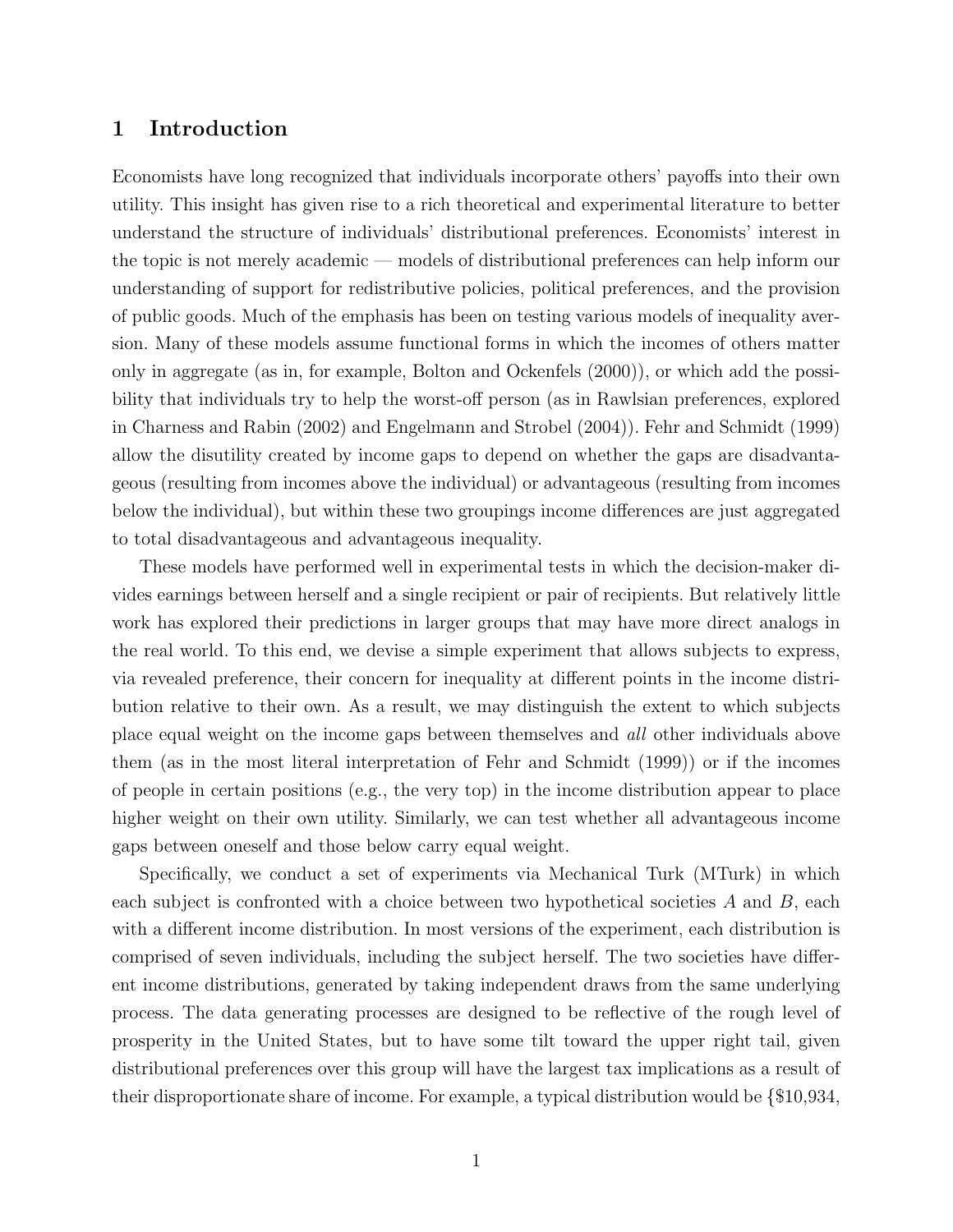\$28,102, \$62,275, \$92,479, \$107,973, \$151,869, \$188,371}). By construction, in most variants, the subject's *own* income is held constant in Societies  $A$  and  $B$  (e.g., if she were the fourthranked person in the given example, her income would be \$92,479 and have a rank of four in both distributions, whereas the other values would vary, independently sampled from the given generating process). We make this choice to emphasize the role of others' payoffs in choosing distributional outcomes. Our design allows us to distinguish, for example, whether individuals put more weight on reducing inequality at extreme income levels, or focus on inequality nearer to the subject's own income.

Our first set of results does not explicitly consider the position of the subject herself, but focuses instead on whether certain positions – most obviously the highest- and lowest-ranked ones – play a particularly prominent role in subjects' choices. We find a very robust emphasis on reducing extreme inequality. Consistent with Rawlsian preferences and the results in Charness and Rabin (2002) for two- and three-subject settings, subjects are significantly more likely to select the distribution that raises the bottom individual's income. This effect is very large: a subject is about 30 percentage points more likely to select the distribution in which the least well-off individual's income is higher. More novel, we also find a robust and quantitatively important emphasis on lowering the income of the individual in the highest position in the distribution—subjects are more than ten percentage points more likely to select the distribution with a lower income in the top position, all else equal. Apart from the top and bottom incomes, no other absolute position has any impact on subjects' decisions.

In our second set of results, we define others' positions in a relative sense: one position above the subject, one below the subject, and so forth. We observe a large and significant desire to reduce the income of the individual in the position *directly above* the subject's own income. In fact, this effect is comparable in magnitude to subjects' preference for lowering the income of the individual at the highest position in the distribution. By contrast, the income two positions above her has no impact on the choice of distribution, and we can reject at high levels of precision that these two effects are of equal magnitude. Such a result is inconsistent with a general desire to reduce inequality.

To organize our findings, we introduce the distinction between *locally competitive* versus topmost competitive preferences to reflect our subjects' particular focus on incomes very close to their own as well as those at the top tail of the distribution. This framing can provide some (parsimonious) guidance on the weights that individuals place on inequalities at particular ranks in the income distribution, thereby enriching models of inequality aversion that are standard in the literature. In particular, we can reject that individuals treat disadvantageous income gaps symmetrically: instead we show that the immediate income gap between the subject and the person right above her as well as the income gap between her and the richest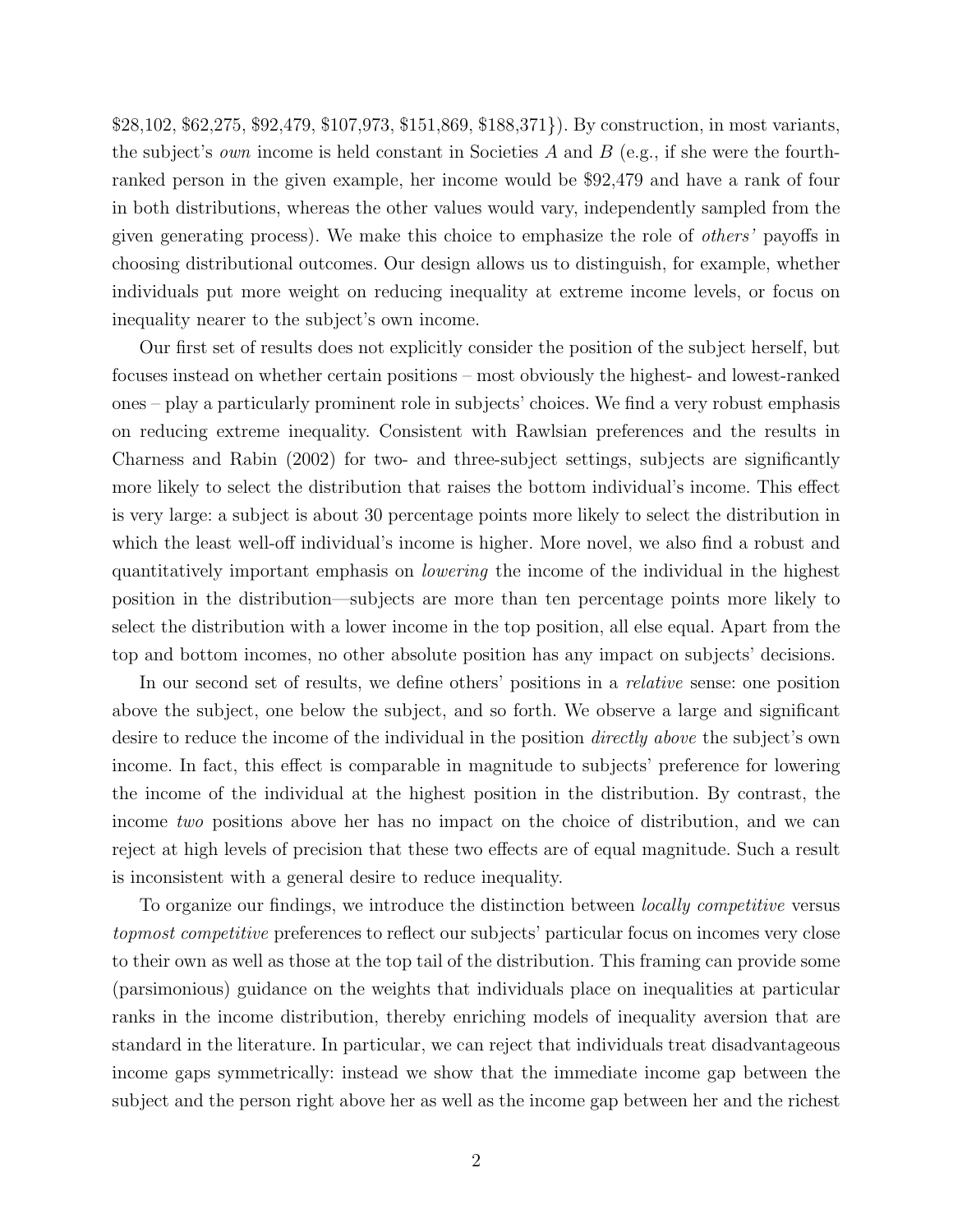person matter more than all other disadvantageous gaps. Similarly, we can reject that all advantageous inequality is equal: instead, the advantageous inequality between the subject and the worst-off person appears to differentially reduce utility.

Our framework may also help to reconcile some attitudes toward inequality that are harder to explain with standard models. For example, consideration of local versus topmost competitiveness is consistent with the popular outrage over the high incomes of the top one percent. It can similarly explain why people care about "keeping up with the Jones" while at the same time ignoring the somewhat more prosperous Johnsons.<sup>1</sup>

In the year following our initial pair of experiments (conducted in September, 2013), we ran a number of additional "sessions" (given we use MTurk and not a true lab, "sessions" is a slight abuse of the language, but by "session" we mean separate MTurk surveys administered at particulars dates and times) that subjected our analysis to a wide range of robustness checks. We allowed the subject's own income to differ across the two distributions, varied the generating processes to create distributions with higher levels of inequality, and increased the number of individuals in each "society" to nine. We also varied the way that the distributions were presented to subjects, pulling the bar representing the subject's own income away from those representing the incomes of others. Up to this point, all experiments confronted subjects with hypothetical choices between pairs of income distributions. In our final variant, we ran a real-stakes version in which subjects were informed that, with ten percent probability, their choice would be implemented for stakes equal to one ten-thousandth of the income distributions presented, with randomly drawn MTurk workers as recipients. Thus, for example, if an individual in a selected distribution was assigned an income of \$140,000 and that distribution was selected for real payoffs, a random MTurk worker would receive \$14 as payment.

We find that subjects in every session tended to choose distributions that reduce the income of the individual in the highest position (i.e., subjects always exhibit topmost competitiveness) and increase the income of the individual in the lowest position. Evidence for "locally competitive" preferences is also observed in every variant apart from the "real stakes" session, where its measured effect is much weaker (and statistically insignificant). We return to discuss some possible explanations for this pattern when we present our experimental findings.

Our paper contributes most directly to the recent literature that aims to infer redistribu-

<sup>1</sup>For example, Luttmer (2005) shows that within relatively small geographic units, average local income negatively predicts individual well-being, holding one's own income constant. As these units are more economically homogeneous than the entire country, the result suggests that individuals care about the incomes of those close to them in the distribution (though that interpretation is confounded by geographic proximity).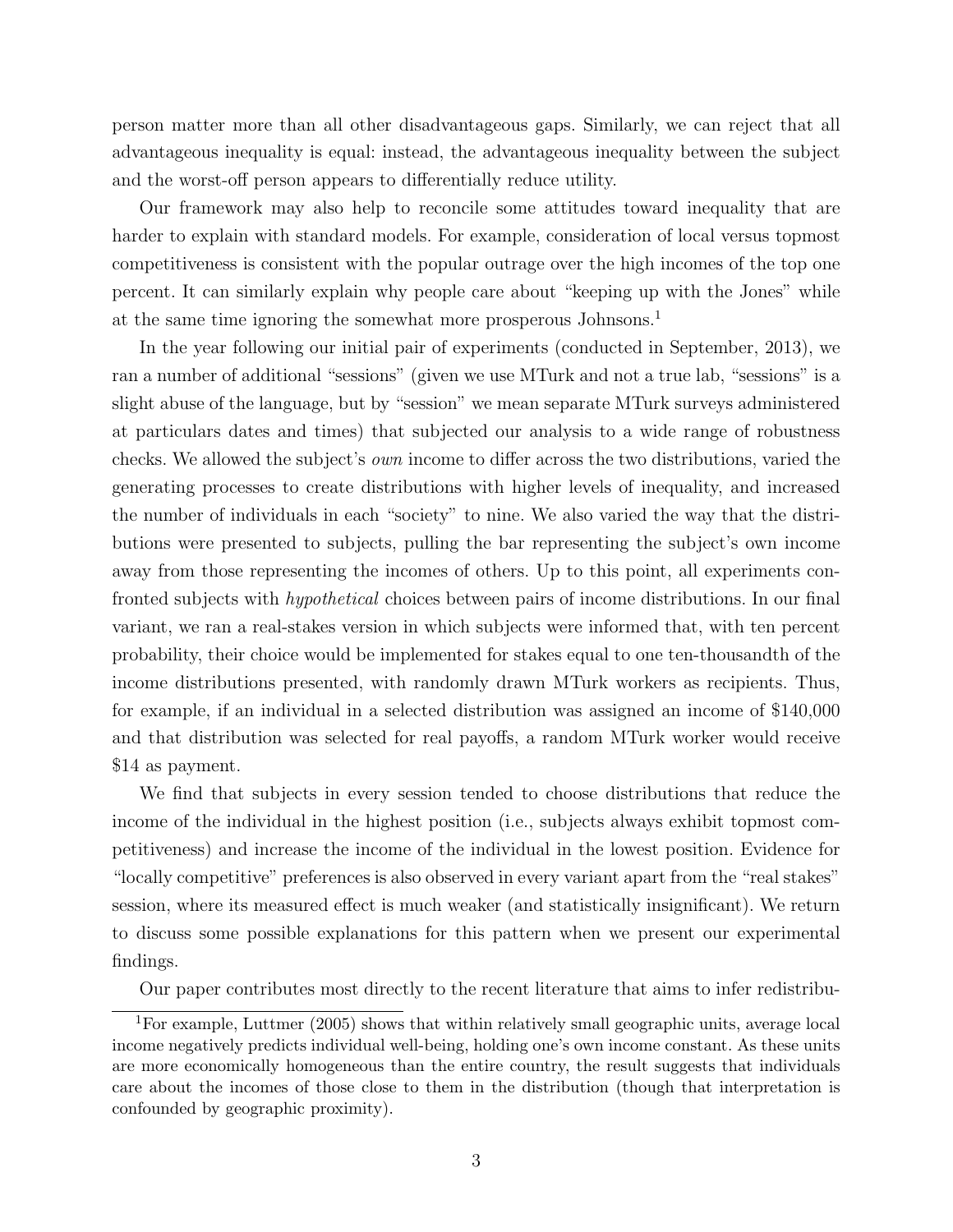tive preferences via survey methods. These studies have generally been devised to better understand attitudes toward (and impediments to) inequality-reducing redistribution in general (e.g., Kuziemko et al. (2015), Norton and Ariely (2011)), without exploring the particular structure of these preferences.

More broadly, our work builds on the large body of research that aims to characterize the nature of distributional preferences. In our experimental design, we attempt to bridge social preferences as typically studied in small groups with small stakes to preferences over more policy-relevant income distributions. The literature we build upon encompasses the theoretical contributions referenced earlier, many of which have experimental components to them involving just one or two recipients.<sup>2</sup>

Our paper joins a smaller literature on distributional preference experiments involving large groups. These studies tend to impose a formulaic redistribution parameter such that all poorer individuals are made better off and all richer individuals made worse off, potentially subject to some efficiency loss (see, in particular, Durante et al. (2014), Ackert et al. (2007), and Beckman et al. (2004)). While this has the advantage of mimicking the effects of taxation, it does not allow these prior studies to separate subjects' concerns for others' incomes at particular points in the distribution.<sup>3</sup>

As our subjects are in a sense acting as social planners (though they are "planning" a society of which they are a member), our work relates to the optimal tax literature under non-standard preferences (either of the social planner herself or of individuals in society). Recently, several important contributions on the theory side of this question have emerged. Saez and Stantcheva (2016) examines optimal tax outcomes when the social planner is lossaverse, Farhi and Gabaix (2015) develops optimal tax formulae under a number of behavioral anomalies (e.g., inattention and mental accounting), and Lockwood (2016) focuses on present bias. Our approach, as in Charité et al. (2015a), who test whether social planners respect

<sup>2</sup>See Kahneman et al. (1986) for the earliest dictator experiment and Forsythe et al. (1994) for the first appearance of the standard dictator game. More recent research has explored how dictators' fairness principles are affected by considerations such as deservingness (e.g., Almas et al. (2010), Krawczyk (2010)) and extrinsic versus intrinsic motivations (Cappelen et al. (2017)). Recent research has also generalized the dictator framework to incorporate different prices of giving to create a tradeoff between equality and efficiency (see Andreoni and Miller (2002) and Fisman et al. (2007)). We see our work as extending this tradition to consider the more complex set of tradeoffs that come with distributional choices involving multiple others.

<sup>3</sup>While less directly related to distributive preferences, a recent paper examines decision-making in groups far larger than those in typical experiments. Schumacher et al. (forthcoming) finds that many subjects make welfare-decreasing decisions while acting as social planners for large (up to 32 individuals) groups in lab experiments, because subjects weigh a salient benefit for a minority of the group as more important than a small cost for the majority of the group, even if the sum of the costs is greater than the sum of the benefits.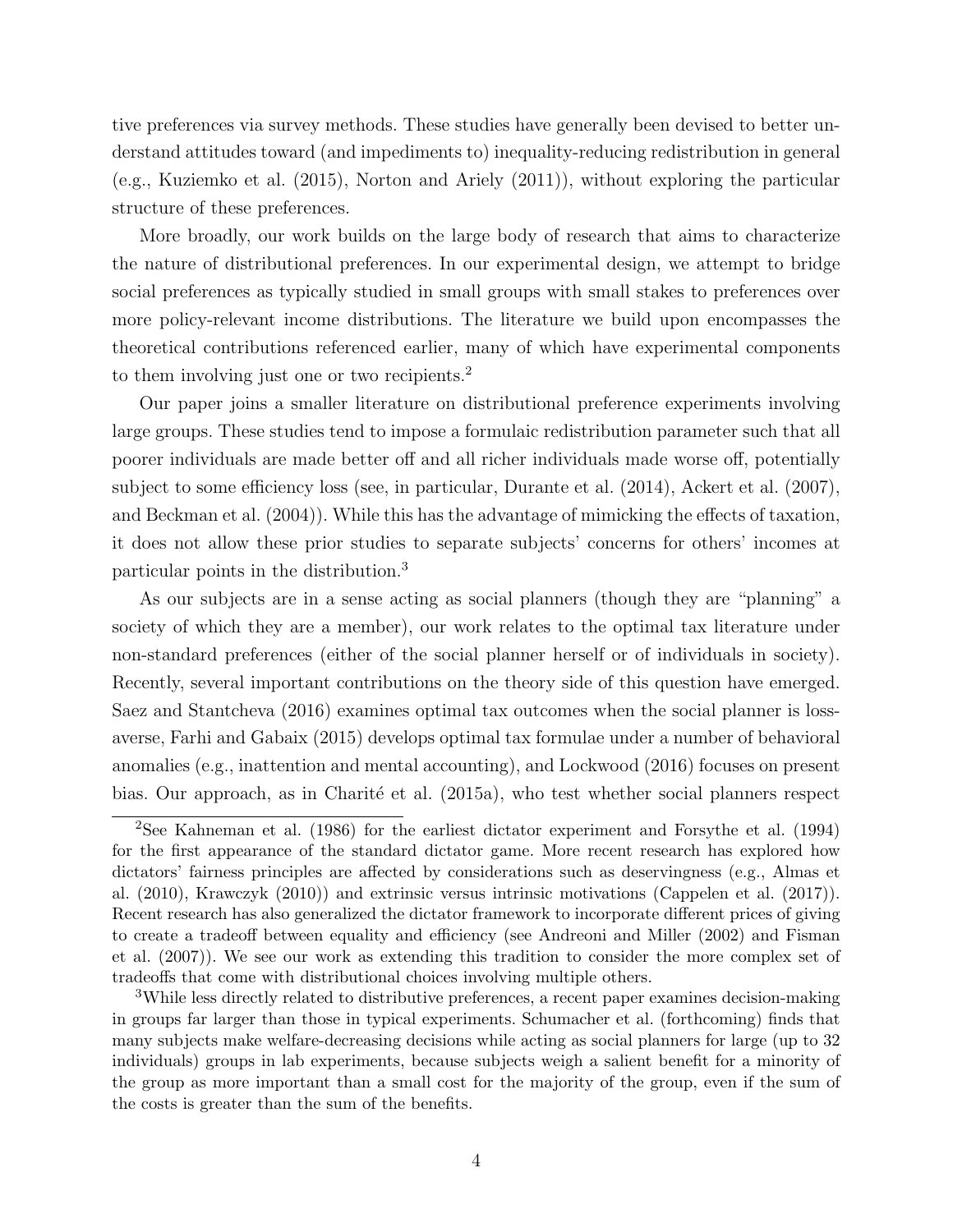individuals' reference points, is more experimental.<sup>4</sup>

The remainder of the paper is organized as follows. Section 2 develops a very simple generalization of the Fehr-Schmidt model that we will use to guide our empirical analysis. Section 3 describes the experimental design. Section 4 explains the data collection procedure. Section 5 presents the results from our main experiment as well as the follow-up sessions. Section 6 offers concluding thoughts and suggestions for future work.

## 2 Standard models of distributional preferences

In this section, we summarize the classic inequality aversion model of Fehr and Schmidt (1999), and also present a more flexible (though less parsimonious) version that will serve as a point of departure for our empirical exercise.

We begin with the Fehr-Schmidt model. Consider a society of  $n$  individuals and a vector of payoffs  $\mathbf{x} = (x_1, ..., x_n)$ ; the utility function of individual *i* is then given by:

$$
U_i(\mathbf{x}) = x_i - \frac{\alpha_i}{n-1} \sum \max \{ x_j - x_i, 0 \} - \frac{\beta_i}{n-1} \sum \max \{ x_i - x_j, 0 \}, \tag{1}
$$

where  $\alpha_i$  is individual i's aversion to disadvantageous inequality and  $\beta_i$  is his aversion to advantageous inequality. The model assumes  $0 \leq \beta_i < 1$  and  $\alpha_i \geq \beta_i$ . These conditions imply that individuals do not like advantageous or disadvantageous inequality  $(\alpha_i, \beta_i \ge 0)$ , but that they are not willing to reduce own-income in order to reduce inequality  $(\beta_i < 1)$ , holding others' incomes constant. The second assumption implies additionally that players dislike falling behind more than they dislike being ahead of others.

In our setting, in which own-income is held constant (though we relax this constraint in one experimental session), this model predicts that subjects will choose the distribution that minimizes the aggregate payoff differences relative to others, with a greater weight on

<sup>&</sup>lt;sup>4</sup>In comparing our results from hypothetical and real-stakes settings, we also contribute to a small literature that seeks to test whether non-incentivized results generalize to incentivized settings. In general, earlier research on this topic has found mixed results. Camerer and Hogarth (1999) perform a meta-analysis of 74 studies that either have no, low or high-powered incentives. They find that the effect of real stakes depends on the experimental task. Beattie and Loomes (1997) compare three payment schemes: hypothetical, randomly picking one of several questions for payment, and paying out for each question. They find that choices involving pair-wise comparisons of lotteries are not affected by payment (although subjects are less likely to violate expected utility theory over complicated sequences of lotteries when they are paid for each question). By contrast, while our pair-wise comparisons are not tests of rationality, we do find that payment matters for subjects' decisions. Etchart-Vincent and l'Haridon (2011) find that hypothetical and incentivized choices do not differ for the choice to bear risk in the loss domain, but that hypothetical choices in the gain domain are more risk-seeking than incentivized choices (consistent with Holt and Laury (2002)).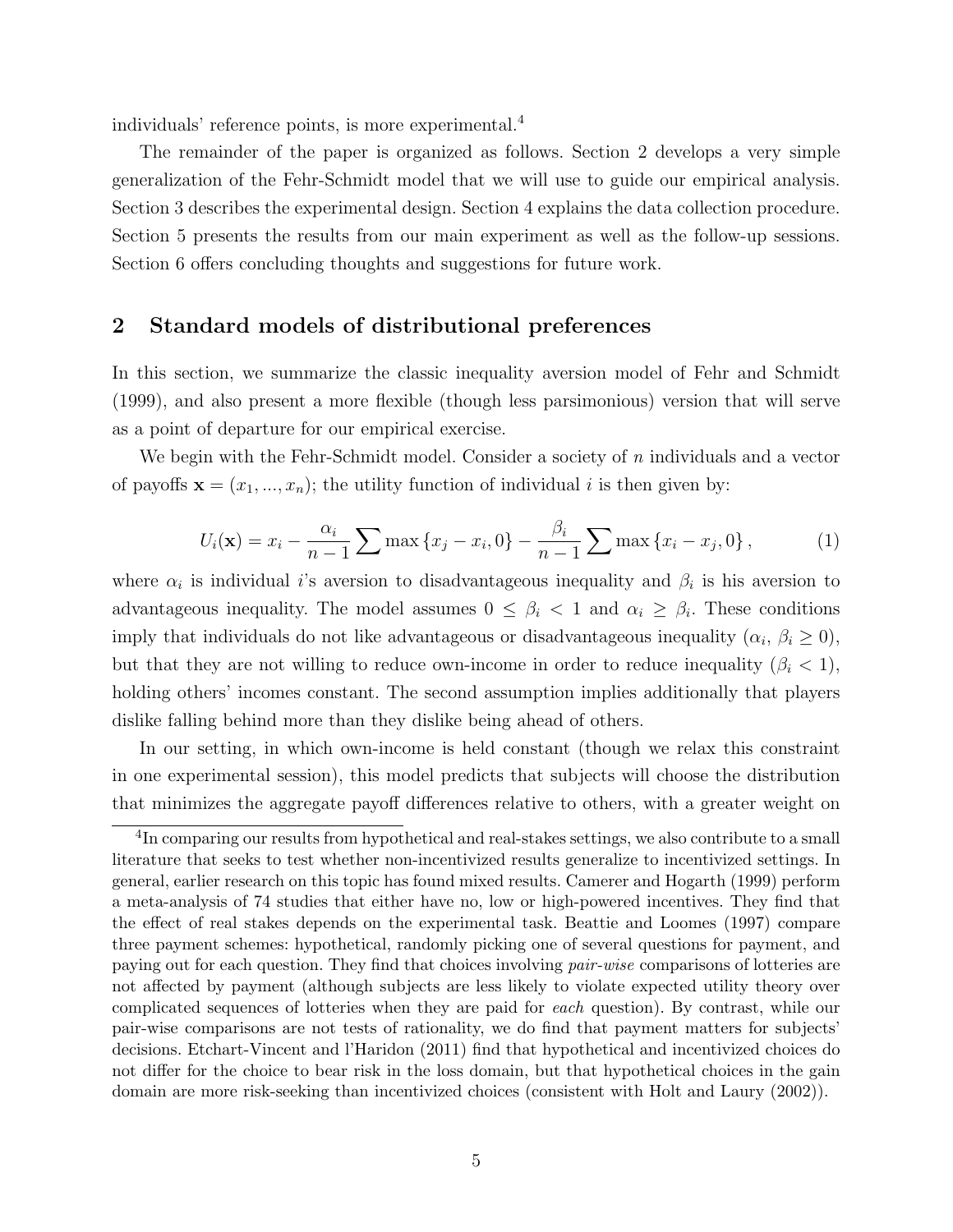decreasing high incomes rather than increasing low incomes. However, the model makes no distinction among all individuals above the subject's income or all individuals below: all incomes within each group are given the same weight,  $\frac{\alpha_i}{n-1}$  or  $\frac{\beta_i}{n-1}$ , respectively.<sup>5</sup>

Individual- or rank-specific specific comparisons can easily be embedded in the Fehr-Schmidt model by allowing parameters to vary for each of the other individuals' positions. Without loss of generality, we order the vector of incomes  $x$  in increasing order, so that the fully flexible Fehr-Schmidt model may be expressed as:

$$
U_i(\mathbf{x}) = x_i - \frac{1}{n-1} \sum_{j=i+1}^n \alpha_{i,j}(x_j - x_i) - \frac{1}{n-1} \sum_{j=1}^{i-1} \beta_{i,j}(x_i - x_j)
$$
(2)

Our experimental design allows us to potentially estimate all of these individuals' specific weights  $(\alpha_{i,j}$  and  $\beta_{i,j})$ . If we allowed for a fully flexible specification, it would lead to a very large number of parameters (since they potentially depend on where the subject is in the income distribution). As a result, we will present a set of graphs at the beginning of Section 5 that displays each of these parameters. We then inspect the patterns to determine the regression specifications that the data appear to suggest. While there is some subjectivity in going from the patterns in the graphs to an explicit regression specification, we will be aided in this endeavor by the fact that we observe very clear patterns in the data: subjects' inequality aversion focuses on the top and bottom individuals' incomes (captured by  $\alpha_{i,n}$ and  $\beta_{i,1}$  respectively), and locally disadvantageous inequality aversion (captured by  $\alpha_{i,i+1}$ ).

## 3 Experimental Design

The centerpiece of the survey presents each subject with a binary choice between two income distributions, which are called "Society A" and "Society B." The survey experiment begins with the following initial instructions (or a close variant of them, depending on whether we were running the main survey experiment or one of the modified versions that we ran to explore the robustness of our various findings):

In each round you will see two graphs displayed on your screen. Each graph represents a distribution of payoffs that you can choose to assign to yourself and to the other participants in your group. In each round, you must decide which distribution, Society  $A$  or Society  $B$ , you prefer.

<sup>&</sup>lt;sup>5</sup>Bolton and Ockenfels (2000) adopt an approach that similarly yields no prediction of either locally or topmost competitive preferences, based on the utility function  $U_i(x) = U(x_i, \frac{x_i}{\sum x_j})$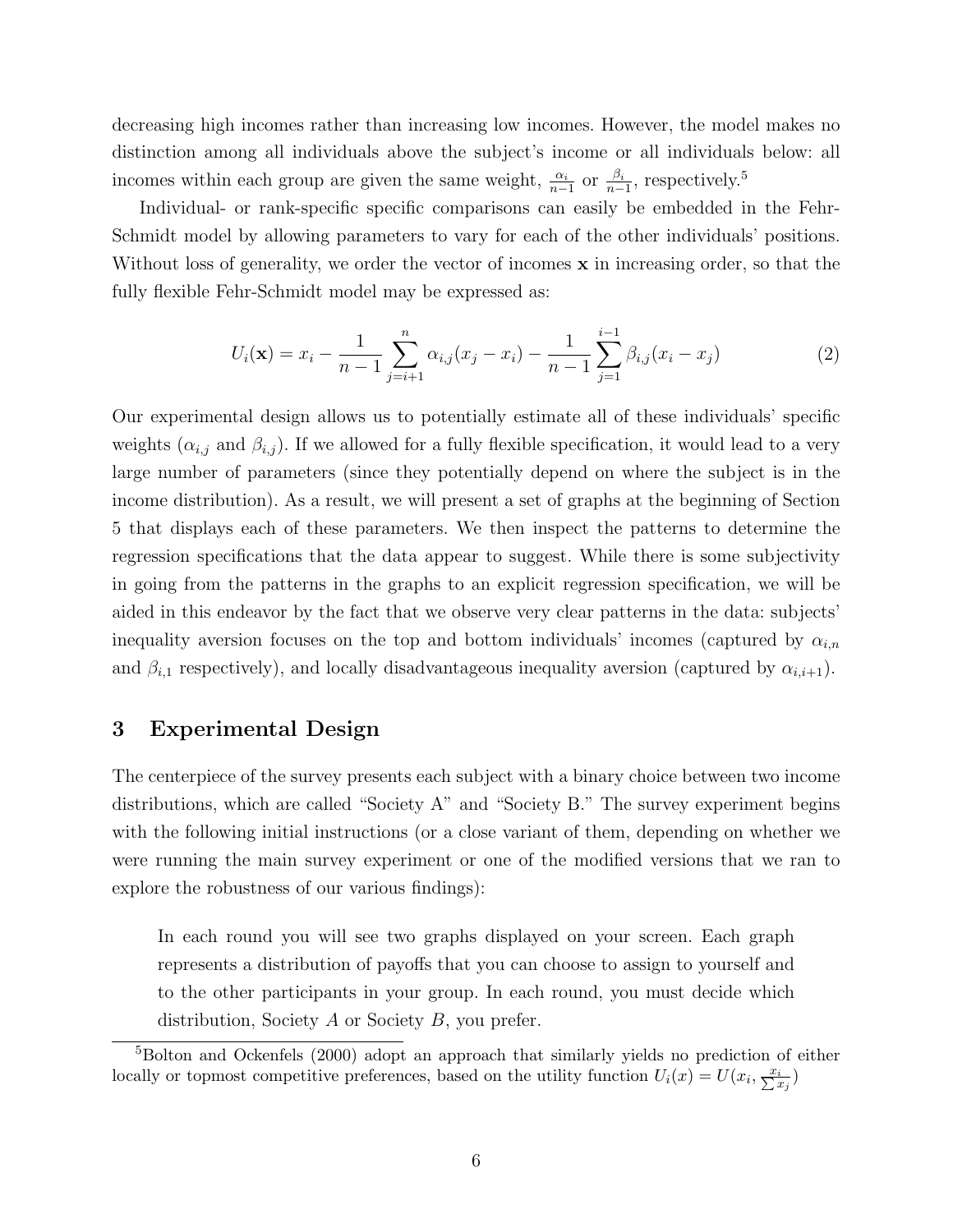Subjects then completed a practice round, which was accompanied by the following instructions:

Two graphs are displayed below. Each graph represents a distribution of payoffs that you can choose to assign to yourself and the other participants in your group. The red bar in each graph indicates your position and payoff in the group. Please select which distribution you prefer.

After completing the practice round, subjects confirmed that they had read and understood the directions before completing the ten subsequent iterations that constitute the data we use in our analysis (see the screenshot in Figure 1).<sup>6</sup>

In every iteration, the subject's own position in the income distribution was selected at random. Further, in each iteration, instructions were reprinted above the two graphs, as shown in the screenshot. Following the last iteration, subjects completed a short survey on their attitudes toward government redistribution, their political preferences and voting decisions, and basic demographics like age, gender, and income.

We focus our presentation of the results from the initial pair of experimental sessions that we conducted, on September  $9<sup>th</sup>$  and September  $17<sup>th</sup>$ , 2013. In both sessions, subjects were presented with choices that took the precise form illustrated in Figure 1, differing only in the process by which the income distribution values were generated.

The income values for these sessions were drawn from uniform distributions in each of seven ranges:  $(a_1, b_1), (a_2, b_2)...(a_7, b_7)$ , where the subscripts denote the position  $p \in$  $\{1, 2, ..., 7\}$  in the distribution. Note that *position*, as we define it, is *increasing* in income, as opposed to *rank*. We set  $b_p = a_{p+1}$ , so that the union of the intervals is  $(a_1, b_7) \setminus \{b_1, b_2, ..., b_6\}$ (i.e., the full interval minus a subset of measure zero). The non-overlapping ranges ensure that in no case can ranks change from Society  $A$  to Society  $B$ . As such, if the subject finds herself in position 4 in Society A, she will be in position 4 in Society B. We made this choice to simplify the setting: the person right above a subject may move closer or further away, but the subject can never "leapfrog" over him (nor can the subject be leapfrogged by the person directly below).

To probe robustness, in our main experimental sessions we vary how the  $a_p$  and  $b_p$ values are set. In one case, which we term "Absolute Differences" (AD), the ranges were kept constant, in \$20,000 increments, beginning at \$10,000 (i.e., 10,000–30,000, 30,000– 50,000. . . 130,000–150,000). To give some sense of where these values sit in the distribution of U.S. pre-tax, pre-transfer income, the midpoint of the lowest interval is at roughly the

<sup>&</sup>lt;sup>6</sup>Subjects were additionally assured that all responses would remain anonymous.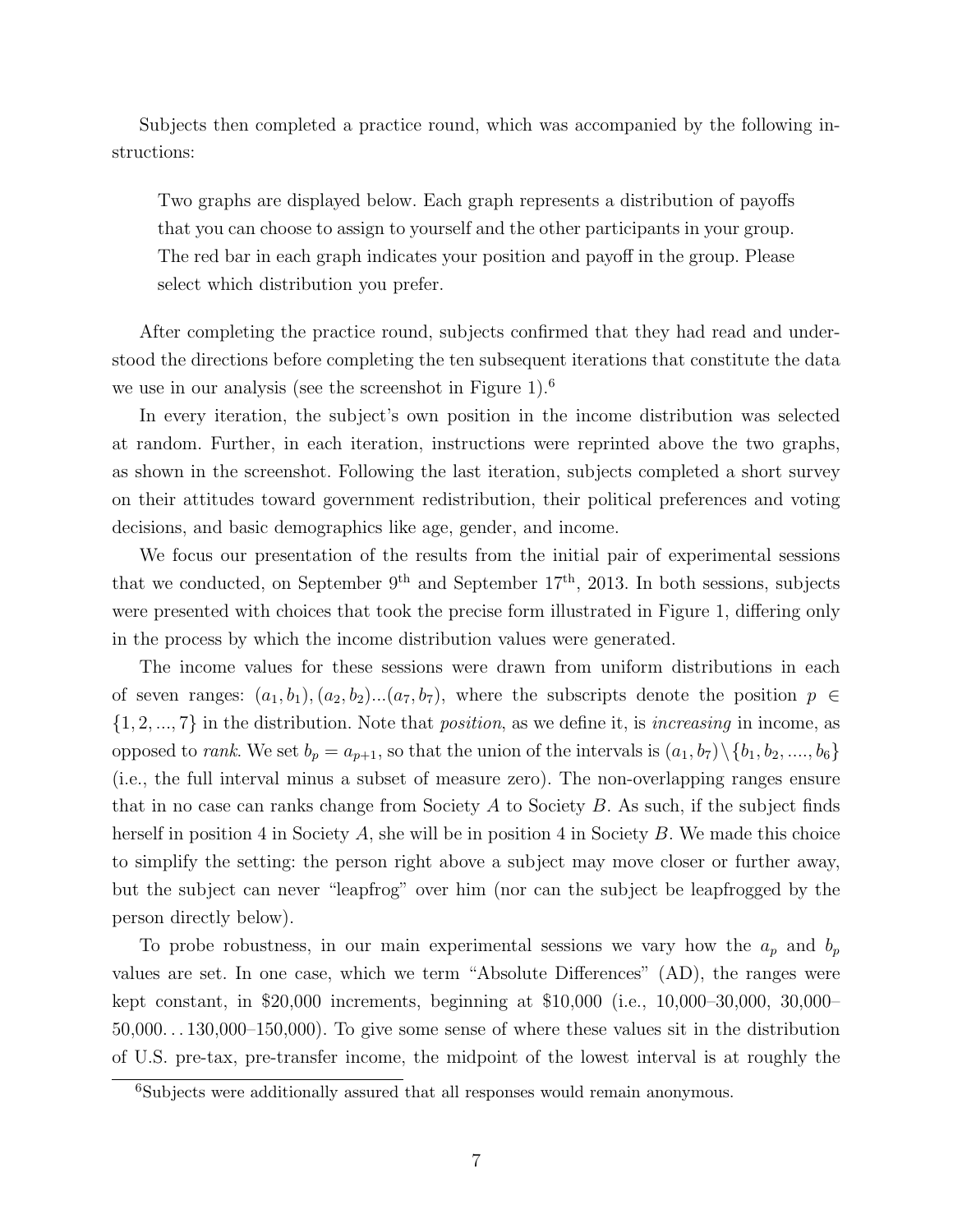24th percentile and the midpoint of the highest interval is at roughly the 94th.<sup>7</sup> In the second case, which we term "Percentage Differences" (PD), we keep the percentage increase in a comparable range across positions in the income distribution, increasing the range by \$5,000 at each level (i.e., the ranges are 10,000–25,000, 25,000–45,000. . . 175,000–220,000). As indicated in the instructions, the subject's own income is presented in a different color in both distributions, and in all cases the subject's own income is identical in each distribution to focus the decision-maker on inequality rather than own-income.

We conducted a number of variants on this basic design to probe the robustness of our results to different income distributions and ways of presenting them to subjects. These variants allow own income to vary; provide an alternative presentation of the income distributions, to ensure that the results are not driven by the particular manner in which income distributions are presented; change the distribution from which the income values are drawn; and make the experiment for "real money." We describe these companion experiments in greater detail after documenting the results of the main experiment.

Table A1 provides a full list of the treatments (the main experiments plus the companion experiments) as well as the dates they were conducted.

The interested reader can take the full experiment online at nautech-clients.com/ tobin/survey12/. The version posted online is the "real stakes" session (described in detail in Section 5.3; its instructions are virtually identical to those of the main experiment, with the addition of a screen which explains how payoffs will be determined as a result of the subject's choices in the experiment).

## 4 Data Collection

Over the past few years, social scientists have increasingly used MTurk to perform experiments and collect survey data (see Kuziemko et al., 2015 and papers cited therein for a review). We registered as a requester and created a *human intelligence task* (HIT) titled "5-10 Minute Survey About Income Preferences".<sup>8</sup> To limit selection bias while also giving workers an honest description of the task, we provided a short, neutral description of the HIT ("This survey is part of an academic research survey") that could be viewed by workers

<sup>&</sup>lt;sup>7</sup>These percentiles are based on the 2016 CPS. The midpoint of the second interval is at roughly the 52nd, that of the third at the 72nd, that of the fourth at the 82nd, that of the fifth at the 88th, and that of the sixth at the 92nd. As noted in the introduction, we wanted distributions with some skew to the right.

<sup>8</sup>Two sessions of the survey were administered with small changes to the HIT title. One session was run with the title "7-10 Minute Survey About Income Preferences", and another was run with the title "10 Minute Research Survey About Income Preferences".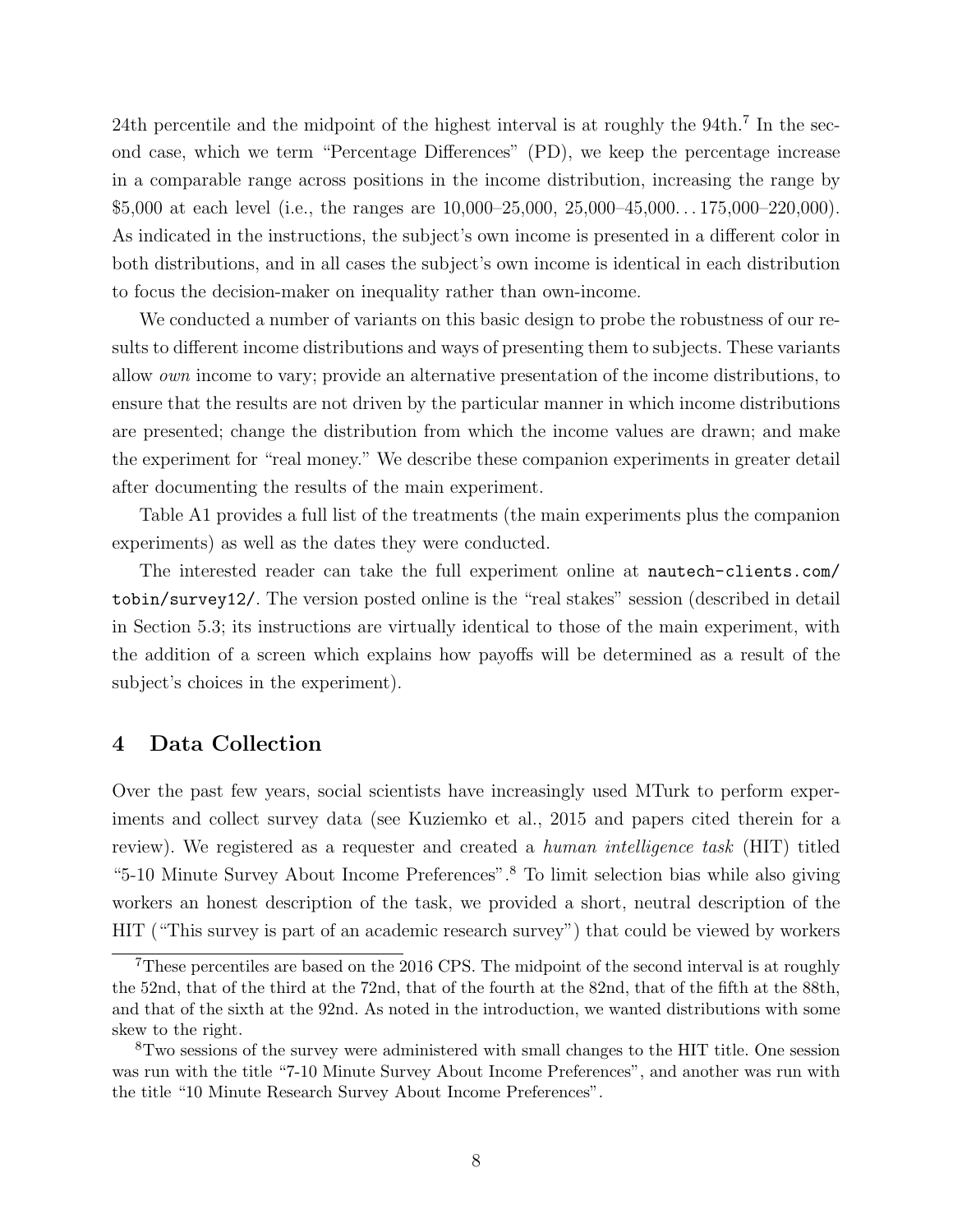before they signed up to participate. Compensation was set to \$.50 which, given the median completion time of seven minutes, works out to an hourly wage of \$4.25. Though we cannot find official data on average wages on MTurk, reading through worker forums suggests that we are paying a generous wage (and indeed our posted surveys were always filled within a short period of time).

Each worker logs in with an MTurk worker ID. We collected data over seven separate sessions, dropping any worker who had taken a previous survey with the same ID so as to gather a fresh sample each time (though our main results hold when we keep repeat-takers in the sample, as we show later). The sessions differed in the way that the income distributions were generated or presented, as detailed in the preceding section.

To limit heterogeneity of the sample, we collected all data on workdays during daylight hours on the East Coast of the United States. Individuals were prompted for a response if they tried to skip questions (to further discourage robots and inattentive respondents). We also limited the survey's availability to those with U.S. billing addresses and asked respondents to confirm their residency in the United States. We further limit respondents to those with positive ratings from at least 90 percent of past MTurk requesters. Basic cross-tabs of the data are reassuring (for example, subjects who report Republican party affiliation are roughly fifty percent richer than those who report Democratic affiliation).

We informed subjects upfront that the survey was part of an academic study. Given academia's left-wing reputation, one might worry that social-desirability bias would lead subjects to give more pro-redistribution answers (see, e.g., Bernardi, 2006, Dalton and Ortegren, 2011). In our setting, such concerns may be limited, as earlier research suggests that web-based surveys may be less prone to social desirability bias than traditional in-person interviews (Kreuter et al., 2008). We further tried to mitigate any such concerns by emphasizing early in the survey instructions that we sought individuals' genuine responses, explaining that: "You are invited to participate in an opinion survey. There are no right or wrong answers [emph. in original]."

We also asked respondents directly about whether they perceived some left-wing, rightwing or other sort of bias in our survey, though we only thought to do so in the very last experimental session (on August 7th, 2014, the session for "real stakes"). Nonetheless, results from this session suggest very few respondents felt the survey was biased. Roughly 7.6 and 2.7 percent, respectively, said it was biased in a "politically liberal" or "politically conservative" manner, another 2.7 percent said it was biased in some other manner, with the remaining 87 percent saying they did not detect any bias. While these cross-tabs cannot speak to whether subjects were biased in some subconscious manner, we are somewhat reassured that social desirability bias is unlikely to be large.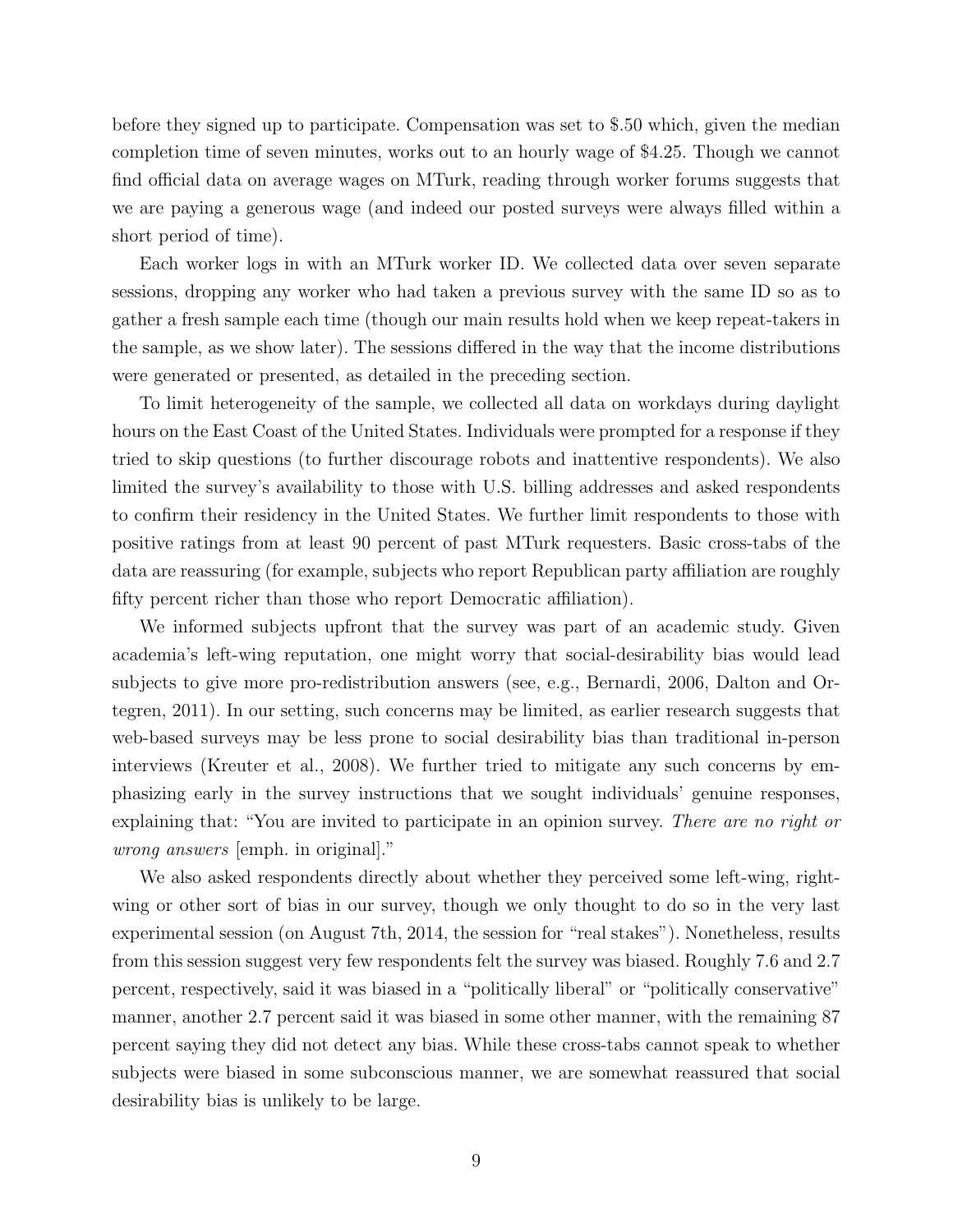#### 4.1 Data sample

Table 1 provides details on all MTurk workers from all sessions that we conducted, comparing them to the (weighted) population of adults sampled in the 2014 General Social Survey. Consistent with past work using MTurk, we find that younger, male, and college-educated subjects are over-represented in our sample.<sup>9</sup> Also consistent with prior work, household incomes are relatively low among MTurk workers. On the social and political variables that may directly relate to distributional preferences, our sample is more likely to have voted than the average GSS respondent, and slightly more apt to believe that government should reduce income differences through redistribution. Relatedly, MTurk subjects are also more likely to believe that success is a matter of luck than hard work, relative to GSS respondents. In a robustness check we present results reweighted to be reflective of the GSS population based on age, gender, income, and belief that the government should reduce income differences.

Table 2 provides a longer list of covariates for the MTurk sample.

#### 4.2 Notation and definitions

Before proceeding to our main specifications and results, it is useful to provide some notation and define several terms to facilitate our exposition in the next section.

We define several variables that capture differences between the two income distributions. Let Income<sub>p</sub> be the income of the individual in position  $p = 1, \ldots 7$  in Society  $D \in \{A, B\}$ . Recall that *position* is increasing in income, so the poorest person in a seven-person distribution has position 1 and the richest person has position 7.

We define  $DiffIncome<sub>p</sub>$  as the income for position p in Society B minus the income for position  $p$  in Society  $A$ . The preferences described in Section 2 predict that subjects will make decisions based on *absolute* difference in income for  $p$  in  $B$  versus  $A$ , so that Society B is preferred to Society A if and only if:

$$
\sum_{j=p_i+1}^{7} \alpha_{j,p_i} DiffHome_j - \sum_{j=1}^{p_i-1} \beta_{j,p_i} DiffHome_j > 0
$$
\n(3)

As a specific example, consider the income distributions presented in Figure 1. The subject is in position 4, with income of \$82,944, while the position 5 incomes are \$111,319 and \$129,418 for Societies A and B respectively. Since the position 5 income is higher in Society B than Society A,  $DiffIncome_5 = 18,099 > 0$ . To assess whether Society A is preferred to

<sup>9</sup>Unfortunately our post-experiment survey did not ask for respondents' race, but other studies have found that MTurk workers are less likely to be minorities than the U.S. average.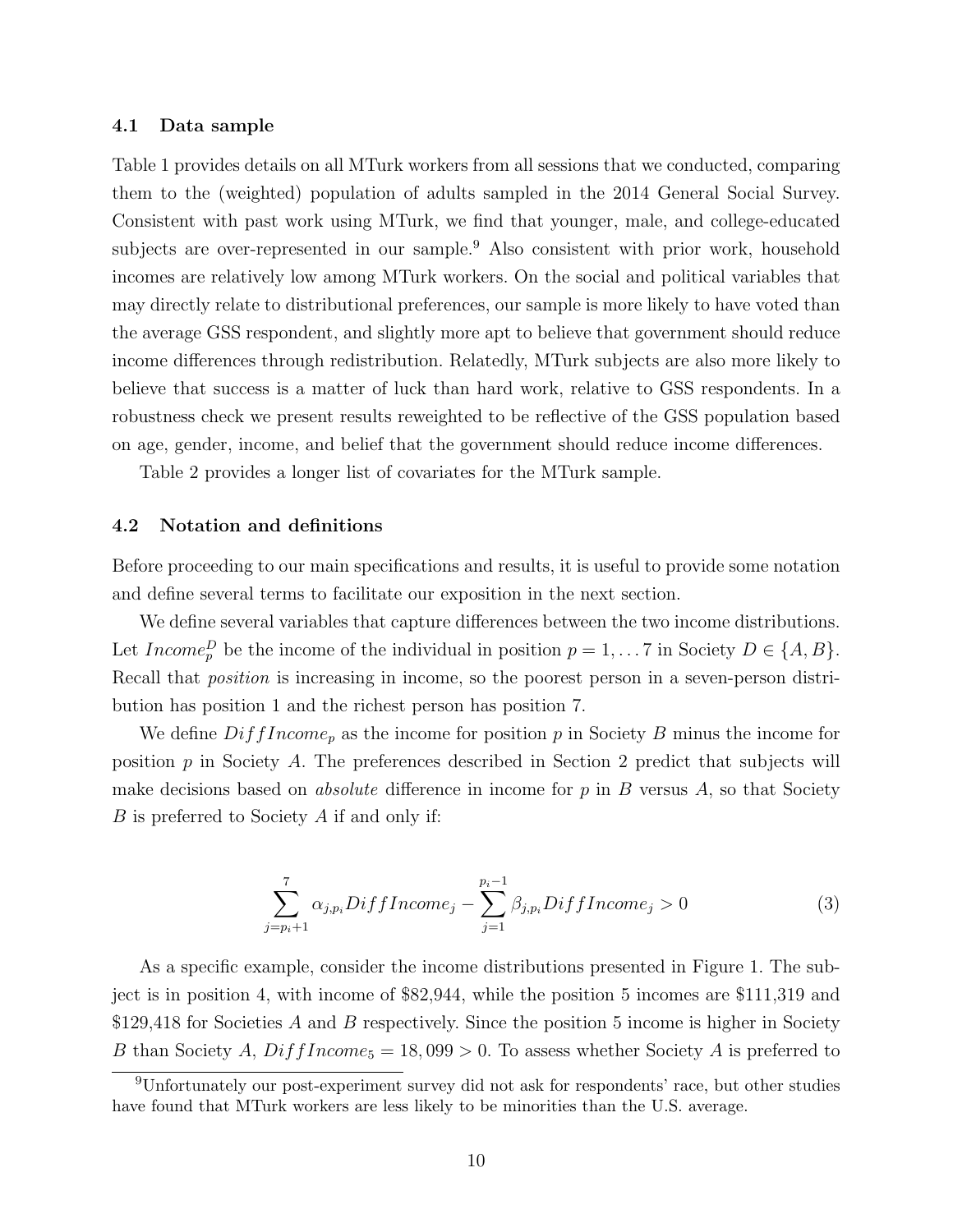Society B overall, we need to assign utility weights for each position in the case that individual  $i$  is in position 4. Suppose, for example, that the weights for positions one through three are  $1/8$ ,  $1/4$ ,  $1/2$  and for positions five through seven they are  $1/2$ ,  $1/4$ ,  $1/8$  (so that inequality aversion decreases with distance from the subject in the distribution). Summing over the differences in incomes for each position, weighted by their respective weights, we find that the expression above sums to 8439.63 so that  $U_i(SocietyB) > U_i(SocietyA)$ .

We also employ an alternative measure of differences in income inequality between the two distributions that is not sensitive to the widely differing income ranges at different positions in the distribution. Specifically, instead of  $DiffIncome$ , we look at a binary indicator variable that captures simply whether the income for position  $p$  is higher in Society  $B$  than in Society A. That is,

$$
SignIncome_p = \begin{cases} 1 & \text{if } Income_p^B - Income_p^A > 0\\ 0 & \text{otherwise.} \end{cases}
$$

Note that for expositional parsimony we engage in some abuse of notation by calling this variable *SignIncome*, when in fact it takes values of 0 and 1, not -1 and 1.

Finally, given our interest in testing whether respondents focus on those closer to them in the distribution, we also define measures that are relative to the subject's own position. We thus define, for subject in position p,  $DiffIncome^{+1} = DiffIncome_{p+1}$ . So, in the preceding example (illustrated in Figure 1),  $DiffIncome^{+1} = 18,099.$ <sup>10</sup>

Past work has found that subjects often try to maximize total surplus, so it is natural to consider total income as a control in some specifications (though its introduction into the Fehr-Schmidt model is not without complications—we return to this point below). We define  $DiffSurplus$  as the difference in total income of all individuals in Society  $B$  versus Society A:

$$
DiffSurplus = \sum_{r=1}^{7} Income_r^B - \sum_{r=1}^{7} Income_r^A.
$$

Similarly, we generate an indicator variable,  $SignSurplus$ , that denotes whether Society B has greater aggregate income than Society A.

<sup>&</sup>lt;sup>10</sup>We similarly define  $DiffIncome^{+2} = DiffIncome_{p+2}$ ,  $DiffIncome^{-1} = DiffIncome_{p-1}$ , and  $DiffIncome^{-2} = DiffIncome_{p-2}$ .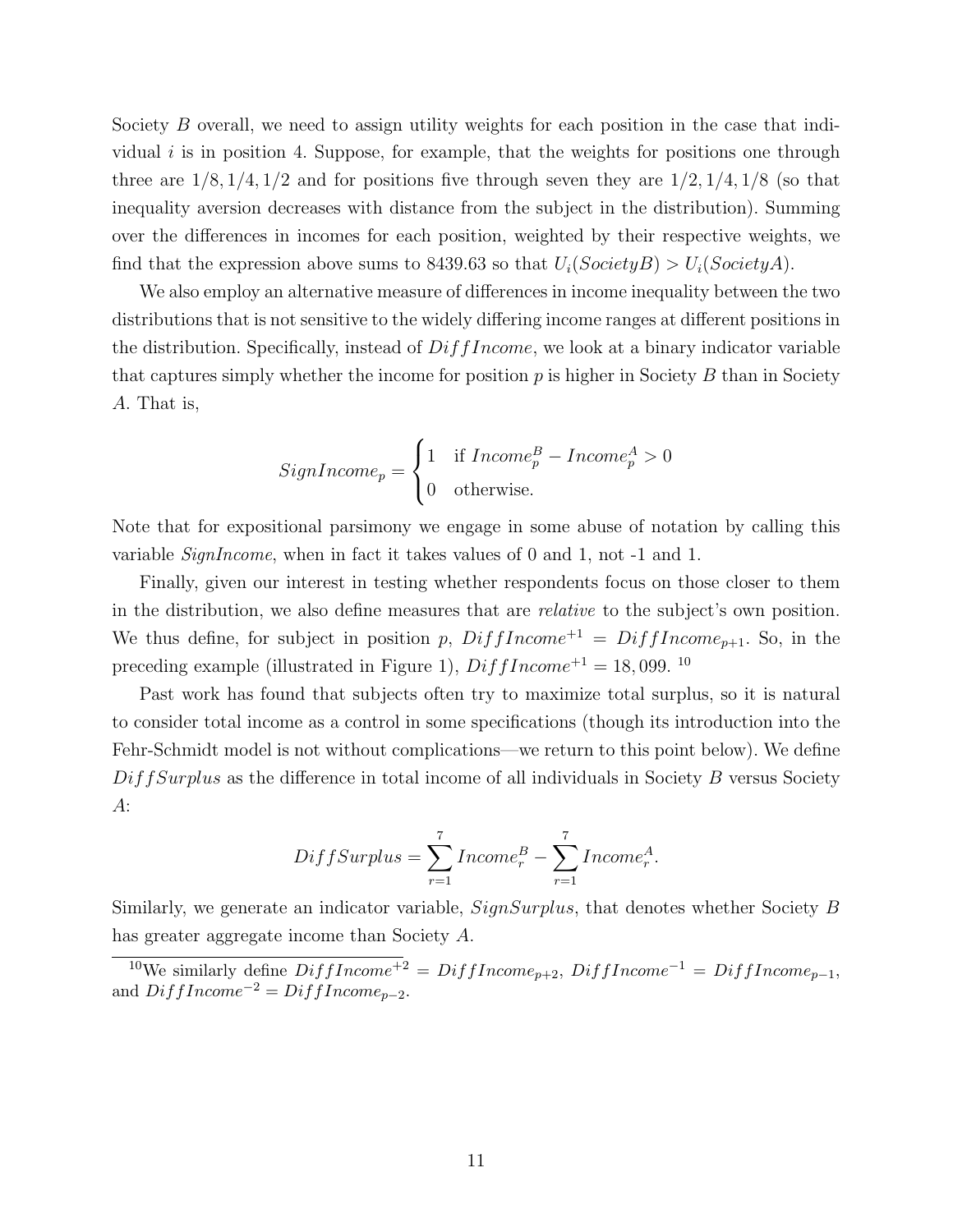## 5 Results

We begin by presenting visual displays of the data to depict how subjects decide between the two distributions, and then proceed to more formal regression results. We present an initial set of results that mirror the fully flexible specification in equation  $(2)$ , which we will use in large part to motivate the more parsimonious specification that we present in our main regression tables.

## 5.1 Graphical evidence

We begin by exploring how subjects' decisions depend on income differences between the two distributions, independent of the subject's own position. In Figure 3 we show the results from the following specification:

$$
Choose_{ik}^B = \alpha + \sum_{q=1}^7 \lambda_q Sign Income_{q,ik} + P_{ik} + \epsilon_{ik}, \tag{4}
$$

which includes seven fixed effects for the position held by i in decision  $k(\mathbf{P}_{ik})$ . Choose<sup>B</sup><sub>ik</sub> is an indicator variable for subject  $i$  in iteration  $k$  of the experiment choosing Society  $B$ , and  $Sign Income_{q,ik}$  is an indicator variable for position q having a higher income value in Society B. Each coefficient  $\lambda_q$  can be interpreted as the percentage point increase in likelihood that the subject selects Society B if the income of position q is higher in B. We also graph 95 percent confidence intervals, using standard errors clustered by subject.

In general, inequality aversion will lead subjects to pick distributions in which low positions have relatively high incomes. The graph clearly indicates a concern for raising the income of the poorest member of society: the probability of selecting Society B is nearly 30 percentage points higher if the income in its lowest position is higher than in Society A. We also observe an important role for the highest income—subjects are more than 10 percentage points more likely to select Society  $B$  if its richest individual has a *lower* income. For positions two through six, we observe precisely estimated zero coefficients indicating that, on average, incomes in these positions had no effect on subjects' decisions. Overall, our findings indicate that models of inequality aversion may wish to account for extremes in income—both rich and poor—and place less emphasis on intermediate incomes.

We next explore whether subjects' choices are affected by incomes *relative* to their own, as would be the case in standard models of inequality aversion. We do so by allowing the coefficients in the preceding analysis to vary depending on the subject's own position in the distribution, so that for each  $p \in \{1, 2, ..., 7\}$ , we estimate the following equation via OLS: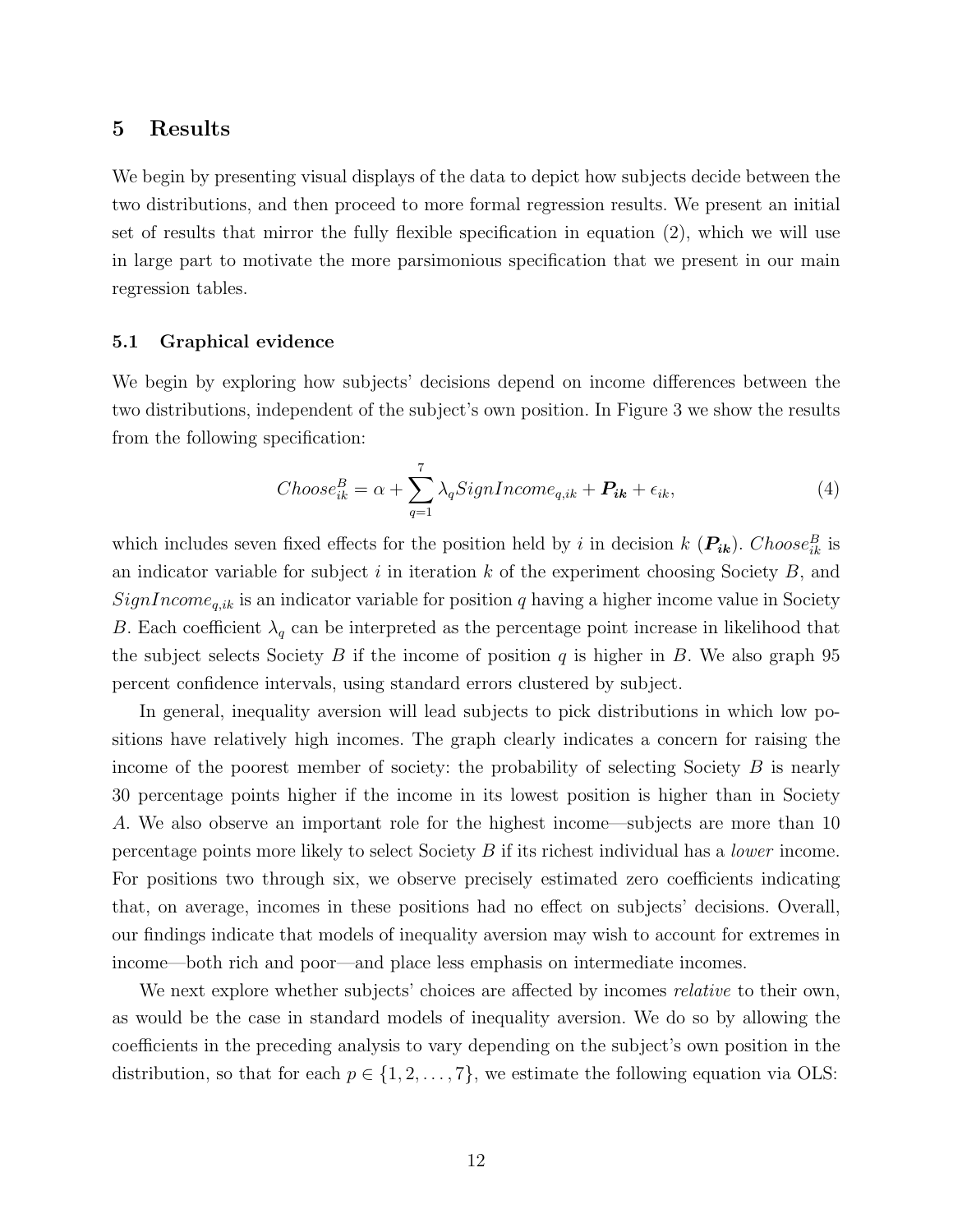$$
Choice_{ik}^{B} = \alpha + \sum_{q \neq p} \eta_q^p Sign Income_{q,ik} + \epsilon_{ik}
$$
\n
$$
\tag{5}
$$

The estimation in each case is for all decisions  $k$  made by subject i in which she was assigned position p in the income distribution. Similar to the preceding figure, the  $\eta_q^p$  coefficients tell us whether subjects are more or less likely to choose a distribution that is favorable to position  $q$  when subjects are themselves in position  $p$ .

We plot the estimated  $\eta_q^p$  coefficients separately for each value of p, across the seven panels of Figure 4. As expected given the patterns in Figure 3, regardless of assigned rank, for all  $p > 1, \eta_1^p$  $_1^p$  is large and positive, indicating that subjects in all positions put considerable weight on raising the income of the least well off individual (recall,  $\eta_1^p$  $_1^p$  is not defined for  $p = 1$ ). We similarly observe that for all  $p < 7 \eta_7^p$  $\frac{p}{7}$  is negative across all panels, indicating a general desire to "soak the rich."

The only other case for which we observe a significant deviation from zero across all panels is for the position directly above the subject's own. In every panel, the "one above" coefficient is negative and significantly different from zero at the five-percent level. No other coefficient in positions two through six is significant across all panels, regardless of its position relative to the subject. To emphasize the importance that subjects place on "one above" incomes in particular, in panels (a) - (d) we can compare concern for the incomes of those one and two positions above the subject's own. In each case, we observe that for each own-position  $p, \eta_{p+1}^p < \eta_{p+2}^p$  (significant at least at the ten-percent level in all cases). That is, subjects are averse to picking the distribution in which the individual in position  $p+1$  has a relatively high income, whereas the incomes of individuals in position  $p + 2$  are relatively unimportant. (In panel (e), we observe that  $\eta_{p+1}^p > \eta_{p+2}^p$ , but this comparison conflates the effects of topmost and local competitiveness.)

Other than these patterns, which indicate aversion to inequality at the extremes as well as local competitiveness, relative incomes in other positions are uncorrelated with subjects' choices. This pattern is difficult to reconcile with standard models of distributional preferences that emphasize aggregate differences or raising only extremely low incomes.

### 5.2 Regression results

Motivated by the preceding results, we present our main regression estimates in the following parsimonious specification.

$$
Choose_{ik}^B = \beta_1 DiffIncome_{ik}^{+1} + \beta_2 DiffIncome_{ik}^{+2} + \beta_3 DiffIncome_{ik}^1 + \beta_4 DiffIncome_{ik}^7 + \lambda X_{ik} + e_{ik},
$$
\n
$$
(6)
$$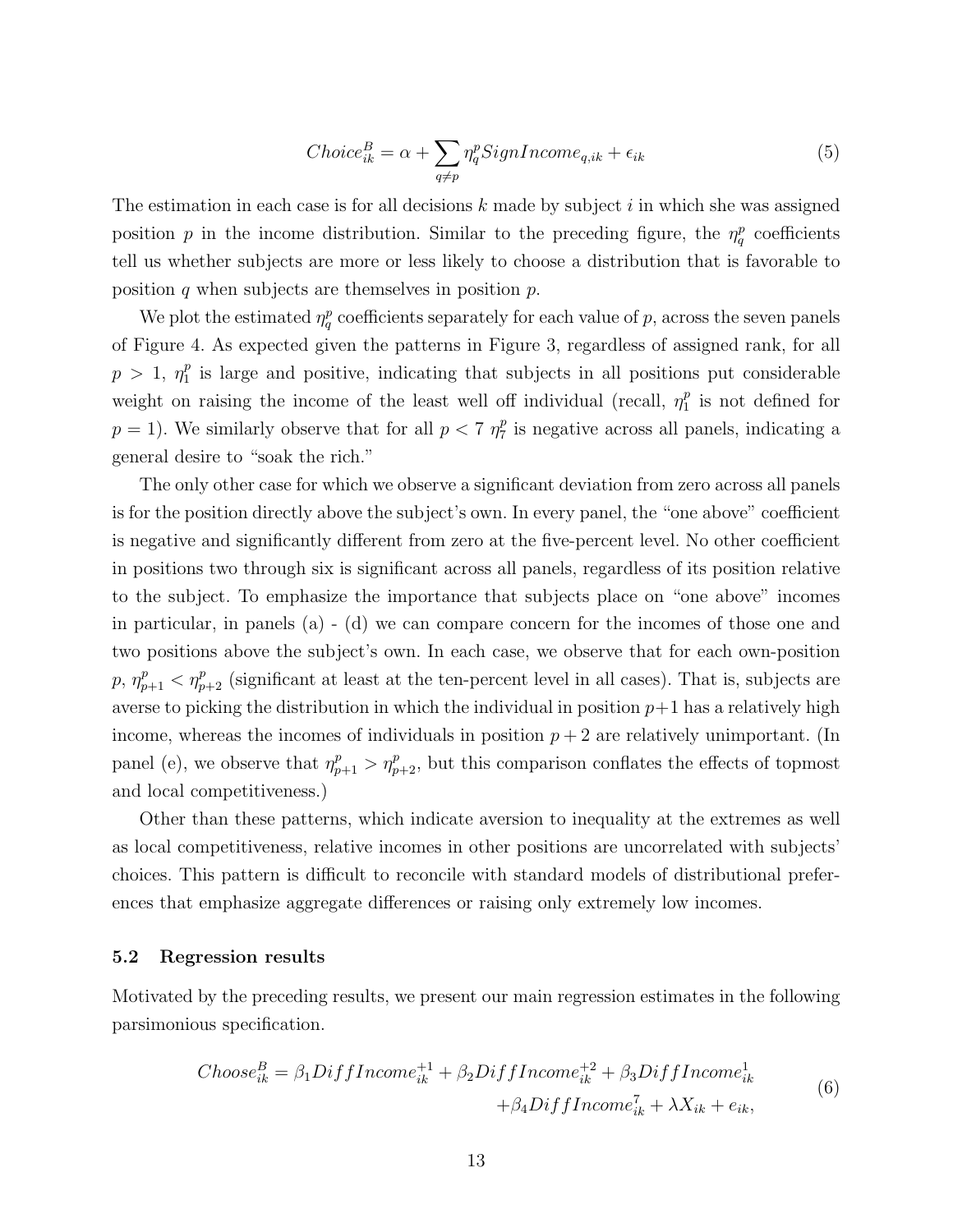where  $X_{ik}$  are covariates related to subject i or iteration k (e.g., subject fixed effects, iteration fixed effects), which we vary to probe robustness. This specification focuses our analysis on the patterns that emerged in the previous section, allowing us to explore the robustness of inequality aversion toward top, bottom, and "one above" incomes across a range of specifications (we include  $DiffIncome^{+2}$  to ensure that, in looking at "just above" incomes, we distinguish local competition from general aversion to disadvantageous inequality). For these analyses, we pool all decisions in which subjects held positions two through five, so that all covariates are defined. Recall that we pool the first two experimental sessions, which constitute the "baseline" experiment before we explore variants of the experiment. Throughout, monetary values are expressed in units of \$10, 000 to make the output tables more readable. The coefficient on  $DiffIncome<sup>1</sup>$ , for example, may be interpreted as the percentage point increase in the probability of selecting Society  $B$  if the income of the poorest individual in Society B increases by \$10,000 relative to the income of the poorest individual in Society A.

We present the results from this specification in Table 3. In column (1) we show the results including the set of  $DiffIncome$  variables. The coefficients on  $DiffIncome<sup>1</sup>$  and  $DiffIncome<sup>7</sup>$  are positive and negative, respectively, and both highly significant ( $p < 0.0001$ ) in both cases). The coefficient on  $DiffIncome<sup>1</sup>$  is 0.195, implying that a one standard deviation increase in  $DiffIncome<sup>1</sup>$  (0.688) leads to a 13.4 percentage point greater probability that a subject selects Society B. The coefficient on  $DiffIncome^7, -0.0426$ , implies that a one standard deviation increase in  $DiffIncome<sup>7</sup>$  (1.231) leads to a 5.2 percentage point lower probability that a subject selects Society B. We also find a strong local competition effect: we estimate that  $\beta_1 = -0.0371$ , whereas  $\beta_2 = -0.000224$ . The difference is significant at the one percent level.

In column (2) we include 10 question-order (iteration) fixed effects, which has little effect on our estimates of the coefficients on the  $DiffIncome$  variables. Column (3) includes fixed effects for the subject's position in the income distribution. Column (4) excludes subjects who completed the experiment very rapidly (less than 4 minutes). In all cases, the coefficients on the DiffIncome variables are virtually unchanged.

In Appendix Table A2 we present results that reweight observations to be reflective of the GSS population based on age, gender, income, and belief that the government should reduce income differences. Results remain unchanged. While our preferred sample drops anyone in the second session who already took the survey experiment in the first session, Appendix Table A3 shows the results are robust to keeping these repeat-takers.

As Engelmann (2012) emphasizes, introducing a surplus term into the standard Fehr-Schmidt model makes the coefficients difficult to interpret. For example, suppose we control for the change in total surplus in equation 6. Then, the effects of  $DiffIncome<sup>1</sup>$ ,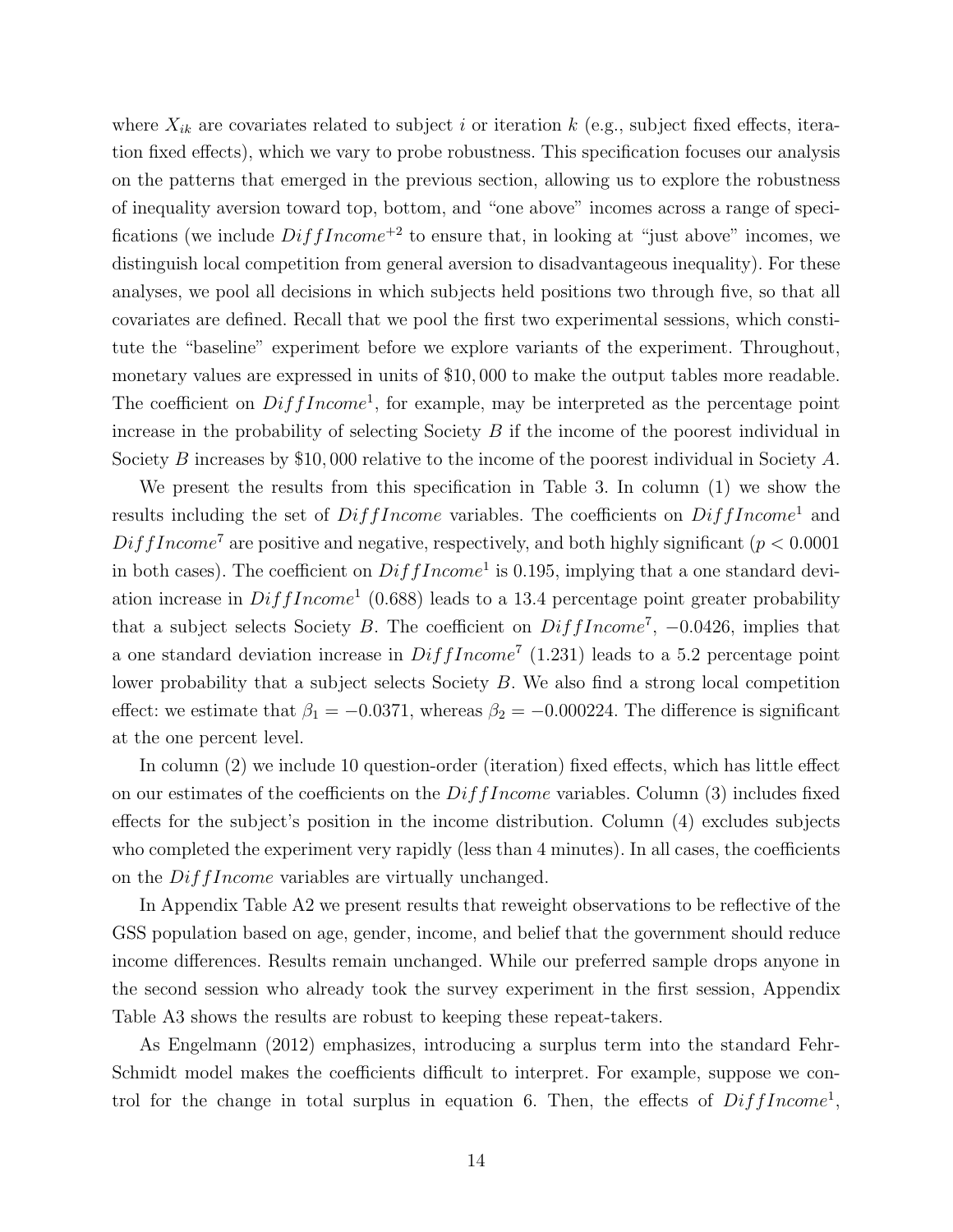$DiffIncome<sup>7</sup>$  and  $DiffSurplus$  could be re-interpreted as the effects of  $DiffIncome<sup>1</sup>$ ,  $DiffIncome<sup>7</sup>$  and the total change in all *other* positions (as  $\sum_{p} DiffIncome_{p} = DiffSurplus).$ Put differently, holding  $DiffSurplus$  constant (as we implicitly do when we control for it) while increasing  $DiffIncome^p$  requires that some  $DiffIncome^{p'}$  for  $p' \neq p$  must decrease. Nonetheless, for the sake of completeness, we include the change in surplus in Appendix Table A4. Our coefficients of interests remain unchanged. In particular, the coefficient on  $DiffIncome<sup>1</sup>$  barely falls, suggesting that little of the observed preference for raising the income of the poorest person is explained by a desire to raise total surplus.

In a similar vein, we include the difference in Gini coefficients between the two distributions as a control in Appendix Table A5, to ensure that the emphasis we document over  $DiffIncome<sup>1</sup>, DiffIncome<sup>7</sup>, and DiffIncome<sup>1</sup> are distinguishable from a general dis$ taste for inequality. Again, we find that the coefficients on our variables of interest are largely unchanged.

In Table 4 we repeat our analyses from Table 3, replacing the  $DiffIncome$  variables with  $Sign Income$  variables (recall, a dummy for whether a given value in Distribution  $B$  is larger than that in  $A$ ). The results are qualitatively similar, but are more readily interpretable. Consider the estimates in column (1). The coefficients on  $Sign Income<sup>1</sup>$ ,  $Sign Income<sup>7</sup>$ , and  $Sign Income^{+1}$  are 0.299, -0.107, and -0.0873 respectively (all significant at the one-percent level), whereas the coefficient on  $SignIncome^{+2}$  is very close to zero. These results indicate that a subject is nearly thirty percentage points more likely to select Society  $B$  if the income of the poorest individual in that distribution is higher than the income of the poorest individual in Society A. The coefficient estimates also indicate a significant concern for reducing the incomes of individuals in the highest position and those in the position immediately above the subject's own. These latter two effects are of comparable magnitudes, and about a third as large as the effect of the poorest individual's income.

#### 5.3 Results from companion experiments

So far we have shown that the results from our main experimental sessions are robust to a wide range of specifications. We now document the results from the companion experiments mentioned earlier to assess the robustness of our results to changing various aspects of the experimental design.

After our two main experimental sessions, we conducted six additional experiments that significantly changed some property of the original experiment.

1. The OV ("own variation") experiment. This experiment allows the subject's own income to vary between distributions  $A$  and  $B$ . However, in both distributions he is in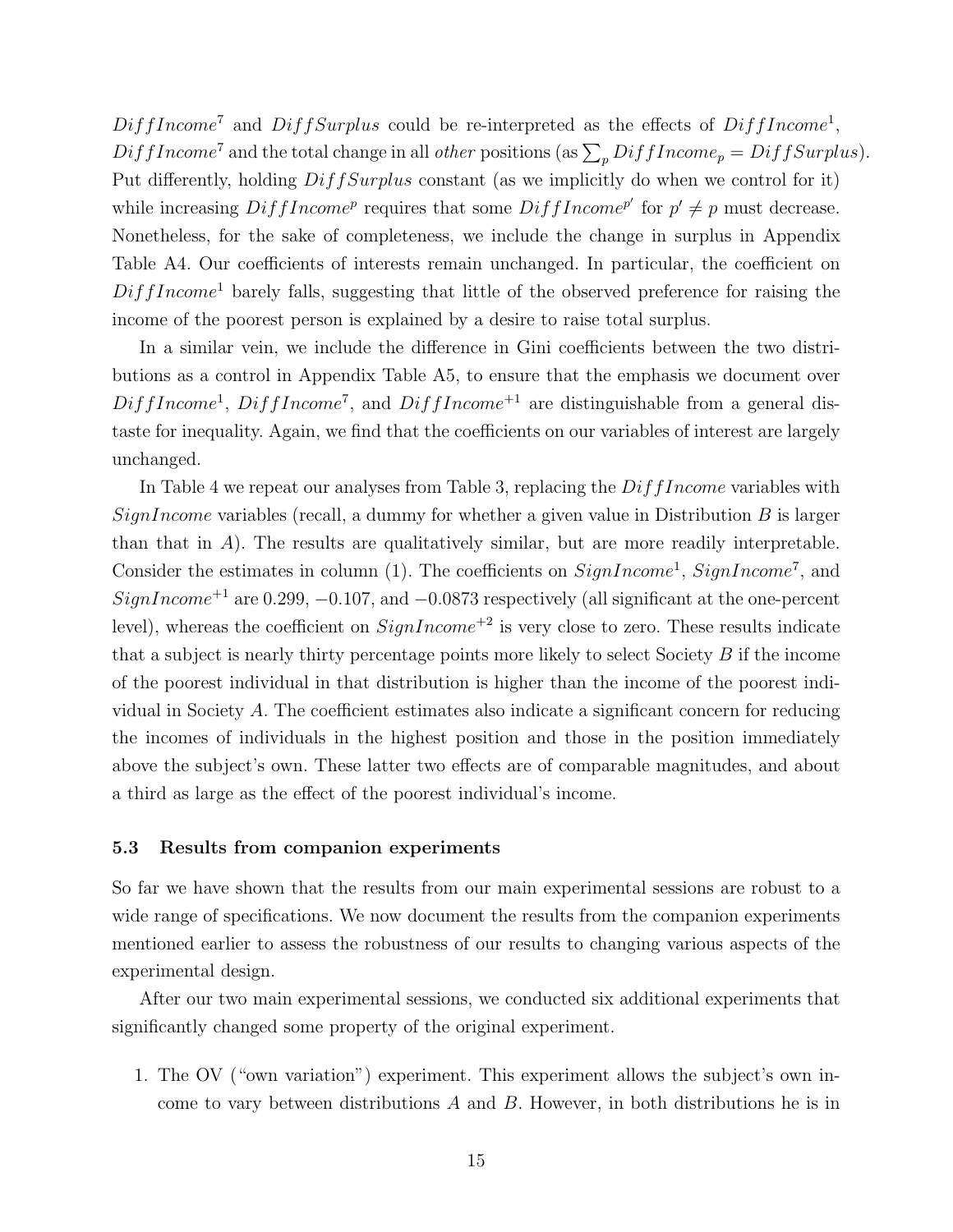the same rank.

- 2. The NP ("nine player") experiment. This experiment tests whether the main results are robust to increasing the number of members in each distribution. For this experiment, we begin with an interval of \$10,000-\$20,000, with the increment increasing by \$4,000 for each interval, so that \$202,000-\$244,000 is the highest interval.
- 3. The HI ('"high inequality") experiment. In the "high inequality" version, the lowest income range was \$10,000-\$15,000, with the income ranges increasing by \$10,000 at each increment (so the top range was \$190,000-\$255,000).
- 4. The VI ("very high inequality") experiment. In the "very high inequality" version, the income ranges increased by \$15,000 at each increment (so the top range was \$265,000- \$360,000).
- 5. The AF ("alternative framing") experiment. In this version, we provide an alternative presentation of the data, with the subject's own income presented to the far left of each panel in every decision. See Figure 2. The purpose of this version of the experiment was specifically to explore whether the local competition effect was attenuated by drawing subjects' attention away from the area of the graph immediately around their own incomes.
- 6. The RS ("real stakes") experiment. In this version, subjects were informed that, with 10 percent probability, one of their rounds would be implemented for a scaled down version (with each value divided by 10, 000) of the chosen income distribution.

In Table 5 we repeat the specification from column (1) of Table 3 for these companion experiments. (For completeness, a full set of results paralleling those presented in Table 3 are available for each additional session in a series of Appendix tables.) The first two columns in fact show the results from our main sample, but separately by session: first the "absolute differences" session and then the "percentage differences" session. We show these results to ensure that the results we report in Table 3 are not driven by just one of the two sessions.

Across all sessions, the coefficients on  $DiffIncome<sup>1</sup>$  and  $DiffIncome<sup>7</sup>$  are quite stable, indicating that aversion to inequality at both the high and low extremes of the income distribution is robust to the type of distribution, its presentation, as well as the introduction of payoff consequences for subjects' choices. Note that these effects are somewhat smaller in column (3), suggesting that variation in own income crowds out interest in other aspects of the distribution (and, not surprisingly, the R-squared term in this column is much larger, as own income has very large predictive power).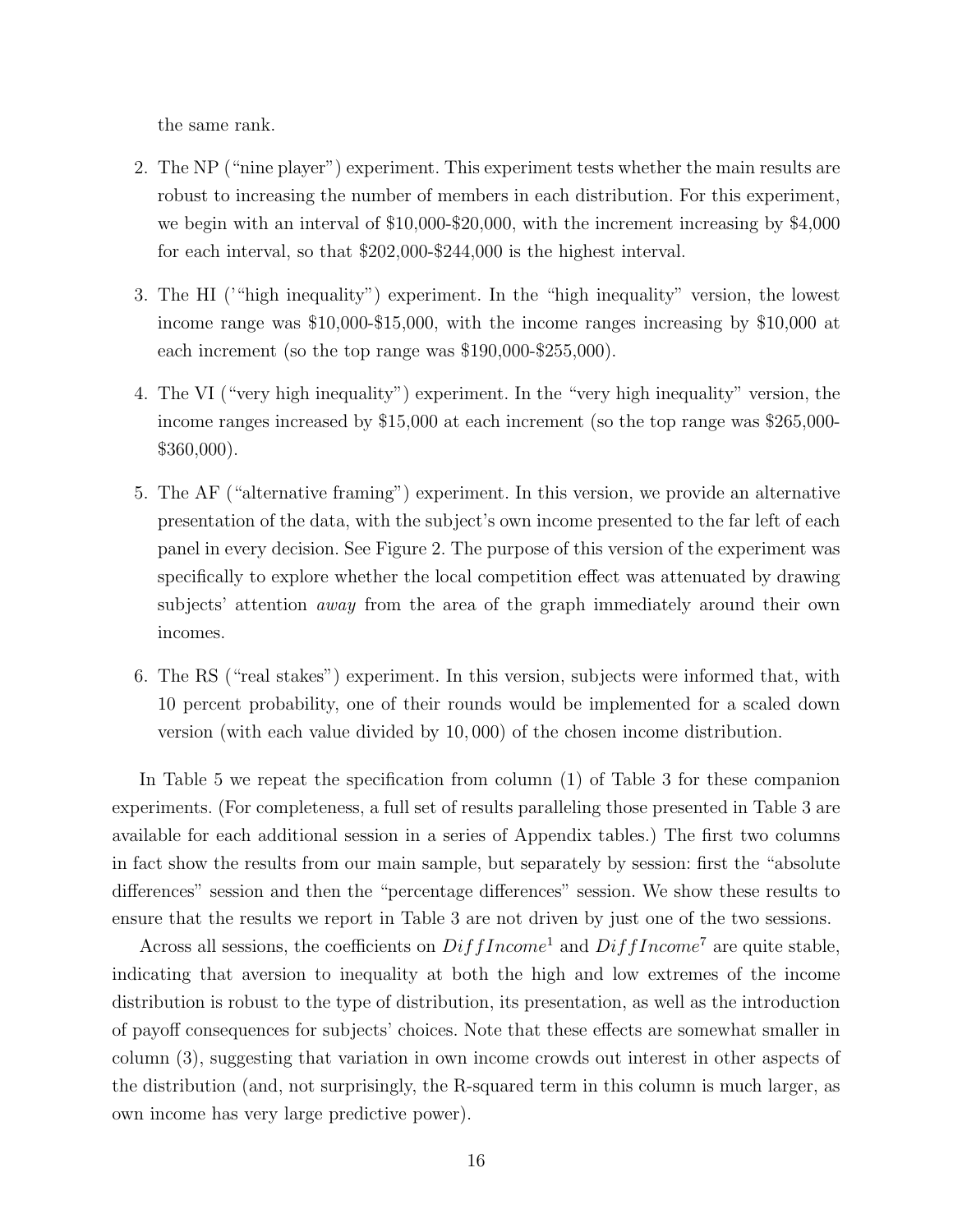Our estimate of local competitiveness, as captured by  $\beta_1 - \beta_2$ , is consistently negative and significantly different from zero in the sessions that allow the subject's own income to vary (column 3), increase the number of players to nine (column 4, in which case topmost inequality aversion is captured by  $DiffIncome<sup>9</sup>)$ , vary the extent of inequality (columns 5 and 6), and present the distributions using an alternative formatting in which the subject's own income was placed separately at the left side of each distribution (column 7).

In general, framing effects are always a concern in a setting such as ours. Our distributions confront subjects with a good deal of information, leading to concerns that cognitively overloaded subjects will focus on particularly salient parts of the distribution—the extremes and those very close to them. Most compellingly, we find the robustness to the "alternative framing" (AF) variant to be encouraging evidence that concern for immediate income neighbors does does not merely capture salience: in the AF session, the placement of the red bar indicating own income would seem to distract attention from the "local" part of the distribution, yet we find that subjects still lower the income of the individual above them. Similarly, the "nine player" (NP) variant should lead to even more overload, as we have increased the population of the distribution by over one-fourth. If information overload were driving our results, we might expect to see larger coefficients on our variables of interest in this session. Instead, we see that for the top and bottom incomes, the coefficients in the NP session fall in the middle of the range defined by the full set of experiments (while the local competition effect is on the larger side, the second largest of the eight sessions). Our takeaway is that changing the amount of information confronting subjects as well as the way it this information was presented has little effect on the overall patterns we observe in our data.

#### 5.4 Understanding differences in the real-stakes versus hypothetical sessions

Our three major results—top- and bottom-most inequality aversion and local competition replicate in seven of the eight sessions, and top- and bottom-most inequality aversion replicate in all eight sessions. However, we find a weakened local competition effect in the real stakes session (column 8). Individuals are still more likely to choose the distribution with the lower income for the person directly above, though this result is no longer significant. Moreover, when we compare this coefficient to that of the person two positions above, the difference, while still of the predicted sign, is much smaller in magnitude and no longer significant.

The prior literature provides little guidance on this matter. Camerer and Hogarth (1999), in particular, provide a meta-analysis of 74 studies that have no, low or high-powered incentives. They find that the effect of real stakes depends on the experimental task.<sup>11</sup> None

<sup>11</sup>Some more recent experiments since the meta-analysis was published focus specifically on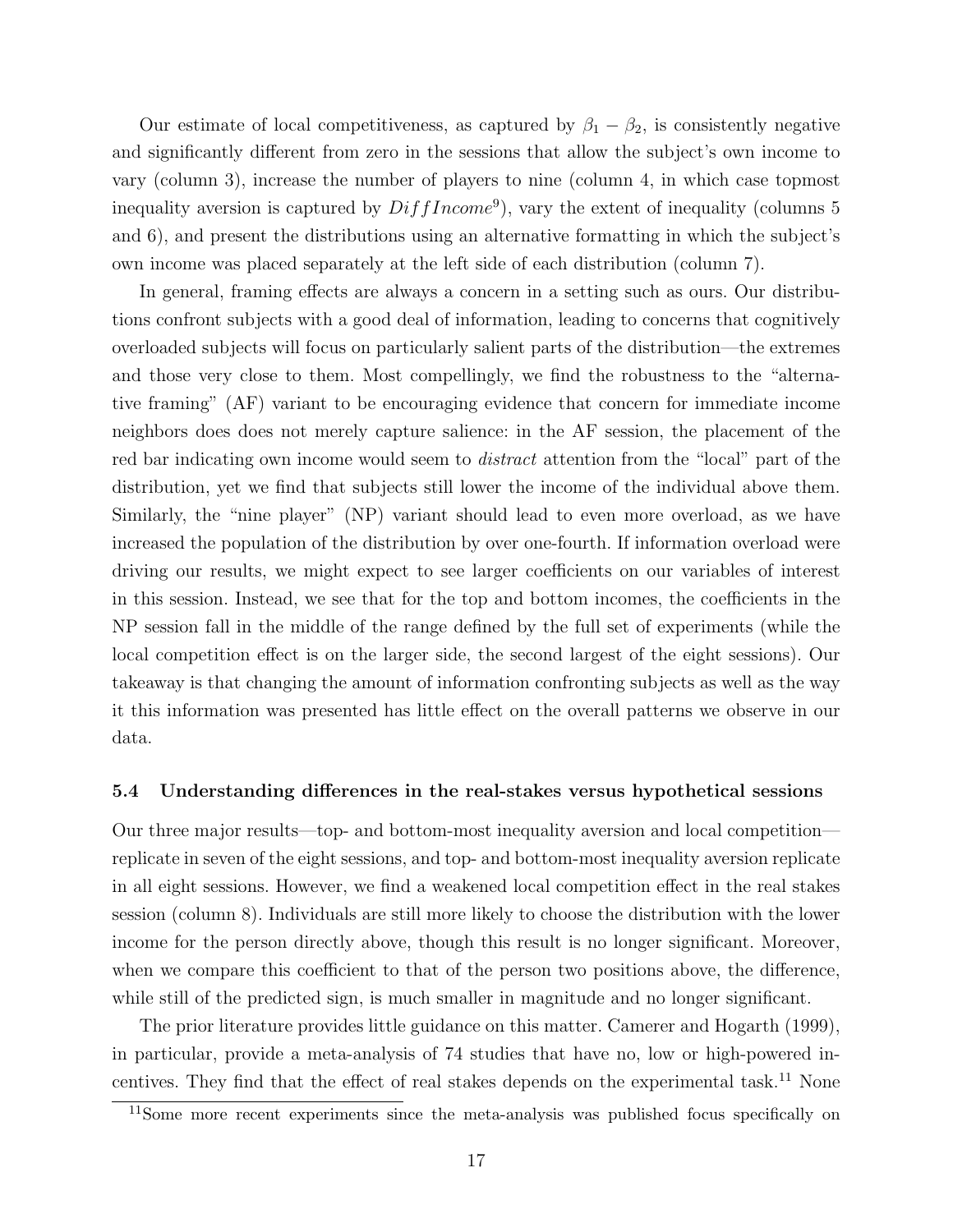of these experiments, however, concern the types of distributive principles that we explore here. Moreover, we are also intentionally evoking the *actual* income distribution, which most experiments do not do. The only redistribution experiment we know of that compares hypothetical and real stakes is Charité et al. (2015b), who find similar results in a modified dictator game with and without real stakes, though that experiment did not try to frame outcomes in terms of actual, real-world income distributions.

The differing results across real stakes versus hypothetical treatments potentially raise deeper methodological questions on the measurement of distributional preferences in lab experiments. In particular, we are interested in studying distributional preferences over total income or wealth, so that it is naturally impossible to implement subjects' choices in practice. As a result, when we impose payoff consequences we may substantively shift the distributive principles that subjects invoke in making their decisions. That is, subjects may have in mind the fairness principles toward a *society's* income distribution overall when making choices without direct payoff consequences. But when they are told that some specific, rather arbitrary handful of actual people (those MTurk workers we are rewarding with  $\frac{1}{10,000}$  of these "real-world" income values) will experience these payoffs, they may invoke different principles.

It is also possible that individuals consider general-equilibrium effects when they think of society's income distribution. For example, the local competition effect could, in theory, be driven by worries that if individuals slightly richer than oneself become even richer, goods one is most likely to purchase become more expensive via increased demand. (Obviously, general-equilibrium effects are negligible when only seven people are affected.)

Another challenge in applying results from small-stakes lab experiments to preferences about society's income distribution is that marginal utility of income enters more into the latter framing than in the former. In the classic inequality-aversion set up, utility is linear in own-income, an approximation that is likely innocuous for the small-stakes settings in which it is typically tested.<sup>12</sup> If subjects were highly sensitive to concerns about the diminishing marginal utility of a dollar, we might expect that the coefficients on the tail incomes in the "real stakes" version to be smaller in magnitude than in the other sessions (since the amount of money involved would have trivial effects on the marginal utility of income in the "real

comparing behavior with and without payoff consequences, but again find mixed results. Further, none of these recent studies invokes the sort of distributive concerns that are our focus in this paper. See, for example, Etchart-Vincent and l'Haridon (2011) and Beattie and Loomes (1997).

 $^{12}$ It has been observed, however, that lab subjects may behave as if variation in small stakes lead to diminishing marginal utility of money. See Rabin (2000), who attribute the large extent of apparent risk-aversion that subjects display in choosing whether to participate in lotteries to loss-aversion.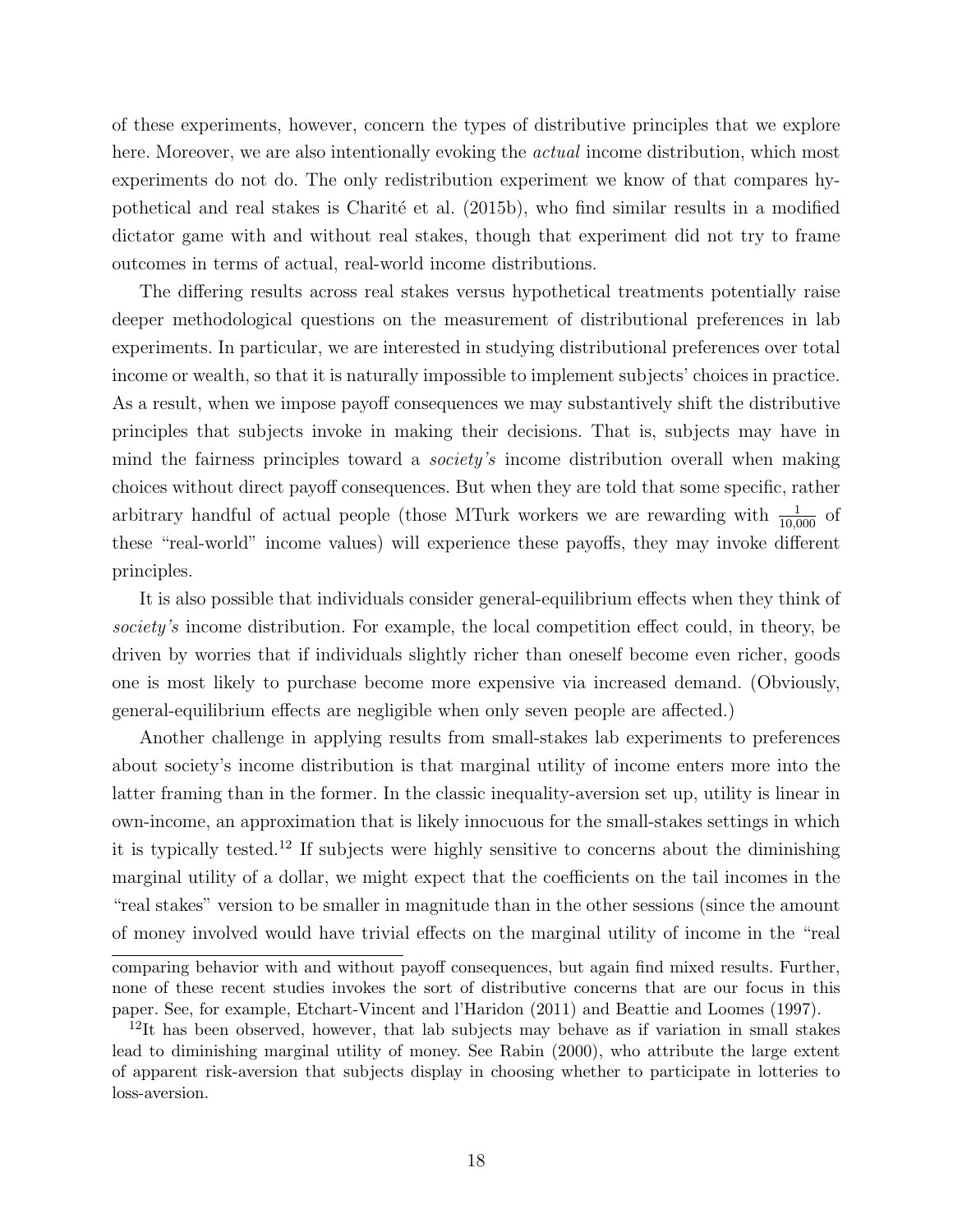stakes" version, but potentially large effects in the others). Comparing the "real stakes" session to the other versions in Table 5 the coefficients on the top and bottom incomes are generally quite similar (the coefficients found in the "real stakes" version are roughly at the midpoint of the range formed by the full set of sessions). So, taken literally, our results seem to suggest that these concerns were not paramount to our subjects. However, we find this distinction (between true inequality aversion and beliefs about the diminishing marginal utility of money) to be a very interesting question for future work.

Our paper has certainly not bridged the gap between distributive preferences over the actual income distribution and those that can be tested in a real stakes setting (which will naturally involve small stakes), but we hope that our findings provide a starting point for future experiments that, like ours, attempt to further our understanding of both sets of preferences.

#### 5.5 Heterogeneity in Distributional Preferences

In our final set of analyses, we explore the extent to which our estimated effects from equation (6) vary systematically with political or self-stated distributional preferences, using our main sample. In columns (1) and (2) of Table 6, we compare the decisions of self-identified Democrats and Republicans (many subjects identified as independents, which is why the total sample is smaller). We conjecture that, given the Republican Party platform in recent decades of lowering taxes, its supporters will be less apt to choose distributions that reduce inequality. Consistent with this view, we find that Republicans are less likely to choose distributions with lower incomes in the top position (i.e., the coefficient on  $DiffIncome<sup>7</sup>$  is less negative in column (2) than in column (1)). Similarly, Republicans are less likely to select distributions with higher incomes in the lowest position. But we observe no difference between the two subsamples in their attitudes toward incomes of those directly above them — in both instances we observe a strong local competition effect.

In columns (3) and (4) we divide the sample based on responses to the question, "Do you feel that the distribution of income and wealth in the U.S. today is fair or should be more evenly distributed among a larger portion of the population?" Those in col. (3) take the more redistributive position that income should be more evenly divided, whereas those in col. (4) take the position that redistribution is not needed. In general, this cut of the data reveals starker differences in preferences than we saw in the first two columns. The coefficient on the poorest person's income is 67 percent larger for those in col. (3) than in col. (4). Even more striking differences between the two groups emerge in how they view the income of the richest person. For those who feel no more redistribution is needed in the U.S., the income of the richest person has no predictive power over which distribution is chosen (though the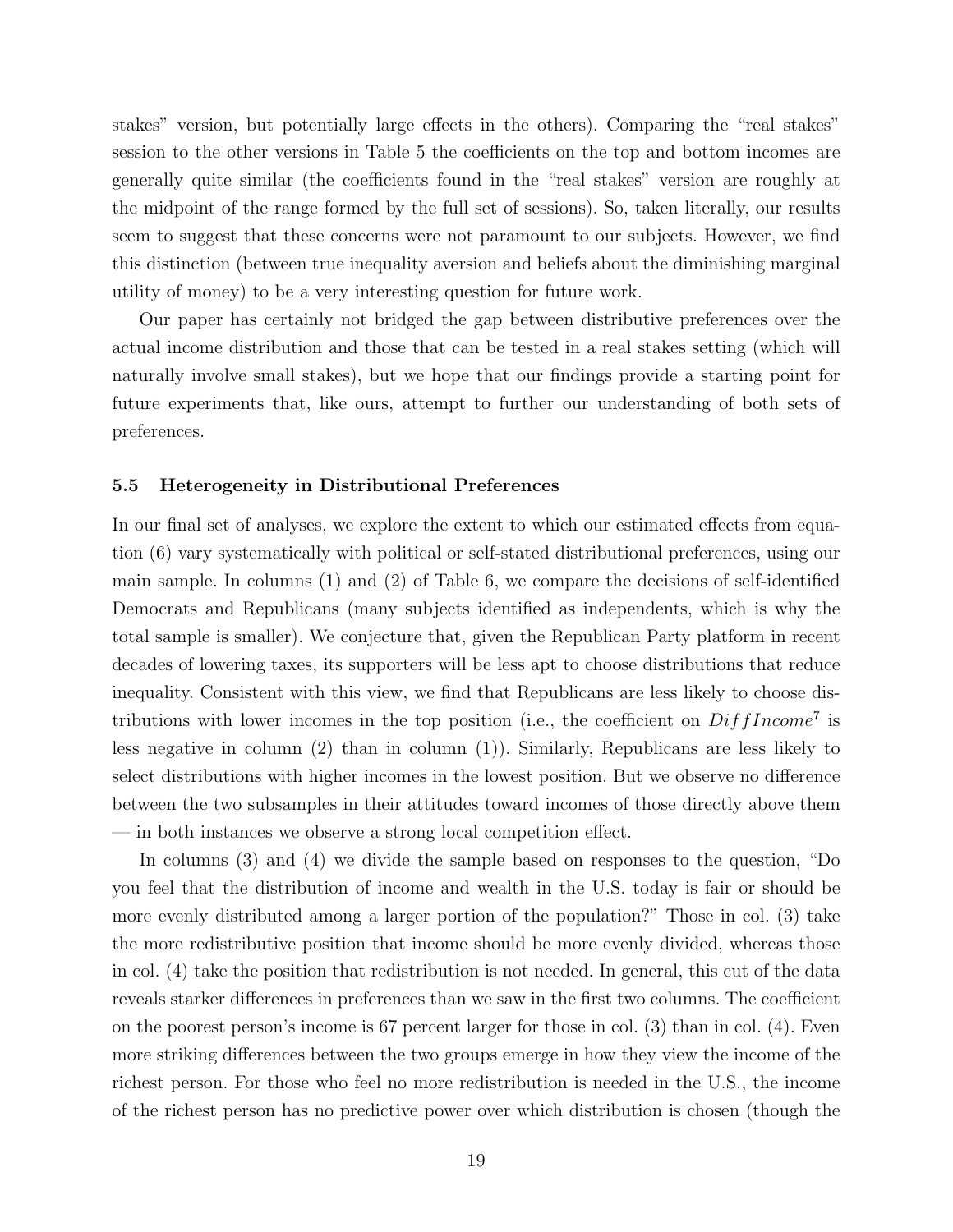coefficient is negative). The corresponding coefficient for those who feel more redistribution is needed is over seven times larger in magnitude, negative and highly significant. The fact that the two groups differ far more on their views on the incomes of the rich than their views on the incomes of the poor may reflect the oft-stated conservative principle that inequality per se is not a concern relative to ensuring decent opportunities for the poor.<sup>13</sup>

Interestingly, however, despite these disparate views on incomes at the tails of the distribution, we see no substantial difference in the coefficients on  $DiffIncome^{+1}$  and  $DiffIncome^{+2}$ . Overall, we take these findings as an indication of that the local competition effect may be quite distinct from preferences toward income inequality in general, which tend to focus more on the best- and worst-off members of society.

In Appendix Table A14 we show the same heterogeneity analysis for the session in which own income was varied. We find broadly similar patterns: those who feel that income should be more evenly distributed in the U.S. are also willing to give up more of their money to help the poorest person or to lower the income of the richest person, relative to those who feel the current U.S. distribution is fair. We view these results as reassuring checks on the validity of our main results. In general, we find similar patterns across all of our companion experiments, but in the interest of space do not report these results.

Finally, in Appendix Table A15, we explore whether the patterns we report in our main result differ by subject income, age, gender, or education. For the first two subject characteristics, we split the sample at the median. Across all columns, we find remarkable stability in the local competition effect—the coefficients in each pair are near-identical. While we find some differences in top-most and bottom-most inequality aversion (e.g., women exhibit somewhat greater top-most inequality aversion than men), the overall patterns are quite consistent across sample splits.

## 6 Conclusion

In this paper, we study distributional preferences in "large" (seven to nine person) groups, using a series of online experiments conducted via Mechanical Turk. We find a very robust and consistent emphasis on reducing extreme inequality: consistent with Rawlsian preferences, subjects are much more likely to select an income distribution that leads to a higher income for the poorest individual. More novel, we find a robust preference for distributions that, all else equal, have lower incomes for the richest individual, and also (in most experimental

<sup>13</sup>See, e.g., Mankiw (2013), who writes, "To the extent that our society deviates from the ideal of equality of opportunity, it is probably best to focus our attention on the left tail of the income distribution than on the right tail."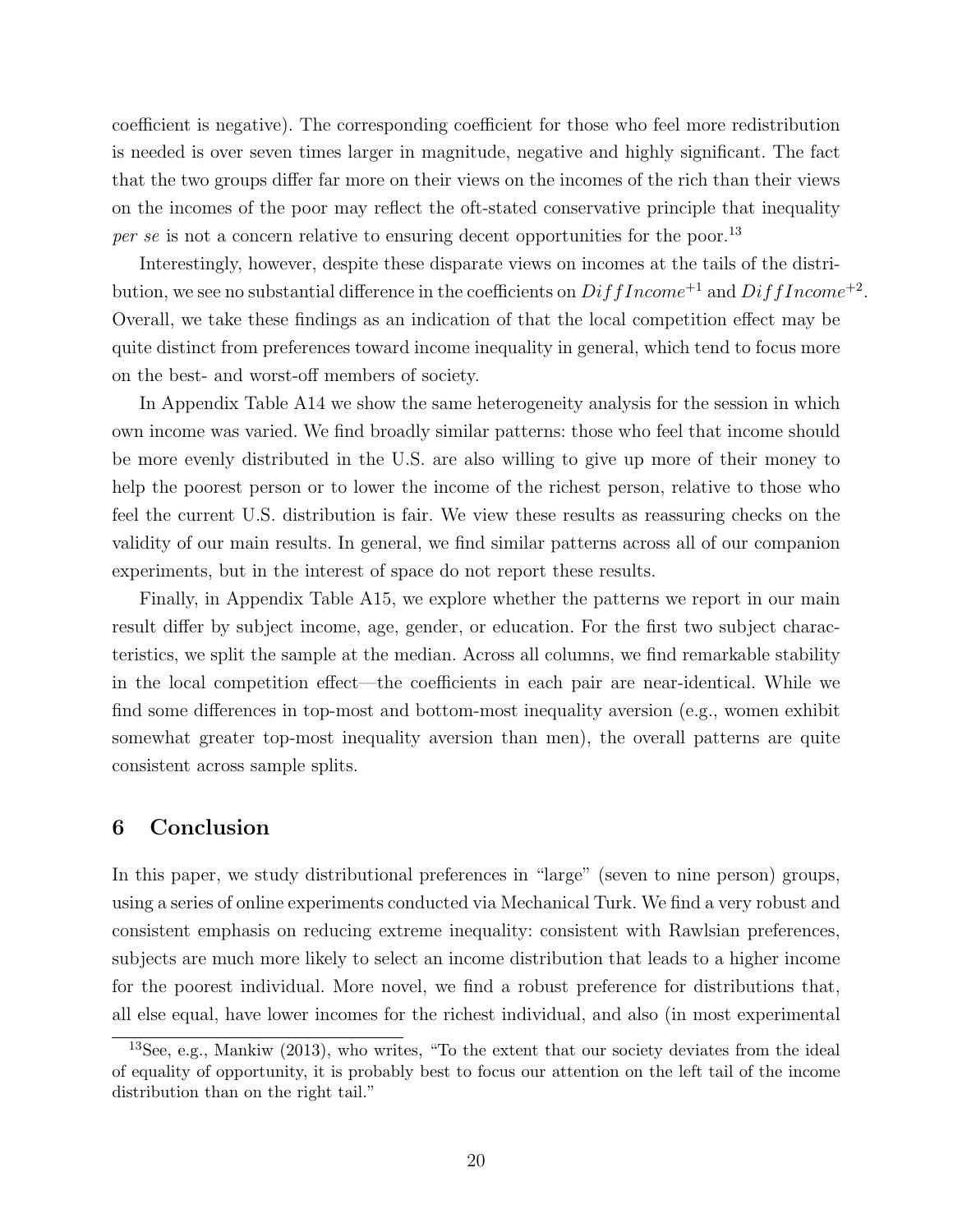sessions) a preference for reducing the incomes of individuals directly above the subject.

Our experiments were quite abstract in the sense that there was no mention of how Society A might be transformed into Society B. Future work may wish to emphasize the role that taxes and transfers would necessarily play in comparing two hypothetical societies. Recent work has found that subjects often react differently to variation they were told was exogenous versus variation they were told was driven by taxation. For example, Kessler and Norton (2016) find that labor supply (in the form of real effort) drops more when subjects are told that a tax has been taken out of an experimental wage than when the wage is merely lowered (even though the change in the effective wage was the same).

On the other hand, while our work is motivated by a desire to better understand attitudes toward income inequality for the U.S. overall, the decisions confronting our subjects may be relevant for inequalities in more intimate groups. For example, our results may thus be applied to understanding (and devising empirical tests for) attitudes toward pay inequalities within companies or other organizations.

We hope that our experimental findings can provide some guidance on how individuals weight income gaps between themselves and others in particular positions in a given distribution. While our results, taken from a combination of real stakes and hypothetical experiments, should be interpreted with caution, we hope that it will spur further work to enrich our understanding of how individuals conceive of inequality in larger groups that have more direct relevance for the types of redistributive decisions confronted by society.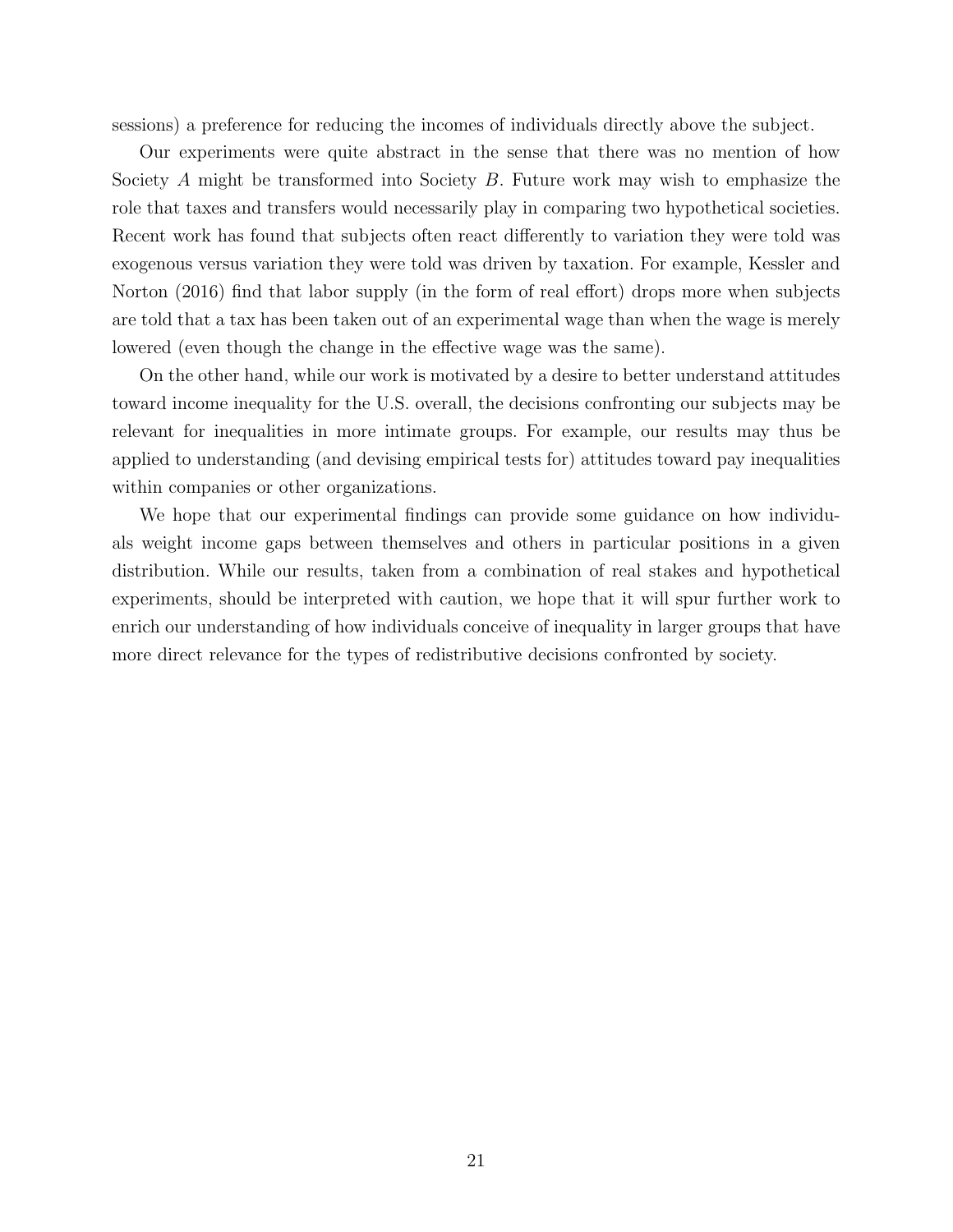## References

- Ackert, Lucy F, JORGE MARTINEZ-VAZQUEZ, and Mark Rider, "Social preferences and tax policy design: some experimental evidence," Economic Inquiry, 2007, 45 (3), 487–501.
- Almas, Ingvild, Alexander W. Cappelen, Erik O. Sorensen, and Bertil Tungodden, "Fairness and the Development of Inequality Acceptance," Science, 2010, 328, 1176–1178.
- Andreoni, James and John Miller, "Giving According to GARP: An Experimental Test of the Consistency of Preferences for Altruism," Econometrica, 2002, 70 (2), 737–753.
- Beattie, Jane and Graham Loomes, "The impact of incentives upon risky choice experiments," Journal of Risk and Uncertainty, 1997, 14 (2), 155–168.
- Beckman, Steven R, John P Formby, and W James Smith, "Efficiency, equity and democracy: Experimental evidence on Okuns leaky bucket," in "Inequality, welfare and income distribution: Experimental approaches," Emerald Group Publishing Limited, 2004, pp. 17–42.
- Bernardi, Richard A, "Associations between Hofstedes cultural constructs and social desirability response bias," Journal of Business Ethics, 2006, 65 (1), 43–53.
- Bolton, Gary E and Axel Ockenfels, "ERC: A Theory of Equity, Reciprocity, and Competition," American Economic Review, 2000, pp. 166–193.
- Camerer, Colin F and Robin M Hogarth, "The Effects of Financial Incentives in Experiments: A Review and Capital-Labor-Production Framework," Journal of Risk and Uncertainty, 1999,  $19(1), 7-42.$
- Cappelen, Alexander W, Trond Halvorsen, Erik Ø Sørensen, and Bertil Tungodden, "Face-saving or fair-minded: What motivates moral behavior?," Journal of the European Economic Association, 2017, 15 (3), 540–557.
- Charité, Jimmy, Raymond Fisman, and Ilyana Kuziemko, "Reference Points and Redistributive Preferences: Experimental Evidence," Technical Report, National Bureau of Economic Research 2015.
- $, \ldots, \ldots$ , and  $\ldots$ , "Reference Points and Redistributive Preferences: Experimental Evidence," Technical Report, National Bureau of Economic Research 2015.
- Charness, Gary and Matthew Rabin, "Understanding Social Preferences with Simple Tests," Quarterly Journal of Economics, 2002, 117 (3), 817–869.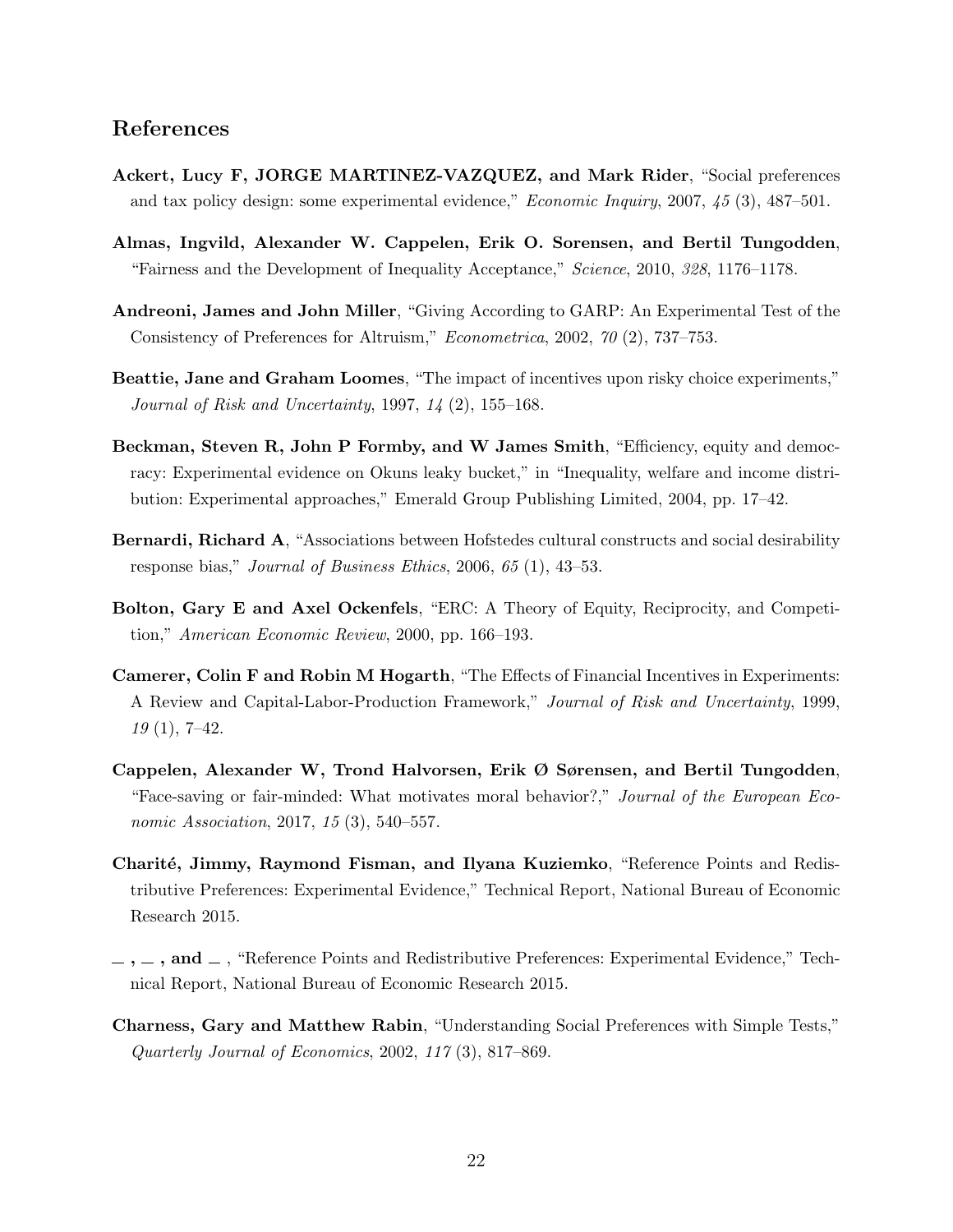- Dalton, Derek and Marc Ortegren, "Gender differences in ethics research: The importance of controlling for the social desirability response bias," Journal of Business Ethics, 2011, 103 (1), 73–93.
- Durante, Ruben, Louis Putterman, and Joël Van der Weele, "Preferences for redistribution and perception of fairness: An experimental study," Journal of the European Economic Association, 2014, 12 (4), 1059–1086.
- Engelmann, Dirk, "How not to extend models of inequality aversion," Journal of Economic Behavior & Organization, 2012, 81 (2), 599–605.
- and Martin Strobel, "Inequality Aversion, Efficiency, and Maximin Preferences in Simple Distribution Experiments: Comment," American Economic Review, 2004, 96 (5), 1906–1911.
- Etchart-Vincent, Nathalie and Olivier l'Haridon, "Monetary incentives in the loss domain and behavior toward risk: An experimental comparison of three reward schemes including real losses," Journal of risk and uncertainty,  $2011, 42(1), 61-83$ .
- Farhi, Emmanuel and Xavier Gabaix, "Optimal taxation with behavioral agents," Technical Report, National Bureau of Economic Research 2015.
- Fehr, Ernst and Klaus M. Schmidt, "A Theory Of Fairness, Competition, and Cooperation," Quarterly Journal of Economics, 1999, 114 (3), 817–868.
- Fisman, Raymond, Shachar Kariv, and Daniel Markovits, "Individual Preferences for Giving," American Economic Review, 2007, 97 (5), 1858–1876.
- Forsythe, Robert, Joel Horowitz, N. S. Savin, and Martin Sefton, "Fairness in Simple Bargaining Games," Games and Economic Behavior, 1994, 6 (3), 347–369.
- Holt, Charles A and Susan K Laury, "Risk aversion and incentive effects," American Economic Review, 2002, 92 (5), 1644–1655.
- Kahneman, Daniel, Jack Knetsch, and Richard Thaler, "Fairness and the Assumptions of Economics," Journal of Business, 1986, 59 (4), S285–S300.
- Kessler, Judd B and Michael I Norton, "Tax aversion in labor supply," Journal of Economic Behavior & Organization, 2016, 124, 15-28.
- **Krawczyk, Michał**, "A glimpse through the veil of ignorance: Equality of opportunity and support for redistribution," Journal of Public Economics, 2010, 94 (1), 131–141.
- Kreuter, Frauke, Stanley Presser, and Roger Tourangeau, "Social Desirability Bias in CATI, IVR, and Web Surveys: The Effects of Mode and Question Sensitivity," Public Opinion Quarterly, 2008, 72 (5), 847–865.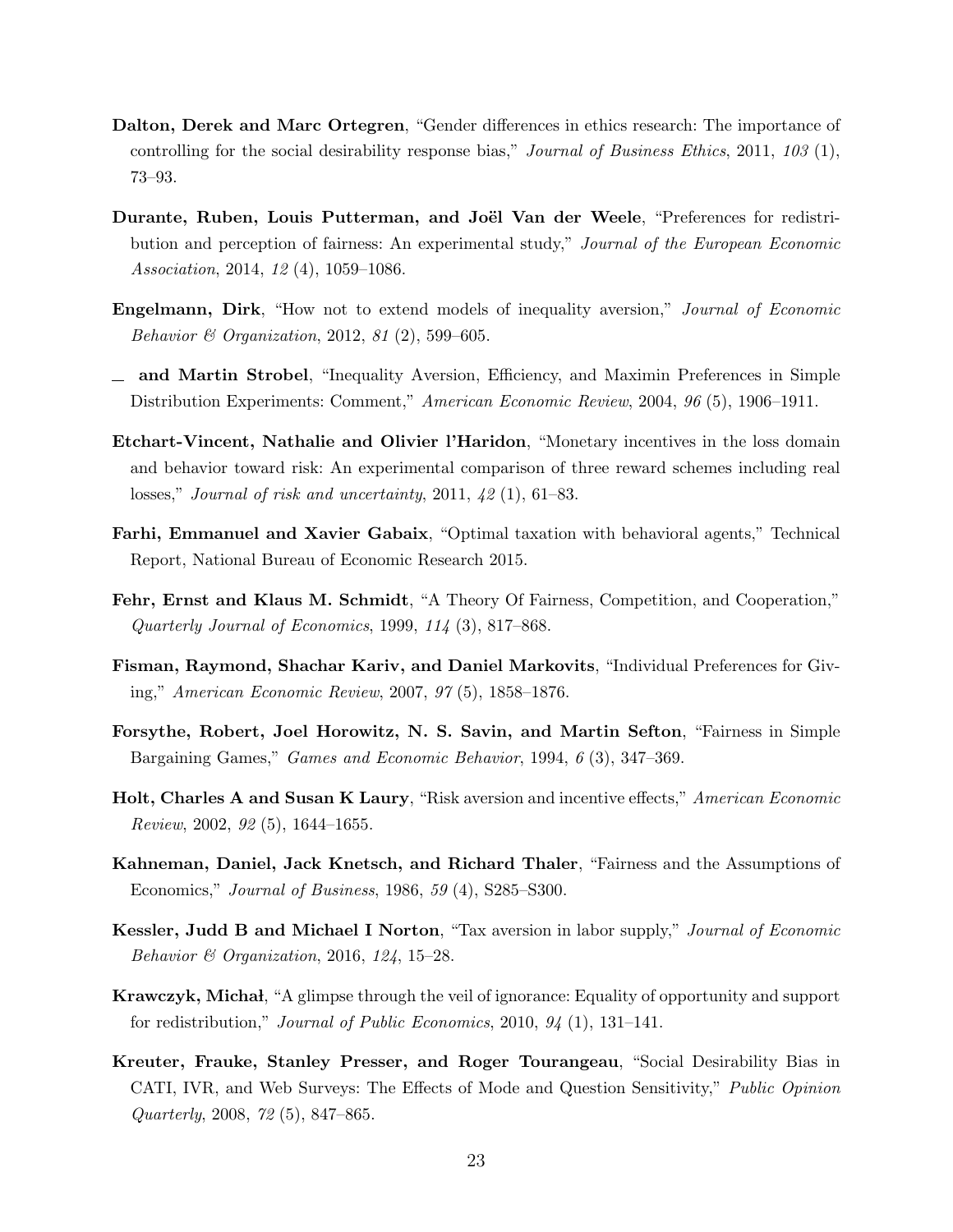- Kuziemko, Ilyana, Michael I Norton, Emmanuel Saez, and Stefanie Stantcheva, "How elastic are preferences for redistribution? Evidence from randomized survey experiments," The American Economic Review, 2015, 105 (4), 1478–1508.
- Lockwood, Benjamin B, "Optimal Income Taxation with Present Bias," 2016.
- Luttmer, E.F.P., "Neighbors as negatives: Relative earnings and well-being," The Quarterly Journal of Economics, 2005, 120 (3), 963–1002.
- Mankiw, N. Gregory, "Defending the One Percent," Journal of Economic Perspectives, September 2013, 27 (3), 21–34.
- Norton, Michael I and Dan Ariely, "Building a Better America—One Wealth Quintile at a Time," Perspectives on Psychological Science, 2011, 6 (1), 9–12.
- Rabin, Matthew, "Risk aversion and expected-utility theory: A calibration theorem," Econometrica, 2000, 68 (5), 1281–1292.
- Saez, Emmanuel and Stefanie Stantcheva, "Generalized social marginal welfare weights for optimal tax theory," The American Economic Review, 2016, 106 (1), 24–45.
- Schumacher, Heiner, Iris Kesternich, Michael Kosfeld, and Joachim Winter, "One, Two, Many–Insensitivity to Group Size in Games with Concentrated Benefits and Dispersed Costs," The Review of Economic Studies, forthcoming.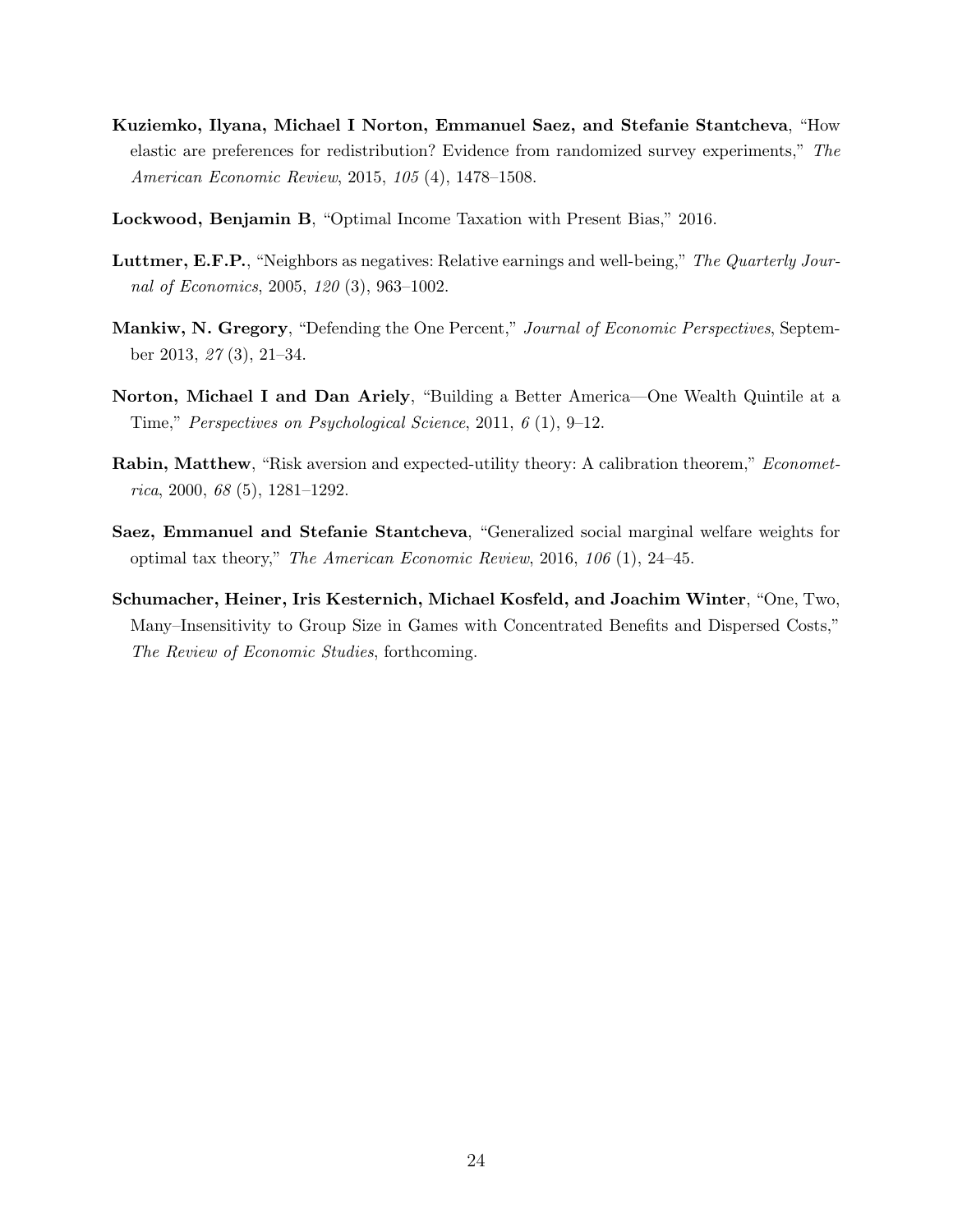|                                                        | (1)<br>MTurk sample | (2)<br>GSS sample |  |
|--------------------------------------------------------|---------------------|-------------------|--|
| Female                                                 | 0.436<br>(0.496)    | 0.545<br>(0.498)  |  |
| Age                                                    | 32.42<br>(11.00)    | 47.46<br>(17.24)  |  |
| Has at least college education                         | 0.572<br>(0.495)    | 0.316<br>(0.465)  |  |
| Household income                                       | 61.86<br>(168.8)    | 81.00<br>(80.64)  |  |
| Voted in last US presidential<br>election              | 0.715<br>(0.451)    | 0.639<br>(0.480)  |  |
| Supports gov't redistribution<br>$(\text{scale } 1-7)$ | 4.571<br>(1.908)    | 4.244<br>(2.062)  |  |
| Thinks hard work most<br>important to get ahead        | 0.423<br>(0.494)    | 0.707<br>(0.455)  |  |
| Observations                                           | 6725                | 2538              |  |

Table 1: Basic summary statistics in mTurk sample compared to GSS sample

Notes: Col. 1 includes all sessions of the experiment. Only subjects who completed all 10 iterations are included. For re-takers, they are included only the first time they took the survey. Col. 2 includes all adults in the 2014 General Social Survey (weighted with the provided individual-level weights). Income refers to household income (in units of \$1,000).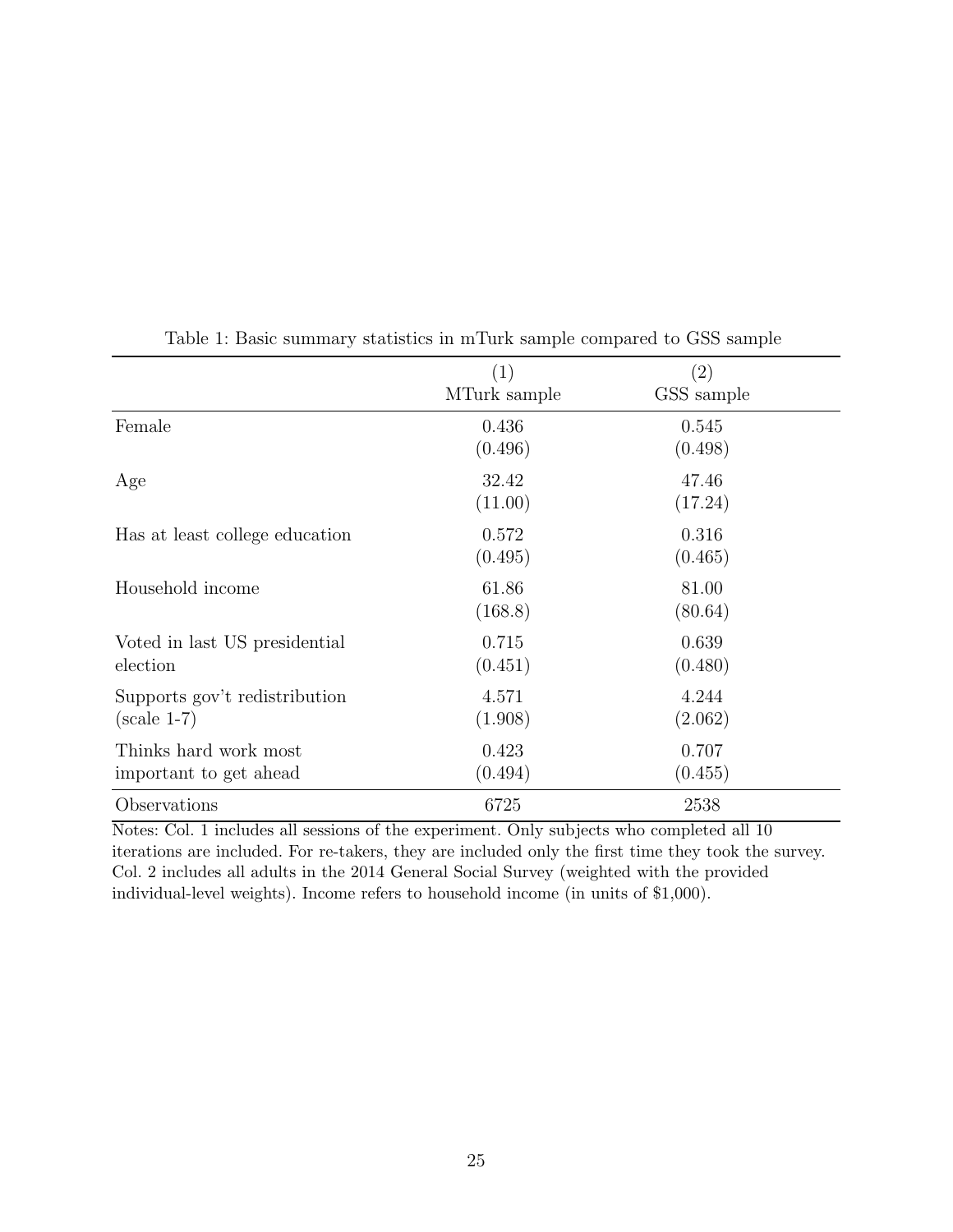|                                        | mean   | sd       |
|----------------------------------------|--------|----------|
| Age                                    | 32.49  | (11.04)  |
| Female                                 | 0.42   | (0.49)   |
| Has at least college education         | 0.57   | (0.49)   |
| Household income                       | 61.69  | (167.00) |
| Participated in real stakes round      | 0.11   | (0.31)   |
| Assets                                 | 117.44 | (280.82) |
| Liabilities                            | 49.94  | (87.65)  |
| Minutes taken to complete the survey   | 8.26   | (12.30)  |
| Voted in last US presidential election | 0.71   | (0.46)   |
| Affiliated with Democratic party       | 0.37   | (0.48)   |
| Affiliated with Republican party       | 0.15   | (0.35)   |
| More redistribution                    | 0.75   | (0.43)   |
| Too many rich                          | 0.44   | (0.50)   |
| Observations                           | 6882   |          |

Table 2: Full summary statistics in mTurk sample

Notes: Summary statistics include observations from all sessions of the experiment. Only subjects who completed all 10 iterations are included. For re-takers, they are included only the first time they took the survey. Income refers to household income (in units of \$1,000). Assets and Liabilities refer, respectively, to the approximate total value of assets and liabilities (in units of \$1,000). More Redistribution is a binary variable that denotes whether respondents feel that the distribution of income and wealth in the U.S. today is fair (0) or should be more evenly distributed among a larger portion of the population  $(1);$  Too Many Rich indicates whether respondents feel that there are too many rich people in the U.S. All other variables are self-explanatory.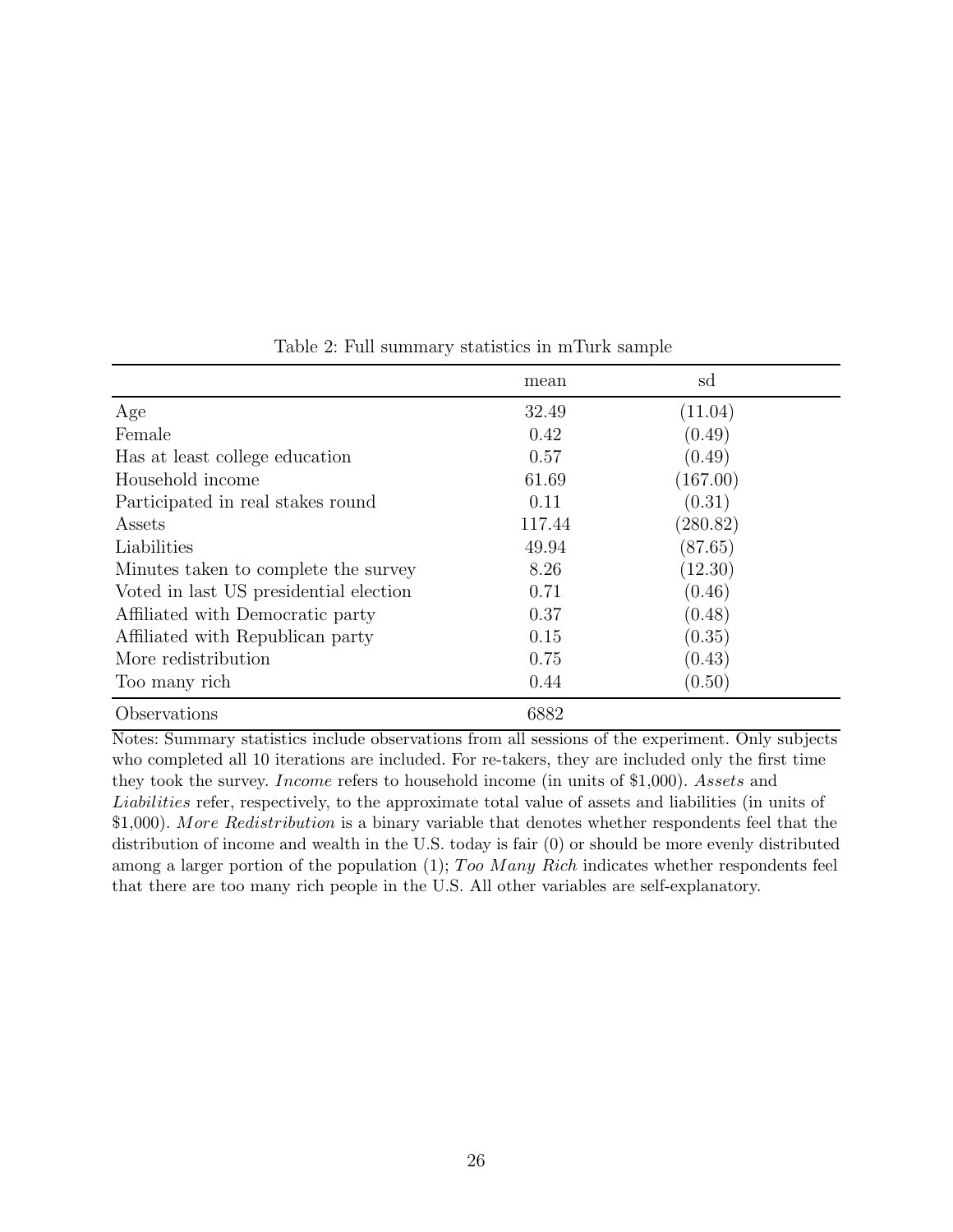|                              |                           | Dep. var: Chose Distribution B over A |                           |                           |  |  |
|------------------------------|---------------------------|---------------------------------------|---------------------------|---------------------------|--|--|
|                              | (1)                       | (2)                                   | (3)                       | $\left( 4\right)$         |  |  |
| $DiffIncome^{+1}$ in B vs. A | $-0.0371***$<br>[0.00415] | $-0.0372***$<br>[0.00416]             | $-0.0372***$<br>[0.00416] | $-0.0388***$<br>[0.00438] |  |  |
| $DiffIncome^{+2}$ in B vs. A | $-0.000224$<br>[0.00365]  | $-0.000329$<br>[0.00365]              | $-0.000328$<br>[0.00365]  | $-0.000106$<br>[0.00382]  |  |  |
| $DiffIncome1$ in B vs. A     | $0.195***$<br>[0.00662]   | $0.196***$<br>[0.00662]               | $0.196***$<br>[0.00662]   | $0.200***$<br>[0.00690]   |  |  |
| $DiffIncome7$ in B vs. A     | $-0.0426***$<br>[0.00407] | $-0.0425***$<br>[0.00407]             | $-0.0425***$<br>[0.00407] | $-0.0442***$<br>[0.00431] |  |  |
| Above $Two/One\ Diff.$       | $.03691***$               | $.03691***$                           | $.03684***$               | $.03866***$               |  |  |
| Question-Order FE            | N <sub>o</sub>            | Yes                                   | Yes                       | Yes                       |  |  |
| Position                     | N <sub>o</sub>            | $\rm No$                              | Yes                       | Yes                       |  |  |
| Ex. short duration           | No                        | N <sub>0</sub>                        | N <sub>o</sub>            | Yes                       |  |  |
| Observations                 | 14515                     | 14515                                 | 14515                     | 13229                     |  |  |
| R <sub>2</sub>               | 0.103                     | 0.103                                 | 0.104                     | 0.109                     |  |  |

Table 3: Bottom, Topmost and Local Inequality Aversion in the Main Sample

Notes: All regressions include robust standard errors clustered at the subject level. The sample in this table includes participants in the "Absolute Differences" and "Percentage Differences" experiments run in September 2013 (see text for details). Only subjects who completed all 10 iterations are included  $\binom{*}{p} < 0.1, \binom{*}{p} < 0.05, \binom{*}{p} < 0.01$ . In all specifications, monetary values are expressed in units of \$10,000 to make the table more readable.  $DiffIncome^{+1}$  is the difference in income between Societies B and A for the individual in the position directly above the subject's own.  $DiffIncome^{+2}$  is similarly defined for the individual two positions above the subject.  $DiffIncome<sup>7</sup>$  is the difference in income between Societies B and A for the richest (i.e., position 7) individual.  $DiffIncome<sup>1</sup>$  is similarly defined for the poorest individual.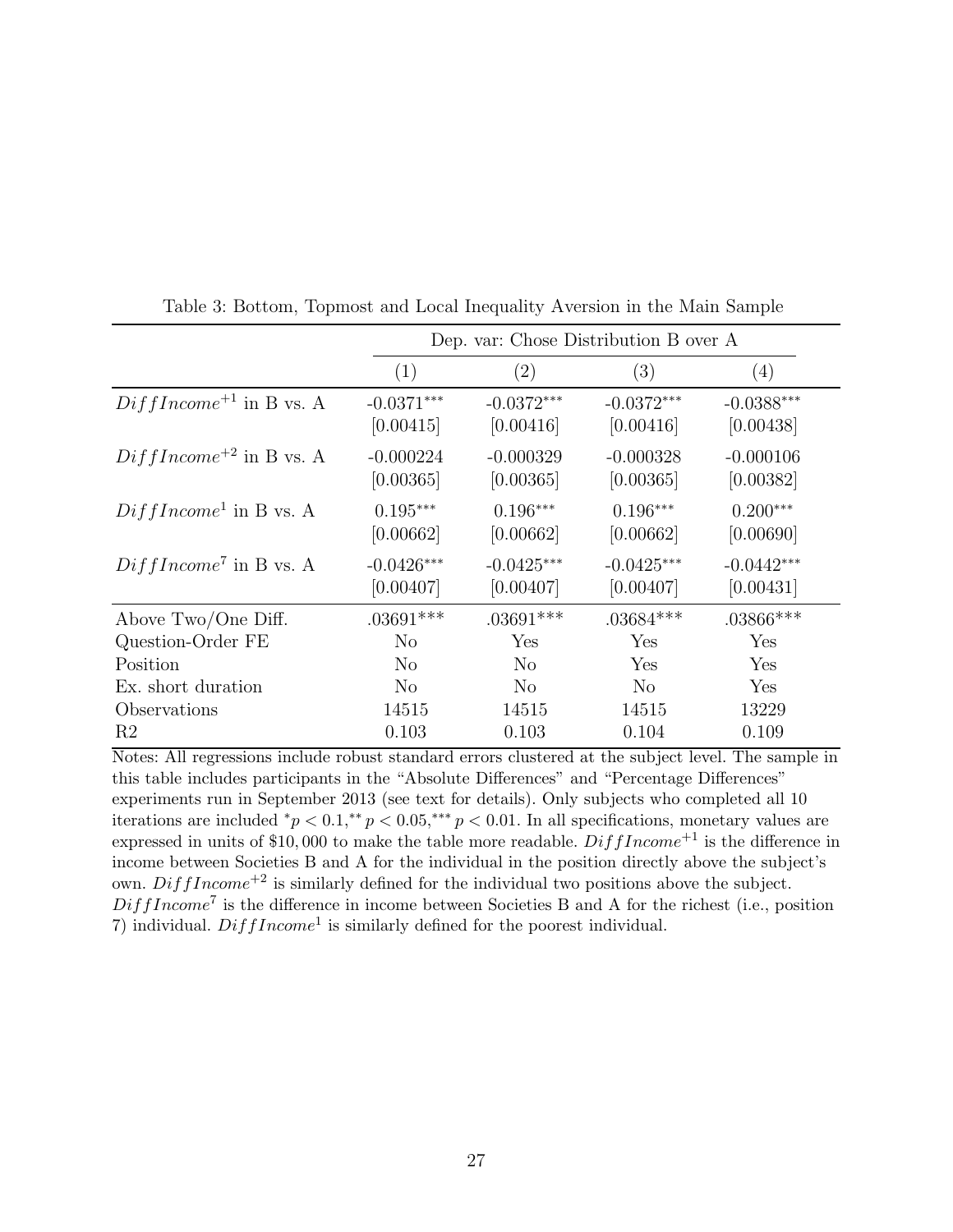|                               |                           | Dep. var: Chose Distribution B over A |                           |                           |  |  |
|-------------------------------|---------------------------|---------------------------------------|---------------------------|---------------------------|--|--|
|                               | (1)                       | (2)                                   | (3)                       | $\left(4\right)$          |  |  |
| $SignHome^{+1}$ in B vs. A    | $-0.0873***$<br>[0.00911] | $-0.0876***$<br>[0.00911]             | $-0.0874***$<br>[0.00911] | $-0.0879***$<br>[0.00952] |  |  |
| $Sign Income^{+2}$ in B vs. A | $-0.00199$<br>[0.00864]   | $-0.00185$<br>[0.00864]               | $-0.00177$<br>[0.00864]   | 0.000842<br>[0.00896]     |  |  |
| $Sign Income1$ in B vs. A     | $0.299***$<br>[0.0108]    | $0.300***$<br>[0.0108]                | $0.300***$<br>[0.0108]    | $0.305***$<br>[0.0111]    |  |  |
| $Sign Income^7$ in B vs. A    | $-0.107***$<br>[0.0108]   | $-0.108***$<br>[0.0108]               | $-0.108***$<br>[0.0108]   | $-0.107***$<br>[0.0112]   |  |  |
| Above Two/One Diff.           | $.08534***$               | $.08571***$                           | $.0856***$                | $.0887***$                |  |  |
| Question-Order FE             | N <sub>o</sub>            | Yes                                   | Yes                       | Yes                       |  |  |
| Position                      | $\rm No$                  | N <sub>o</sub>                        | Yes                       | Yes                       |  |  |
| Ex. short duration            | $\rm No$                  | N <sub>o</sub>                        | N <sub>o</sub>            | Yes                       |  |  |
| Observations                  | 13605                     | 13605                                 | 13605                     | 12590                     |  |  |
| R2                            | 0.109                     | 0.110                                 | 0.110                     | 0.113                     |  |  |

Table 4: Bottom, Topmost and Local Inequality Aversion in the Main Sample, Sign-based Results

Notes: All regressions include robust standard errors clustered at the subject level. The sample in this table includes participants in the "Absolute Differences" and "Percentage Differences" experiments run in September 2013 (see text for details). Only subjects who completed all 10 iterations are included  ${}^*p < 0.1, {}^{**}p < 0.05, {}^{***}p < 0.01$ .  $SignIncome^{+1}$  is an indicator variable denoting that the income of the person in the position directly above the subject is higher in Society B than in Society A. SignIncome<sup>+2</sup> is similarly defined for the individual two positions above the subject.  $SignIncome<sup>1</sup>$  is an indicator variable denoting that the poorest individual (i.e., position 1) has a higher income in Society B than in Society A.  $Sign Income^7$  is similarly defined for the richest (i.e., position 7) individual.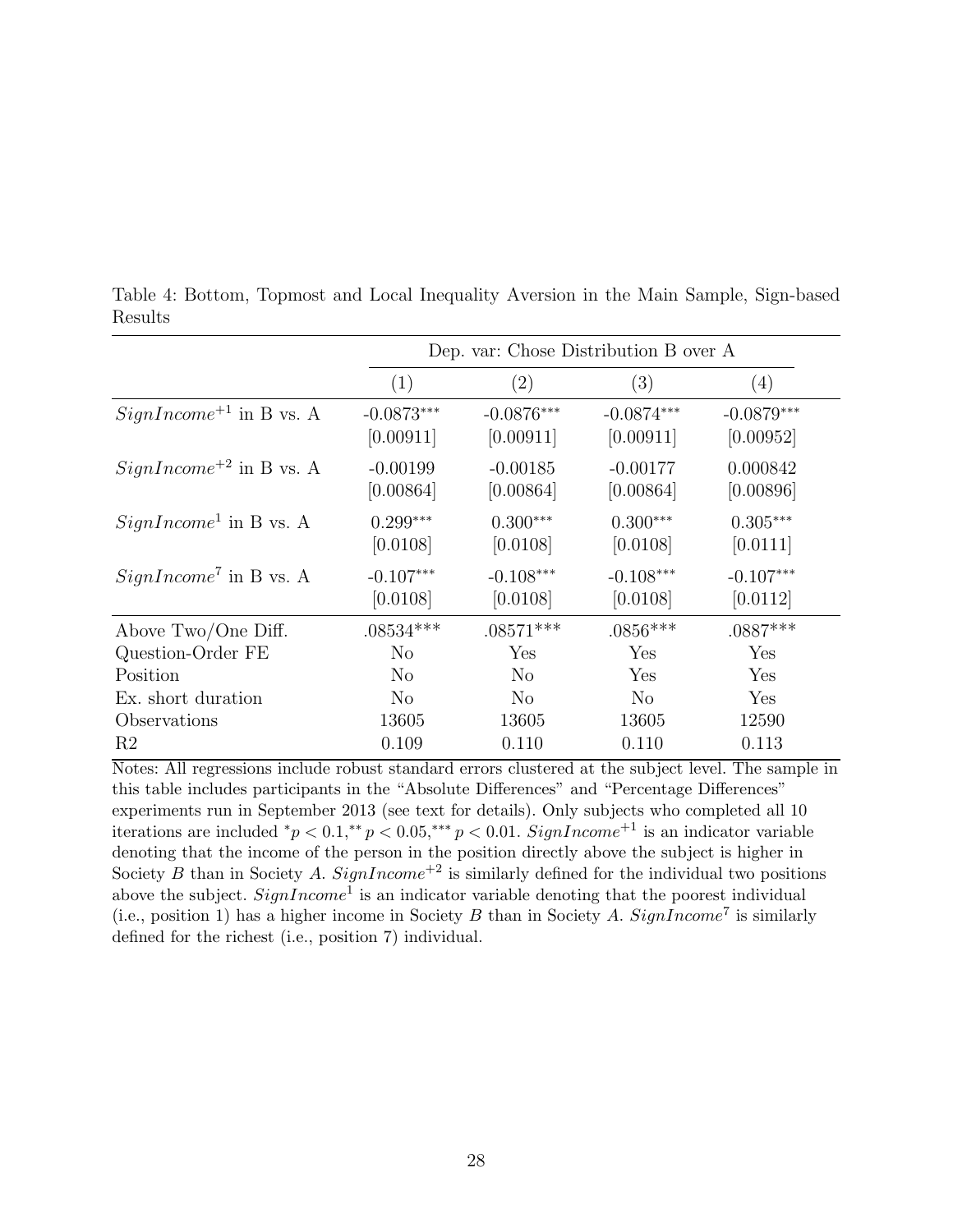|                              | Dep. var: Chose Distribution B over A |                           |                           |                           |                           |                           |                           |
|------------------------------|---------------------------------------|---------------------------|---------------------------|---------------------------|---------------------------|---------------------------|---------------------------|
|                              | (1)<br>AD                             | (2)<br><b>PD</b>          | (3)<br>HI                 | (4)<br>VI                 | (5)<br>NP                 | (6)<br>AF                 | (7)<br>IC                 |
| $DiffIncome^{+1}$ in B vs. A | $-0.0631***$<br>[0.00807]             | $-0.0330***$<br>[0.00623] | $-0.0345***$<br>[0.00591] | $-0.0340***$<br>[0.00391] | $-0.0631***$<br>[0.00939] | $-0.0488***$<br>[0.00747] | $-0.0138**$<br>[0.00674]  |
| $DiffIncome^{+2}$ in B vs. A | $-0.00666$<br>[0.00709]               | $-0.00400$<br>[0.00492]   | $-0.0107**$<br>[0.00427]  | $-0.00548*$<br>[0.00306]  | $-0.0112$<br>[0.00805]    | $-0.00783$<br>[0.00587]   | $-0.00665$<br>[0.00550]   |
| $DiffIncome1$ in B vs. A     | $0.197***$<br>[0.00878]               | $0.162***$<br>[0.0131]    | $0.316***$<br>[0.0406]    | $0.306***$<br>[0.0406]    | $0.237***$<br>[0.0234]    | $0.169***$<br>[0.0157]    | $0.214***$<br>[0.0140]    |
| $DiffIncome7$ in B vs. A     | $-0.0687***$<br>[0.00850]             | $-0.0407***$<br>[0.00552] | $-0.0638***$<br>[0.00466] | $-0.0387***$<br>[0.00310] |                           | $-0.0612***$<br>[0.00645] | $-0.0475***$<br>[0.00586] |
| $DiffSurplus$ in B vs. A     | $0.00873**$<br>[0.00419]              | 0.00508<br>[0.00333]      | $0.00849**$<br>[0.00330]  | $0.00743***$<br>[0.00223] | $0.00823**$<br>[0.00341]  | $0.00798*$<br>[0.00412]   | $0.00891**$<br>[0.00388]  |
| $chg_9$                      |                                       |                           |                           |                           | $-0.0588***$<br>[0.00690] |                           |                           |
| Above Two/One Diff.          | $.05643***$                           | $.02904***$               | $.02383***$               | $.02855***$               | $.05188***$               | $.04097***$               | .00712                    |
| Round FE                     | N <sub>o</sub>                        | N <sub>o</sub>            | N <sub>o</sub>            | N <sub>o</sub>            | N <sub>o</sub>            | N <sub>o</sub>            | N <sub>o</sub>            |
| Position                     | N <sub>o</sub>                        | $\rm No$                  | $\rm No$                  | N <sub>o</sub>            | $\rm No$                  | $\rm No$                  | $\rm No$                  |
| Ex. short duration           | N <sub>o</sub>                        | $\rm No$                  | $\rm No$                  | N <sub>o</sub>            | N <sub>o</sub>            | $\rm No$                  | No                        |
| Observations                 | 8669                                  | 5846                      | 3631                      | 4109                      | 3396                      | 3729                      | 4523                      |
| R <sub>2</sub>               | 0.133                                 | 0.0644                    | 0.130                     | 0.102                     | 0.0842                    | 0.102                     | 0.0965                    |

Table 5: Results Across Experimental Treatments

 Notes: All regressions use robust standard errors clustered at the subject level. Only subjects who completed all 10 iterations areincluded  ${}^*p < 0.1, {}^{**}p < 0.05, {}^{***}p < 0.01$ . In all specifications, monetary values are expressed in units of \$10,000 to make the table more readable. Each column presents the results of the same specification run on <sup>a</sup> different sample. AD connotes the Absolute Differences sample, PD the Percentage Differences sample, RS the Real Stakes sample, HI the High Inequality sample, NP the Nine Person Sample, VI the Very High Inequality Sample, AF the Alternative Formatting sample, and OV the Own Income Variation sample (see Section <sup>4</sup>in the text for more details on how the experimental treatment varies in each sample).  $DiffIncome^{+1}$  is the difference in income between Societies B and A for the individual in the position directly above the subject's own.  $DiffIncome^{+2}$  is similarly defined for the individual two positions above the subject.  $DiffIncome^1$  is the difference in income between Societies B and A for the poorest (i.e., position 1) individual.  $DiffIncome^7$  (or in the case of the Nine Person version of the experiment,  $DiffIncome^9$ ) is similarly defined for the richest individual.  $DiffIncome^{OWN}$  is the difference in income between Societies B and A for the subject's own income.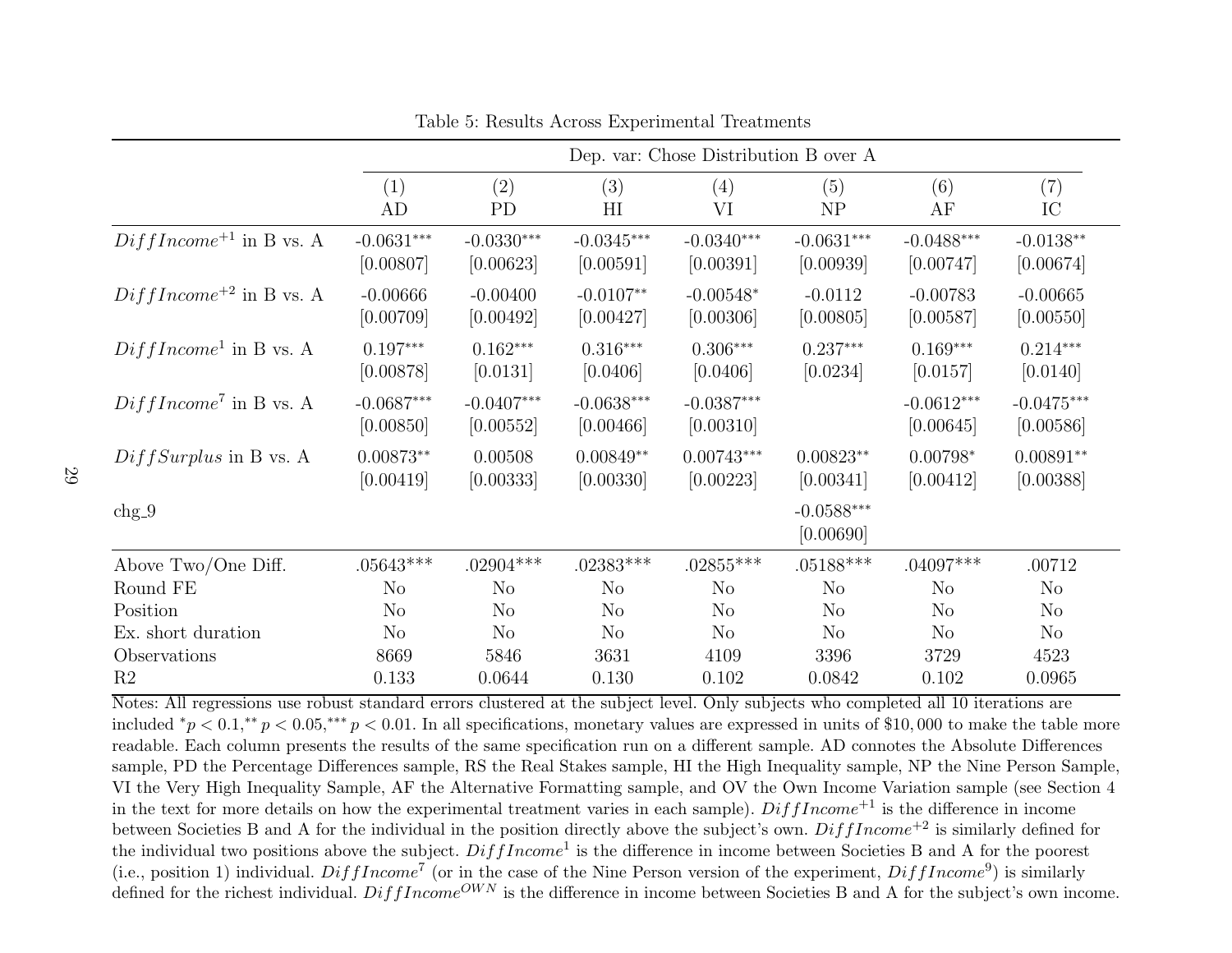|                                         |                | Dep. var: Chose Second Distribution |                                                    |                |  |  |  |
|-----------------------------------------|----------------|-------------------------------------|----------------------------------------------------|----------------|--|--|--|
|                                         | (1)            | (2)                                 | (3)                                                | (4)            |  |  |  |
|                                         | Democrat       |                                     | Republican Not fair distribution Fair distribution |                |  |  |  |
| $DiffIncome^{+1}$ in B vs. A -0.0443*** |                | $-0.0662***$                        | $-0.0414***$                                       | $-0.0446***$   |  |  |  |
|                                         | [0.00848]      | [0.0116]                            | [0.00590]                                          | [0.00933]      |  |  |  |
| $DiffIncome^{+2}$ in B vs. A            | $-0.00765$     | $-0.00388$                          | $-0.00696$                                         | 0.00217        |  |  |  |
|                                         | [0.00667]      | [0.0101]                            | [0.00466]                                          | [0.00800]      |  |  |  |
| $DiffIncome1$ in B vs. A                | $0.182***$     | $0.131***$                          | $0.213***$                                         | $0.118***$     |  |  |  |
|                                         | [0.0119]       | [0.0183]                            | [0.00801]                                          | [0.0143]       |  |  |  |
| $DiffIncome7$ in B vs. A                | $-0.0627***$   | $-0.0428***$                        | $-0.0600***$                                       | $-0.0182**$    |  |  |  |
|                                         | [0.00800]      | [0.0106]                            | [0.00533]                                          | [0.00901]      |  |  |  |
| $DiffSurplus$ in B vs. A                | $0.0136***$    | $0.0161***$                         | 0.00395                                            | $0.0120**$     |  |  |  |
|                                         | [0.00446]      | [0.00619]                           | [0.00307]                                          | [0.00506]      |  |  |  |
| Above Two/One Diff.                     | $.03666***$    | $.06233***$                         | $.03446***$                                        | $.04679***$    |  |  |  |
| Round FE                                | No             | N <sub>o</sub>                      | N <sub>o</sub>                                     | $\rm No$       |  |  |  |
| Position                                | N <sub>o</sub> | N <sub>o</sub>                      | N <sub>o</sub>                                     | $\rm No$       |  |  |  |
| Ex. short duration                      | No.            | No                                  | N <sub>o</sub>                                     | N <sub>o</sub> |  |  |  |
| Observations                            | 5183           | 2293                                | 10521                                              | 3866           |  |  |  |

Table 6: Heterogeneity in Inequality Aversion

Notes: All regressions use robust standard errors clustered at the subject level. The sample in this table includes participants in the "Absolute Differences" and "Percentage Differences" experiments run in September 2013 (see text for details). Only subjects who completed all 10 iterations are included  $\binom{*}{p} < 0.1, \binom{*}{p} < 0.05, \binom{*}{p} < 0.01$ . In all specifications, monetary values are expressed in units of \$10, 000 to make the table more readable. In columns (1) and (2) regressions are run separately on the subsamples of, respectively, self-identified Democrats and Republicans. In columns (3) and (4) we divide the sample based on responses to the question, "Do you feel that the distribution of income and wealth in the US today is fair or should be more evenly distributed among a larger portion of the population?"  $DiffIncome^{+1}$  is the difference in income between Societies B and A for the individual in the position directly above the subject's own.  $DiffIncome^{+2}$  is similarly defined for the individual two positions above the subject.  $DiffIncome<sup>1</sup>$  is the difference in income between Societies B and A for the poorest (i.e., position 1) individual.  $DiffIncome<sup>7</sup>$  is similarly defined for the richest individual.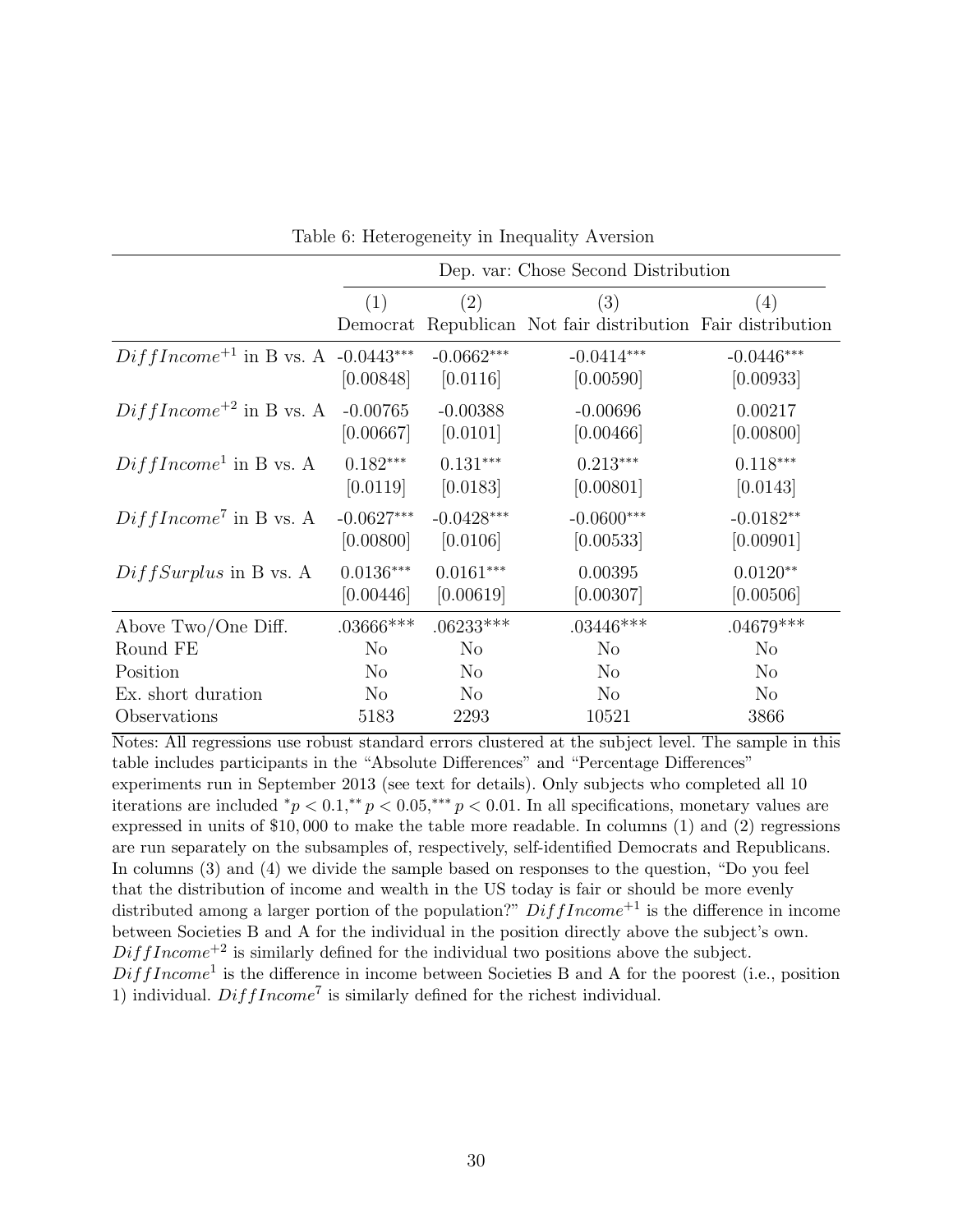

Between the two societies below, which one would you prefer to live in? The red bar in each graph indicates your position in that society.

Figure 1: Standard representation of the choice question in the experiment

 $\overset{\text{Society A}}{\circlearrowright}$ 

 $\overset{\text{Society B}}{\circlearrowright}$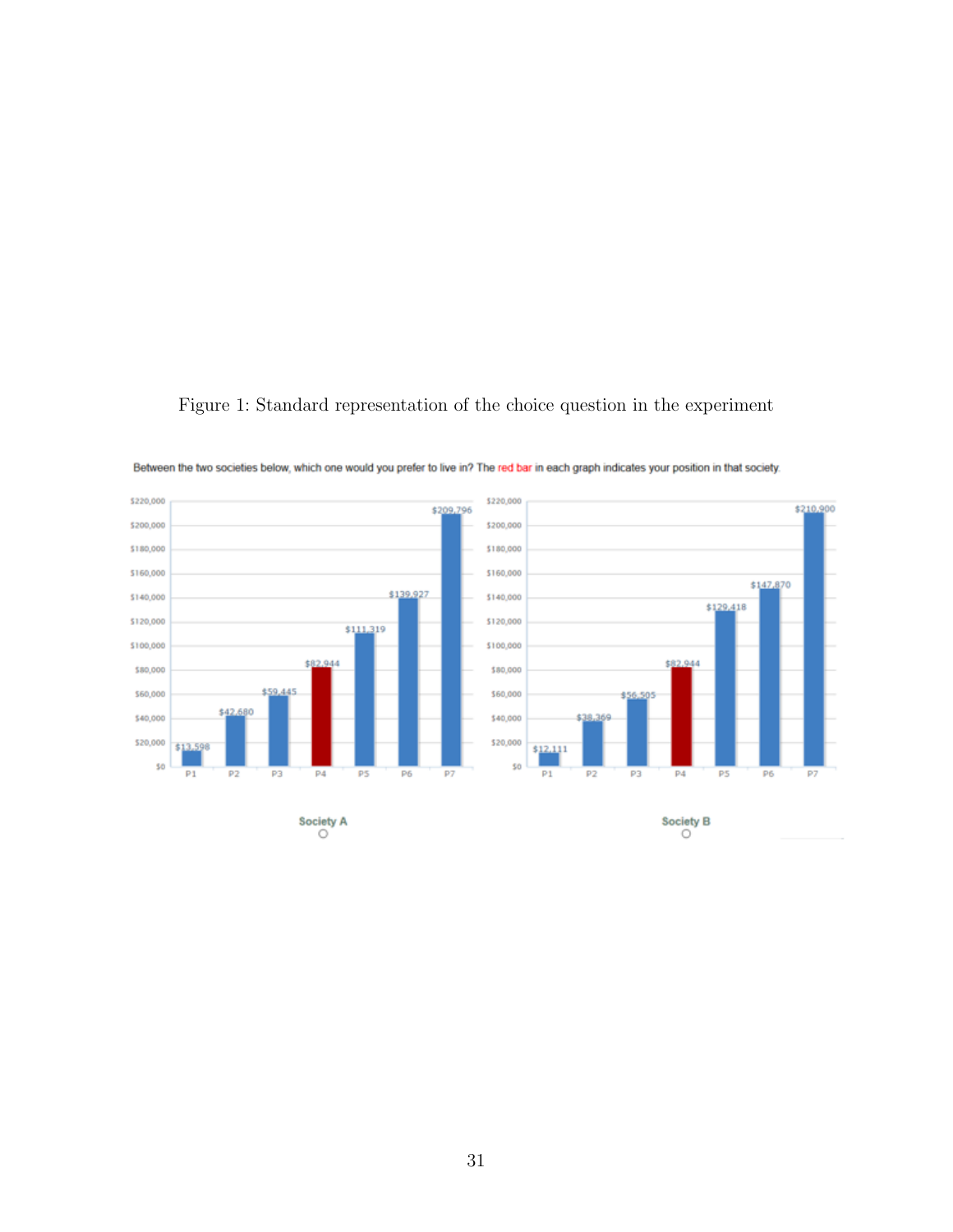

# Figure 2: Alternative graphical representation of choice question

Between the two societies below, which one would you prefer to live in? The red bar in each graph indicates your position in that society.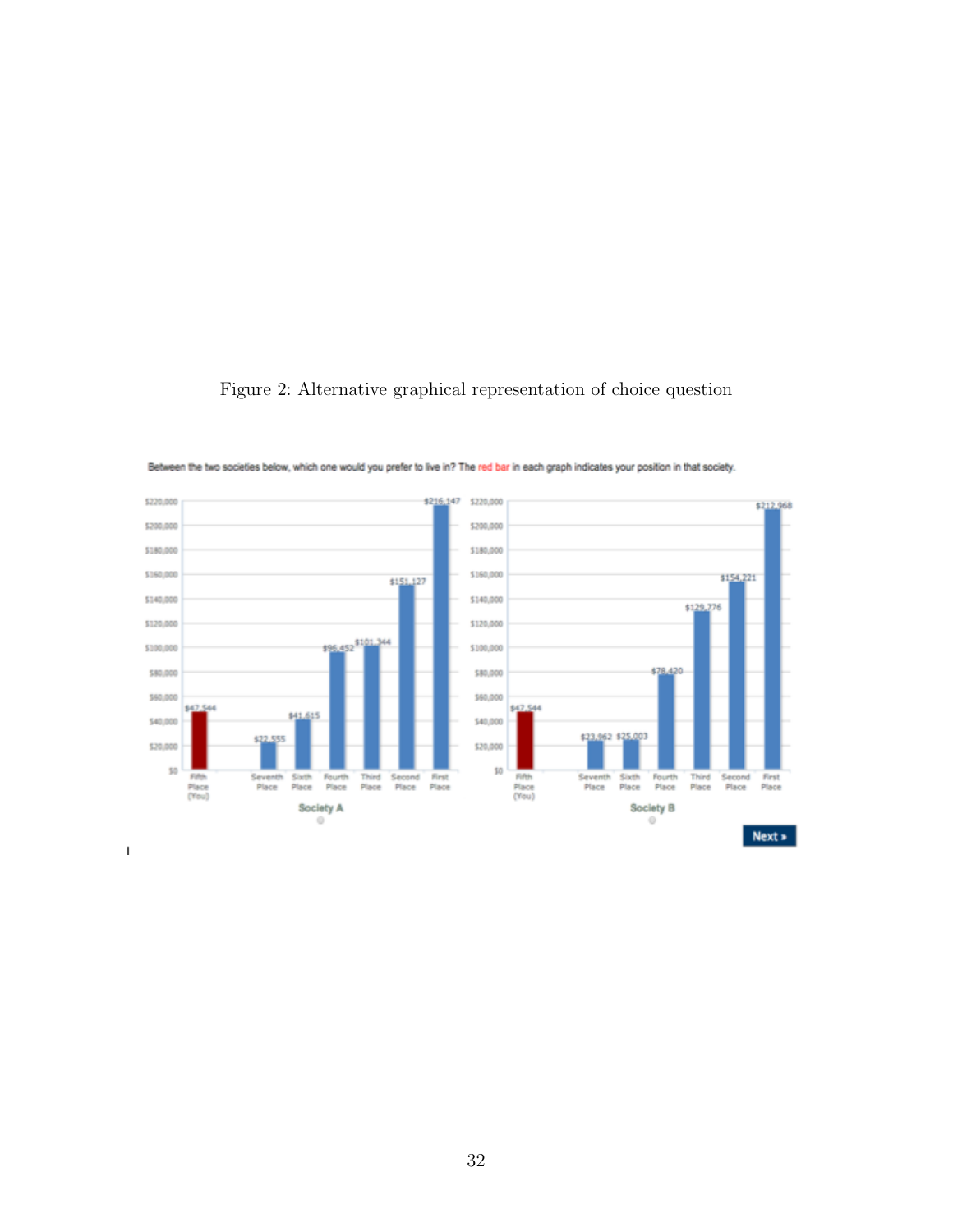Figure 3: Effect of higher income in position  $q$  on subject's propensity to choose distribution B over A



Note: The coefficients plotted for each graph are generated by regressing  $Choose_{ik}^B$  $\sum$ ik the coefficients plotted for each graph are generated by regressing  $Choose_{ik}^B = \alpha + \frac{7}{q=1} \lambda_q Sign Income_{q,ik} + P_{ik} + \epsilon_{ik}$ , where i indexes the subject and k a particular iteration of the experiment (i.e., equation (4) in the text). The 95-percent confidence intervals plotted are based on standard errors clustered by subject.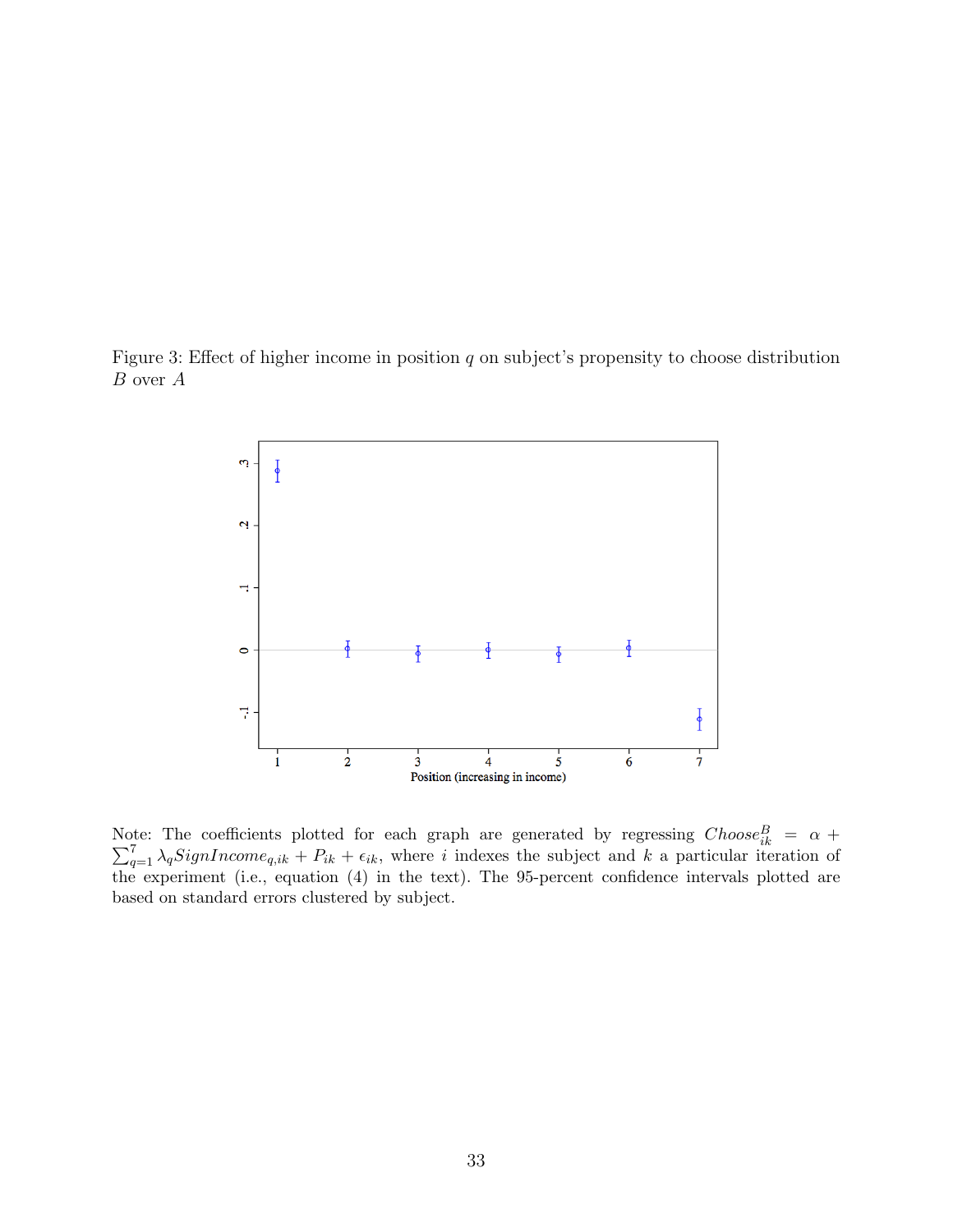Figure 4: Effect of higher income in position q on subject's propensity to choose distribution B over A, separately by position  $f_{\text{c}}$ p of subject herself



Note: The coefficients plotted for each graph are generated by regressing (for each position p)  $Choice_{ik}^B = \alpha + \sum_{q \neq p} \eta_q^p SignIncome_{q,ik} + \epsilon_{ik}$ where *i* indexes the subject and  $k$  a particular iteration of the experiment (i.e., equation (5) in the text). The 95-percent confidence intervals plotted are based on standard errors clustered by subject.

34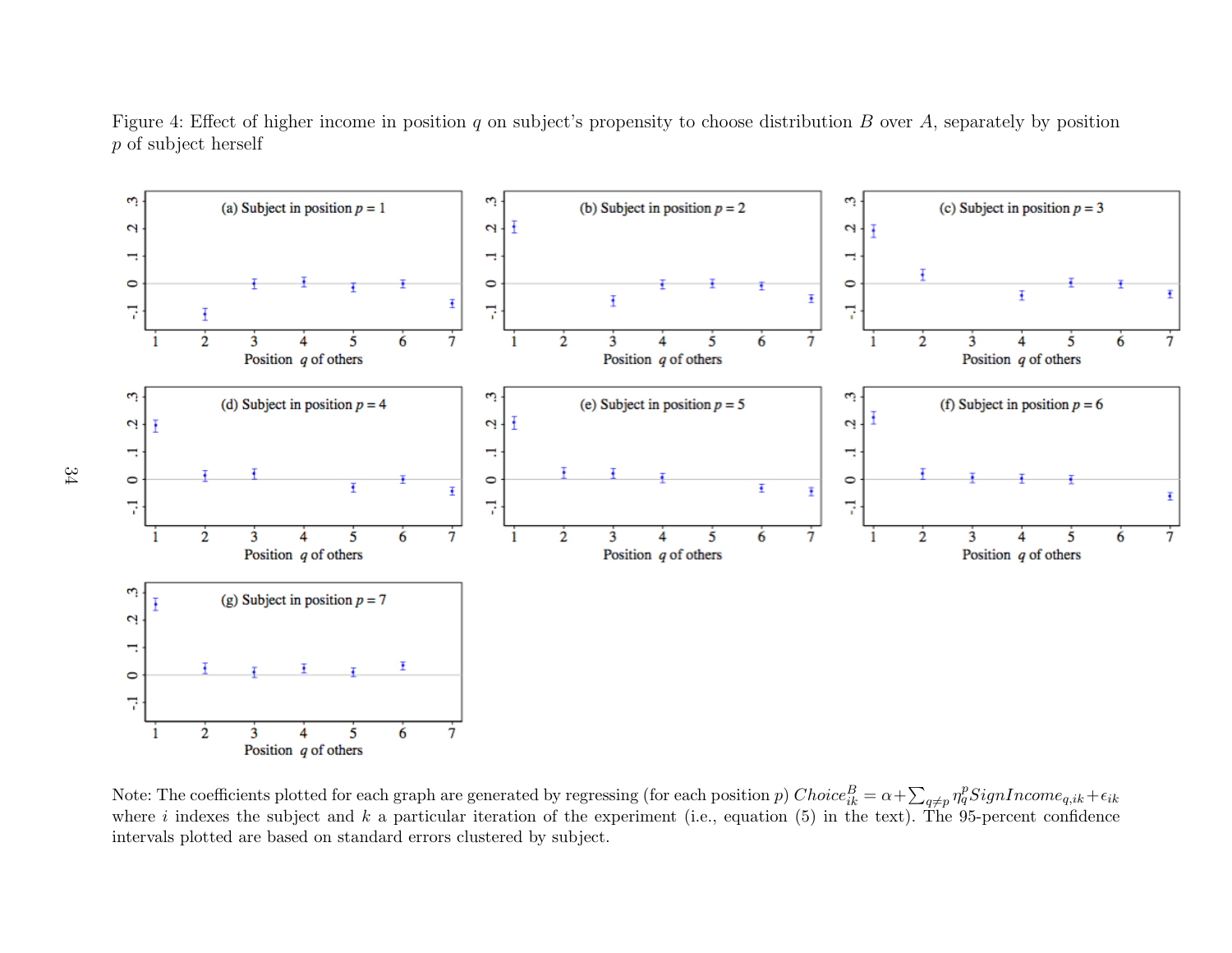| Session                | Date                 | Survey Obs | Analysis Obs |  |
|------------------------|----------------------|------------|--------------|--|
| Percentage Differences | September $09, 2013$ | 1025       | 1025         |  |
| Absolute Differences   | September 17, 2013   | 1503       | 1503         |  |
| Own Income Variation   | November 14, 2013    | 1003       | 808          |  |
| Nine Person            | November 15, 2013    | 1002       | 773          |  |
| Alternative Formatting | November 27, 2013    | 1000       | 663          |  |
| High Inequality        | December 27, 2013    | 1001       | 639          |  |
| Very High Inequality   | December 30, 2013    | 1005       | 725          |  |
| Real Stakes            | August 7, 2014       | 967        | 746          |  |

Table A1: Survey Sessions Details

Notes: Total survey observations and analysis observations differ because we drop all participants who had taken a previous survey from our analysis.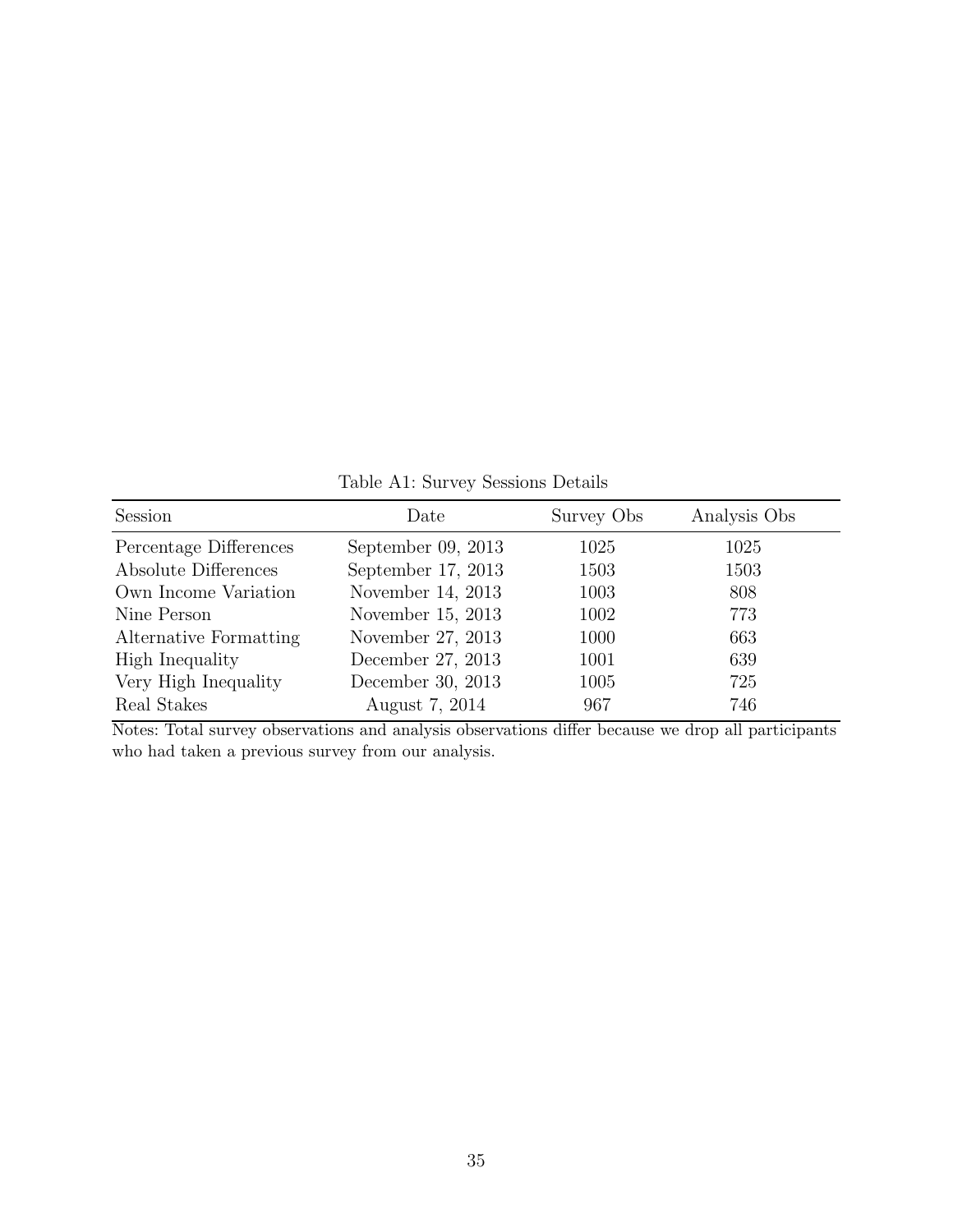|                              | Dep. var: Chose Second Distribution |                           |                           |                           |  |
|------------------------------|-------------------------------------|---------------------------|---------------------------|---------------------------|--|
|                              | (1)                                 | (2)                       | (3)                       | (4)                       |  |
| $DiffIncome^{+1}$ in B vs. A | $-0.0371***$<br>[0.00415]           | $-0.0372***$<br>[0.00416] | $-0.0372***$<br>[0.00416] | $-0.0388***$<br>[0.00438] |  |
| $DiffIncome^{+2}$ in B vs. A | $-0.000224$<br>[0.00365]            | $-0.000329$<br>[0.00365]  | $-0.000328$<br>[0.00365]  | $-0.000106$<br>[0.00382]  |  |
| $DiffIncome1$ in B vs. A     | $0.195***$<br>[0.00662]             | $0.196***$<br>[0.00662]   | $0.196***$<br>[0.00662]   | $0.200***$<br>[0.00690]   |  |
| $DiffIncome7$ in B vs. A     | $-0.0426***$<br>[0.00407]           | $-0.0425***$<br>[0.00407] | $-0.0425***$<br>[0.00407] | $-0.0442***$<br>[0.00431] |  |
| Above Two/One Diff.          | $.03691***$                         | $.03691***$               | $.03684***$               | $.03866***$               |  |
| Question-Order FE            | N <sub>o</sub>                      | Yes                       | Yes                       | Yes                       |  |
| Position                     | $\rm No$                            | $\rm No$                  | Yes                       | Yes                       |  |
| Ex. short duration           | $\rm No$                            | $\rm No$                  | N <sub>o</sub>            | Yes                       |  |
| Observations                 | 14515                               | 14515                     | 14515                     | 13229                     |  |
| R2                           | 0.103                               | 0.103                     | 0.104                     | 0.109                     |  |

Table A2: Bottom, Topmost and Local Inequality Aversion in the Main Sample, Reweighted

Notes: All regressions use robust standard errors clustered at the subject level. All observations are reweighted to be reflective of the GSS population based on age (above 30), gender, income (above \$60, 000), and belief that the government should reduce income differences. Only subjects who completed all 10 iterations are included  $^*p < 0.1, ^{**}p < 0.05, ^{***}p < 0.01$ . In all specifications, monetary values are expressed in units of \$10, 000 to make the table more readable.  $DiffIncome<sup>+1</sup>$  is the difference in income between Societies B and A for the individual in the position directly above the subject's own.  $DiffIncome^{+2}$  is similarly defined for the individual two positions above the subject.  $DiffIncome^7$  is the difference in income between Societies B and A for the richest (i.e., position 7) individual.  $DiffIncome<sup>1</sup>$  is similarly defined for the poorest individual.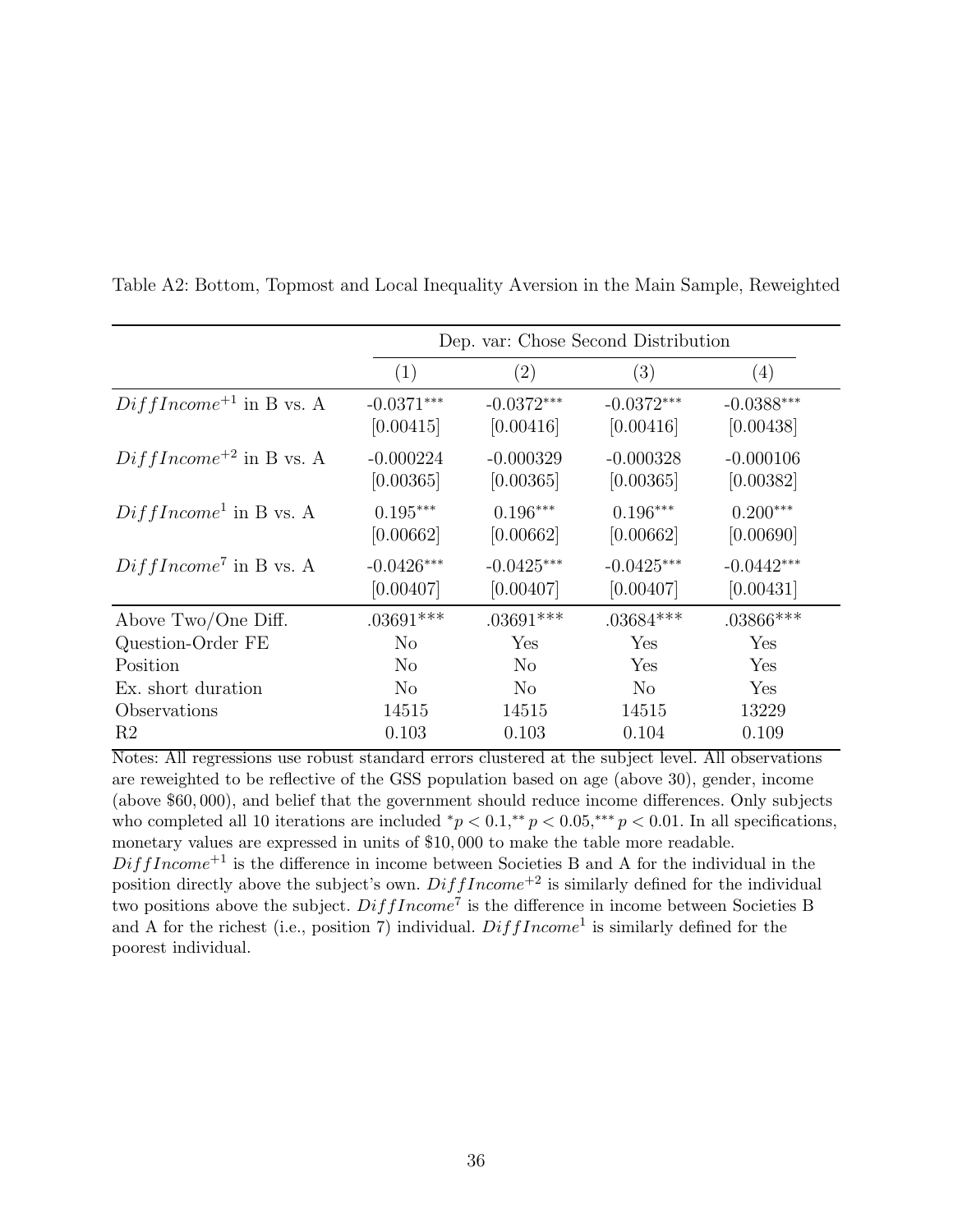|                              | Dep. var: Chose Second Distribution |                           |                           |                           |  |
|------------------------------|-------------------------------------|---------------------------|---------------------------|---------------------------|--|
|                              | (1)                                 | (2)                       | (3)                       | (4)                       |  |
| $DiffIncome^{+1}$ in B vs. A | $-0.0371***$<br>[0.00415]           | $-0.0372***$<br>[0.00416] | $-0.0372***$<br>[0.00416] | $-0.0388***$<br>[0.00438] |  |
| $DiffIncome^{+2}$ in B vs. A | $-0.000224$<br>[0.00365]            | $-0.000329$<br>[0.00365]  | $-0.000328$<br>[0.00365]  | $-0.000106$<br>[0.00382]  |  |
| $DiffIncome1$ in B vs. A     | $0.195***$<br>[0.00662]             | $0.196***$<br>[0.00662]   | $0.196***$<br>[0.00662]   | $0.200***$<br>[0.00690]   |  |
| $DiffIncome7$ in B vs. A     | $-0.0426***$<br>[0.00407]           | $-0.0425***$<br>[0.00407] | $-0.0425***$<br>[0.00407] | $-0.0442***$<br>[0.00431] |  |
| Above Two/One Diff.          | $.03691***$                         | $.03691***$               | $.03684***$               | $.03866$ ***              |  |
| Question-Order FE            | No                                  | Yes                       | Yes                       | Yes                       |  |
| Position                     | N <sub>o</sub>                      | N <sub>o</sub>            | Yes                       | Yes                       |  |
| Ex. short duration           | $\rm No$                            | N <sub>o</sub>            | N <sub>o</sub>            | Yes                       |  |
| Observations                 | 14515                               | 14515                     | 14515                     | 13229                     |  |
| R2                           | 0.103                               | 0.103                     | 0.104                     | 0.109                     |  |

Table A3: Bottom, Topmost and Local Inequality Aversion in the Main Sample, including retakers

Notes: All regressions use robust standard errors clustered at the subject level. The sample in this table includes participants in the "Absolute Differences" and "Percentage Differences" experiments run in September 2013 (see text for details). Only subjects who completed all 10 iterations are included  $\binom{*}{p} < 0.1, \binom{*}{p} < 0.05, \binom{*}{p} < 0.01$ . Subjects who completed multiple versions of the survey are now included. In all specifications, monetary values are expressed in units of \$10,000 to make the table more readable.  $DiffIncome^{+1}$  is the difference in income between Societies B and A for the individual in the position directly above the subject's own.  $DiffIncome^{+2}$  is similarly defined for the individual two positions above the subject.  $DiffIncome<sup>7</sup>$  is the difference in income between Societies B and A for the richest (i.e., position 7) individual.  $DiffIncome<sup>1</sup>$  is similarly defined for the poorest individual.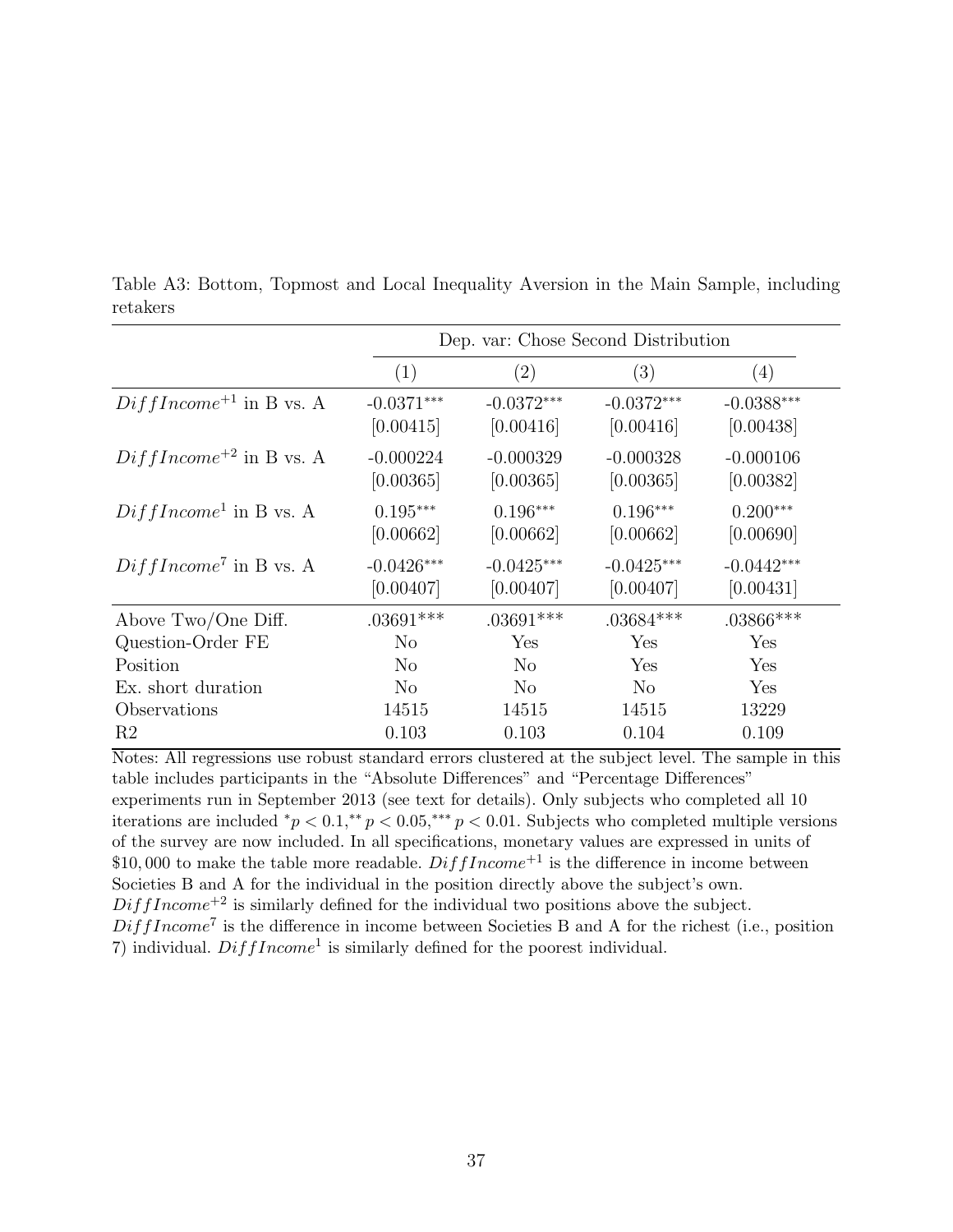|                              |                           | Dep. var: Chose Distribution B over A |                           |                           |  |  |
|------------------------------|---------------------------|---------------------------------------|---------------------------|---------------------------|--|--|
|                              | (1)                       | (2)                                   | (3)                       | (4)                       |  |  |
| $DiffIncome^{+1}$ in B vs. A | $-0.0438***$<br>[0.00495] | $-0.0439***$<br>[0.00495]             | $-0.0439***$<br>[0.00495] | $-0.0444***$<br>[0.00521] |  |  |
| $DiffIncome^{+2}$ in B vs. A | $-0.00509$<br>[0.00405]   | $-0.00521$<br>[0.00405]               | $-0.00519$<br>[0.00405]   | $-0.00418$<br>[0.00423]   |  |  |
| $DiffIncome1$ in B vs. A     | $0.189***$<br>[0.00705]   | $0.189***$<br>[0.00705]               | $0.189***$<br>[0.00705]   | $0.195***$<br>[0.00732]   |  |  |
| $DiffIncome7$ in B vs. A     | $-0.0480***$<br>[0.00463] | $-0.0480***$<br>[0.00463]             | $-0.0479***$<br>[0.00463] | $-0.0487***$<br>[0.00490] |  |  |
| $DiffSurplus$ in B vs. A     | $0.00668**$<br>[0.00261]  | $0.00670**$<br>[0.00261]              | $0.00669**$<br>[0.00261]  | $0.00563**$<br>[0.00273]  |  |  |
| Above $Two/One\ Diff.$       | $.03873***$               | $.03873***$                           | $.03866***$               | $.0402***$                |  |  |
| Question-Order FE            | N <sub>o</sub>            | Yes                                   | Yes                       | Yes                       |  |  |
| Position                     | N <sub>o</sub>            | $\rm No$                              | Yes                       | Yes                       |  |  |
| Ex. short duration           | N <sub>o</sub>            | N <sub>o</sub>                        | N <sub>o</sub>            | Yes                       |  |  |
| Observations                 | 14515                     | 14515                                 | 14515                     | 13229                     |  |  |
| R2                           | 0.103                     | 0.104                                 | 0.104                     | 0.109                     |  |  |

Table A4: Bottom, Topmost and Local Inequality Aversion in the Main Sample, controlling for Surplus

Notes: All regressions include robust standard errors clustered at the subject level. The sample in this table includes participants in the "Absolute Differences" and "Percentage Differences" experiments run in September 2013 (see text for details). Only subjects who completed all 10 iterations are included  $\binom{*}{p} < 0.1, \binom{*}{p} < 0.05, \binom{*}{p} < 0.01$ . In all specifications, monetary values are expressed in units of \$10,000 to make the table more readable.  $DiffIncome^{+1}$  is the difference in income between Societies B and A for the individual in the position directly above the subject's own.  $DiffIncome^{+2}$  is similarly defined for the individual two positions above the subject.  $DiffIncome<sup>7</sup>$  is the difference in income between Societies B and A for the richest (i.e., position 7) individual.  $DiffIncome<sup>1</sup>$  is similarly defined for the poorest individual.  $DiffSurplus$  is the difference in the sum of incomes between Societies B and A. See the text for additional details on variable definitions.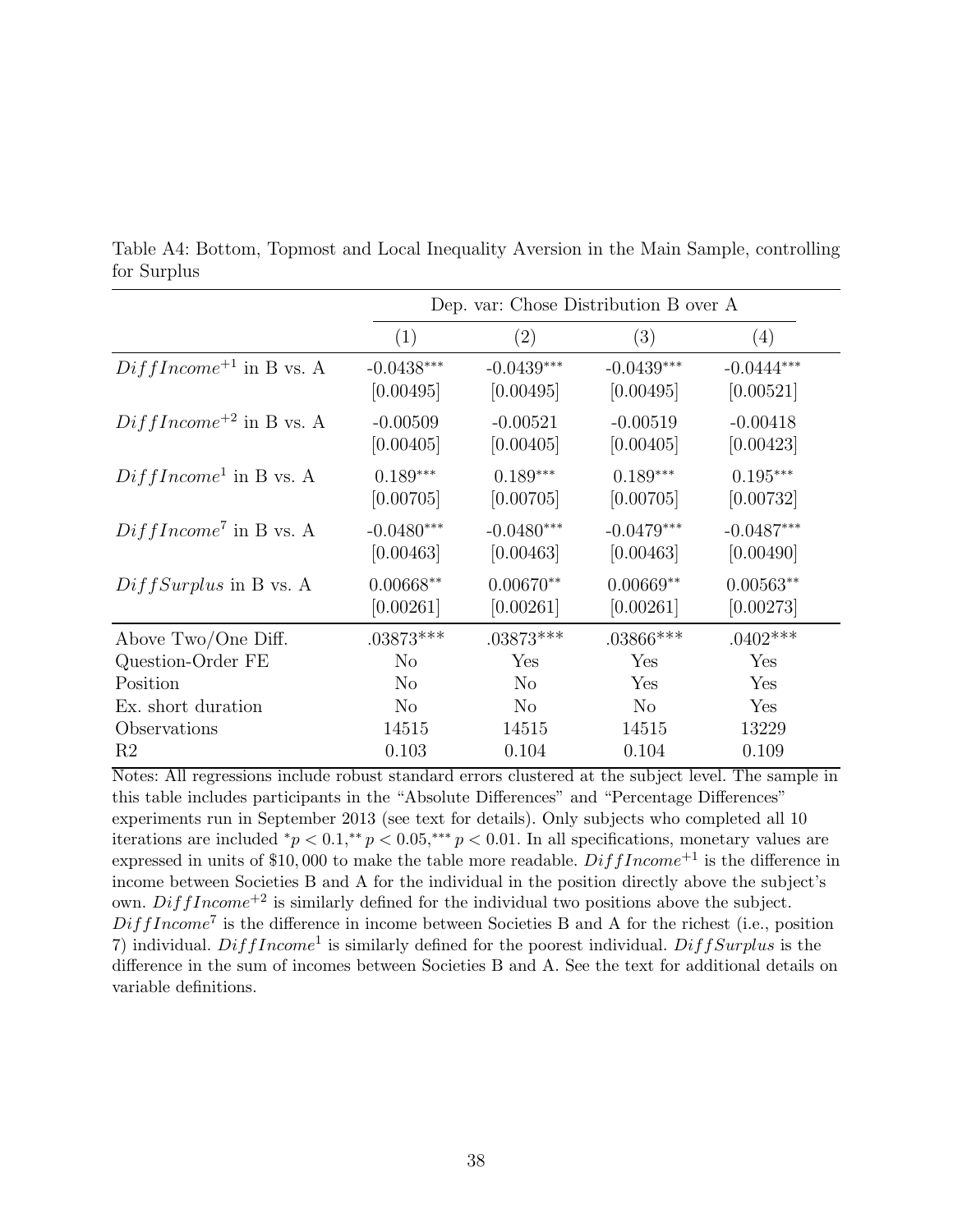|                              |                           | Dep. var: Chose Distribution B over A |                           |                           |  |  |
|------------------------------|---------------------------|---------------------------------------|---------------------------|---------------------------|--|--|
|                              | (1)                       | (2)                                   | (3)                       | (4)                       |  |  |
| $DiffIncome^{+1}$ in B vs. A | $-0.0391***$<br>[0.00418] | $-0.0393***$<br>[0.00418]             | $-0.0392***$<br>[0.00418] | $-0.0409***$<br>[0.00441] |  |  |
| $DiffIncome^{+2}$ in B vs. A | $-0.000331$<br>[0.00364]  | $-0.000436$<br>[0.00364]              | $-0.000435$<br>[0.00365]  | $-0.000261$<br>[0.00381]  |  |  |
| $DiffIncome1$ in B vs. A     | $0.175***$<br>[0.00843]   | $0.175***$<br>[0.00842]               | $0.175***$<br>[0.00842]   | $0.179***$<br>[0.00873]   |  |  |
| $DiffIncome7$ in B vs. A     | $-0.0341***$<br>[0.00467] | $-0.0341***$<br>[0.00467]             | $-0.0340***$<br>[0.00467] | $-0.0355***$<br>[0.00492] |  |  |
| $DiffGini$ in B vs. A        | $-10349.8***$<br>[2761.9] | $-10372.6***$<br>[2761.7]             | $-10393.1***$<br>[2762.3] | $-10596.9***$<br>[2881.1] |  |  |
| Above Two/One Diff.          | $.03882***$               | $.03882***$                           | $.03876***$               | $.04063***$               |  |  |
| Question-Order FE            | $\rm No$                  | Yes                                   | Yes                       | Yes                       |  |  |
| Position                     | N <sub>o</sub>            | $\rm No$                              | Yes                       | Yes                       |  |  |
| Ex. short duration           | N <sub>o</sub>            | N <sub>o</sub>                        | N <sub>o</sub>            | Yes                       |  |  |
| Observations                 | 14515                     | 14515                                 | 14515                     | 13229                     |  |  |
| R2                           | 0.104                     | 0.104                                 | 0.105                     | 0.110                     |  |  |

Table A5: Bottom, Topmost and Local Inequality Aversion in the Main Sample, controlling for Gini Coefficient

Notes: All regressions include robust standard errors clustered at the subject level. The sample in this table includes participants in the "Absolute Differences" and "Percentage Differences" experiments run in September 2013 (see text for details). Only subjects who completed all 10 iterations are included  $\binom{*}{p} < 0.1, \binom{*}{p} < 0.05, \binom{*}{p} < 0.01$ . In all specifications, monetary values are expressed in units of \$10,000 to make the table more readable.  $DiffIncome^{+1}$  is the difference in income between Societies B and A for the individual in the position directly above the subject's own.  $DiffIncome^{+2}$  is similarly defined for the individual two positions above the subject.  $DiffIncome<sup>7</sup>$  is the difference in income between Societies B and A for the richest (i.e., position 7) individual.  $DiffIncome<sup>1</sup>$  is similarly defined for the poorest individual.  $DiffGini$  is the difference in the Gini Coefficient between Societies B and A. See the text for additional details on variable definitions.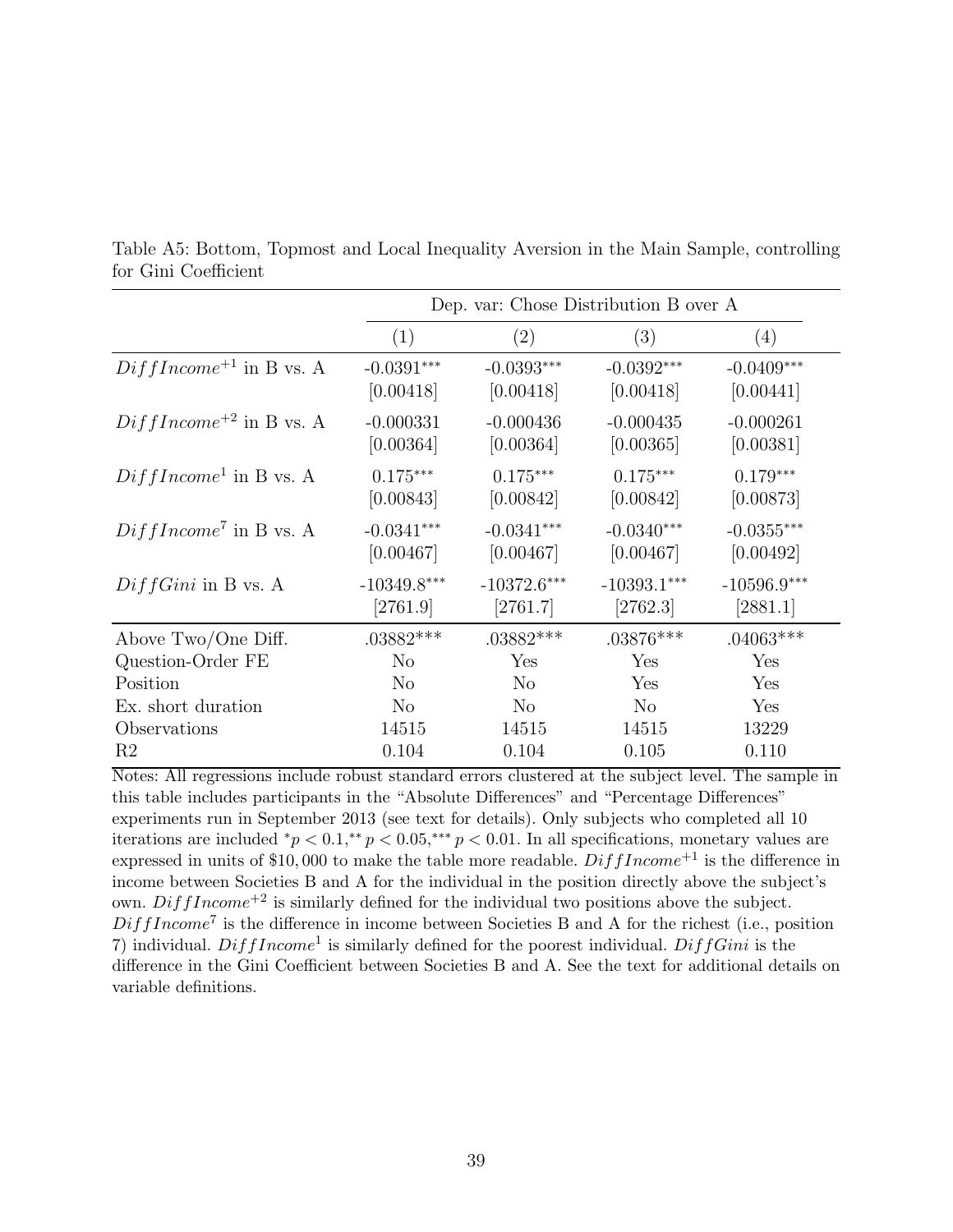|                                 | Dep. var: Chose Distribution B over A |                           |                           |                           |                           |  |
|---------------------------------|---------------------------------------|---------------------------|---------------------------|---------------------------|---------------------------|--|
|                                 | (1)                                   | (2)                       | (3)                       | (4)                       | (5)                       |  |
| $DiffIncome^{+1}$ in B vs. A    | $-0.0544***$<br>[0.00700]             | $-0.0631***$<br>[0.00807] | $-0.0630***$<br>[0.00805] | $-0.0630***$<br>[0.00805] | $-0.0611***$<br>[0.00832] |  |
| $DiffIncome^{+2}$ in B vs. A    | 0.000331<br>[0.00640]                 | $-0.00666$<br>[0.00709]   | $-0.00673$<br>[0.00708]   | $-0.00672$<br>[0.00708]   | $-0.00714$<br>[0.00726]   |  |
| $DiffIncome1$ in B vs. A        | $0.206***$<br>[0.00775]               | $0.197***$<br>[0.00878]   | $0.198***$<br>[0.00877]   | $0.198***$<br>[0.00877]   | $0.202***$<br>[0.00906]   |  |
| $DiffIncome7$ in B vs. A        | $-0.0620***$<br>[0.00779]             | $-0.0687***$<br>[0.00850] | $-0.0688***$<br>[0.00850] | $-0.0688***$<br>[0.00850] | $-0.0711***$<br>[0.00880] |  |
| $DiffSurplus$ in B vs. A        |                                       | $0.00873**$<br>[0.00419]  | $0.00868**$<br>[0.00418]  | $0.00869**$<br>[0.00418]  | $0.00775*$<br>[0.00432]   |  |
| Above Two/One Diff.<br>Round FE | $.05469***$<br>$\rm No$               | $.05643***$<br>$\rm No$   | $.05625***$<br>Yes        | $.05626***$<br>Yes        | $.05394***$<br>Yes        |  |
| Position                        | $\rm No$                              | $\rm No$                  | $\rm No$                  | Yes                       | Yes                       |  |
| Ex. short duration              | No                                    | $\rm No$                  | $\rm No$                  | N <sub>o</sub>            | Yes                       |  |
| Observations                    | 8669                                  | 8669                      | 8669                      | 8669                      | 8139                      |  |
| R2                              | 0.133                                 | 0.133                     | 0.135                     | 0.135                     | 0.139                     |  |

Table A6: Bottom, Topmost and Local Inequality Aversion in the Absolute Differences Sample

Notes: All regressions use robust standard errors clustered at the subject level. Only subjects who completed all 10 iterations are included  $^*p < 0.1, ^{**}p < 0.05, ^{***}p < 0.01$ . In all specifications, monetary values are expressed in units of \$10, 000 to make the table more readable.  $DiffIncome<sup>+1</sup>$  is the difference in income between Societies B and A for the individual in the position directly above the subject's own.  $DiffIncome^{+2}$  is similarly defined for the individual two positions above the subject.  $DiffIncome<sup>7</sup>$  is the difference in income between Societies B and A for the richest (i.e., position 7) individual.  $DiffIncome<sup>1</sup>$  is similarly defined for the poorest individual.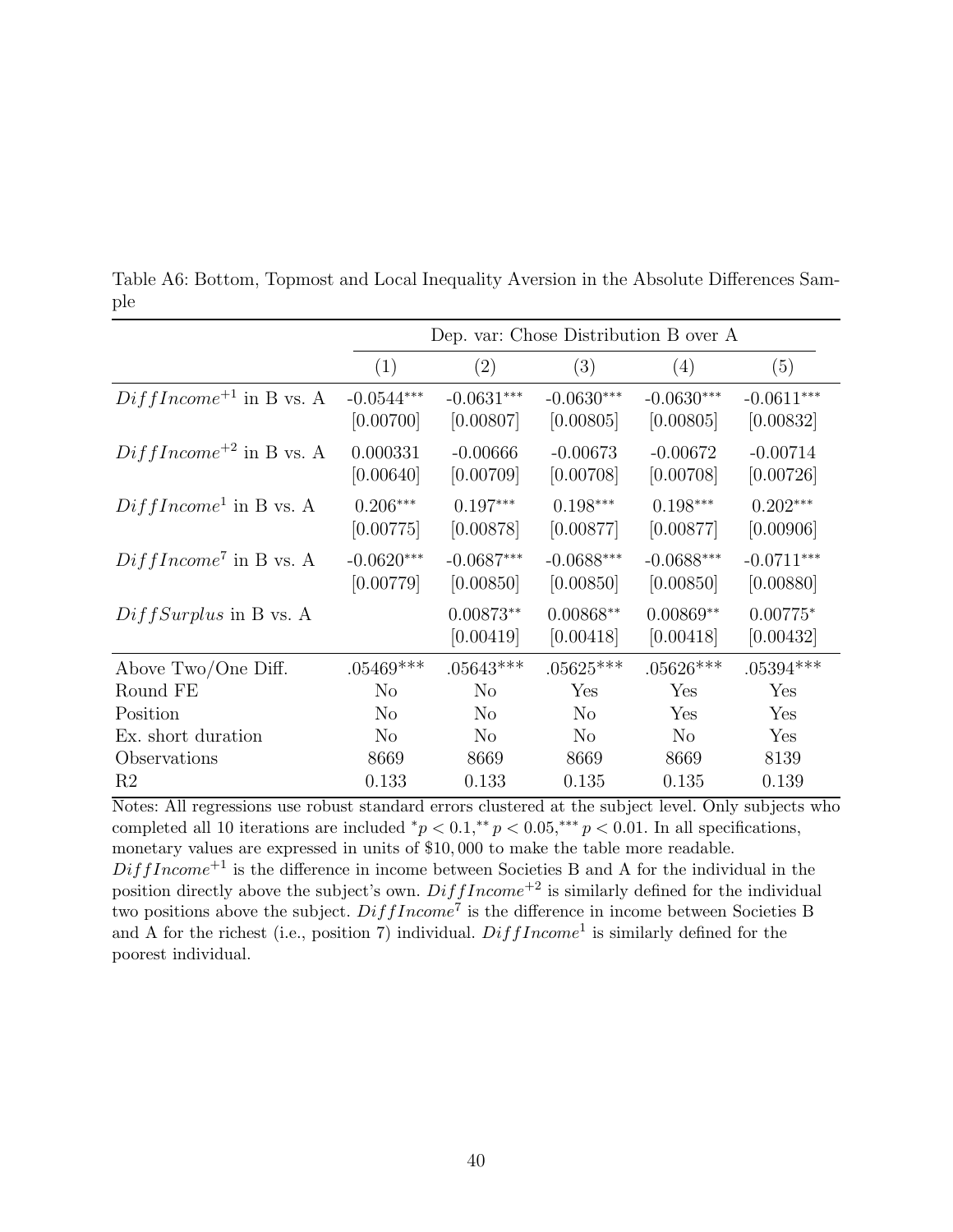|                              |                           |                           | Dep. var: Chose Distribution B over A |                           |
|------------------------------|---------------------------|---------------------------|---------------------------------------|---------------------------|
|                              | (2)<br>(1)                |                           | (3)                                   | $\left( 4\right)$         |
| $DiffIncome^{+1}$ in B vs. A | $-0.0280***$<br>[0.00514] | $-0.0281***$<br>[0.00515] | $-0.0281***$<br>[0.00515]             | $-0.0305***$<br>[0.00549] |
| $DiffIncome^{+2}$ in B vs. A | $-0.000459$<br>[0.00443]  | $-0.000588$<br>[0.00443]  | $-0.000538$<br>[0.00444]              | 0.000398<br>[0.00469]     |
| $DiffIncome1$ in B vs. A     | $0.166***$<br>[0.0128]    | $0.166***$<br>[0.0129]    | $0.166***$<br>[0.0129]                | $0.172***$<br>[0.0135]    |
| $DiffIncome7$ in B vs. A     | $-0.0365***$<br>[0.00474] | $-0.0364***$<br>[0.00474] | $-0.0363***$<br>[0.00474]             | $-0.0371***$<br>[0.00507] |
| Above Two/One Diff.          | $.0275***$                | $.02756***$               | $.02754***$                           | $.03093***$               |
| Question-Order FE            | N <sub>o</sub>            | Yes                       | Yes                                   | Yes                       |
| Position                     | $\rm No$                  | N <sub>o</sub>            | Yes                                   | Yes                       |
| Ex. short duration           | $\rm No$                  | N <sub>0</sub>            | N <sub>o</sub>                        | Yes                       |
| Observations                 | 5846                      | 5846                      | 5846                                  | 5090                      |
| R <sub>2</sub>               | 0.0640                    | 0.0650                    | 0.0657                                | 0.0696                    |

Table A7: Bottom, Topmost and Local Inequality Aversion in the Percentage Differences Sample

Notes: All regressions use robust standard errors clustered at the subject level. Only subjects who completed all 10 iterations are included  $^*p < 0.1, ^{**}p < 0.05, ^{***}p < 0.01$ . In all specifications, monetary values are expressed in units of \$10, 000 to make the table more readable.  $DiffIncome<sup>+1</sup>$  is the difference in income between Societies B and A for the individual in the position directly above the subject's own.  $DiffIncome^{+2}$  is similarly defined for the individual two positions above the subject.  $DiffIncome<sup>7</sup>$  is the difference in income between Societies B and A for the richest (i.e., position 7) individual.  $DiffIncome<sup>1</sup>$  is similarly defined for the poorest individual.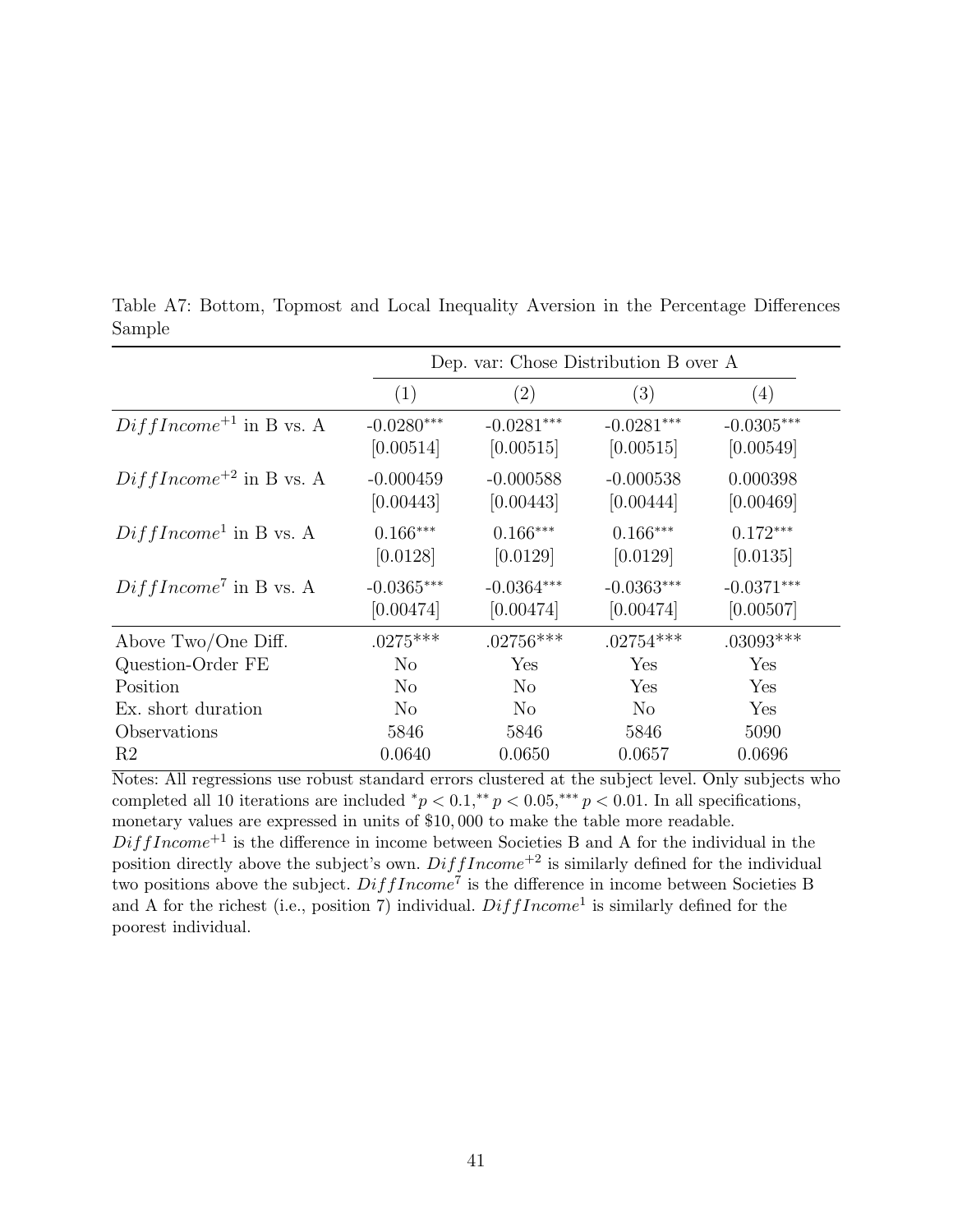|                               | Dep. var: Chose Distribution B over A |                           |                           |                           |  |
|-------------------------------|---------------------------------------|---------------------------|---------------------------|---------------------------|--|
|                               | (1)                                   | (2)                       | (3)                       | (4)                       |  |
| $DiffIncome^{+1}$ in B vs. A  | $-0.0126***$<br>[0.00476]             | $-0.0125***$<br>[0.00475] | $-0.0122**$<br>[0.00475]  | $-0.0105**$<br>[0.00486]  |  |
| $DiffIncome^{+2}$ in B vs. A  | $-0.000666$<br>[0.00451]              | $-0.000624$<br>[0.00450]  | $-0.000735$<br>[0.00450]  | $-0.000170$<br>[0.00456]  |  |
| $DiffIncome1$ in B vs. A      | $0.135***$<br>[0.0125]                | $0.135***$<br>[0.0125]    | $0.135***$<br>[0.0125]    | $0.136***$<br>[0.0127]    |  |
| $DiffIncome7$ in B vs. A      | $-0.0400***$<br>[0.00401]             | $-0.0403***$<br>[0.00403] | $-0.0402***$<br>[0.00403] | $-0.0405***$<br>[0.00412] |  |
| $DiffIncome^{OWN}$ in B vs. A | $0.211***$<br>[0.00657]               | $0.211***$<br>[0.00657]   | $0.211***$<br>[0.00658]   | $0.210***$<br>[0.00668]   |  |
| Above $Two/One\ Diff.$        | $.01193*$                             | $.01183*$                 | $.01149*$                 | .01029                    |  |
| Question-Order FE             | N <sub>o</sub>                        | Yes                       | Yes                       | Yes                       |  |
| Position                      | N <sub>o</sub>                        | $\rm No$                  | Yes                       | Yes                       |  |
| Ex. short duration            | N <sub>o</sub>                        | N <sub>o</sub>            | N <sub>o</sub>            | Yes                       |  |
| Observations                  | 4573                                  | 4573                      | 4573                      | 4397                      |  |
| R2                            | 0.288                                 | 0.289                     | 0.290                     | 0.289                     |  |

Table A8: Bottom, Topmost and Local Inequality Aversion in the Own Income Variation Sample

Notes: All regressions use robust standard errors clustered at the subject level. Only subjects who completed all 10 iterations are included  $^*p < 0.1, ^{**}p < 0.05, ^{***}p < 0.01$ . In all specifications, monetary values are expressed in units of \$10, 000 to make the table more readable.  $DiffIncome<sup>+1</sup>$  is the difference in income between Societies B and A for the individual in the position directly above the subject's own.  $DiffIncome^{+2}$  is similarly defined for the individual two positions above the subject.  $DiffIncome<sup>7</sup>$  is the difference in income between Societies B and A for the richest (i.e., position 7) individual.  $DiffIncome<sup>1</sup>$  is similarly defined for the poorest individual.  $DiffIncome^{OWN}$  is the difference in income between Societies B and A for the subject own income.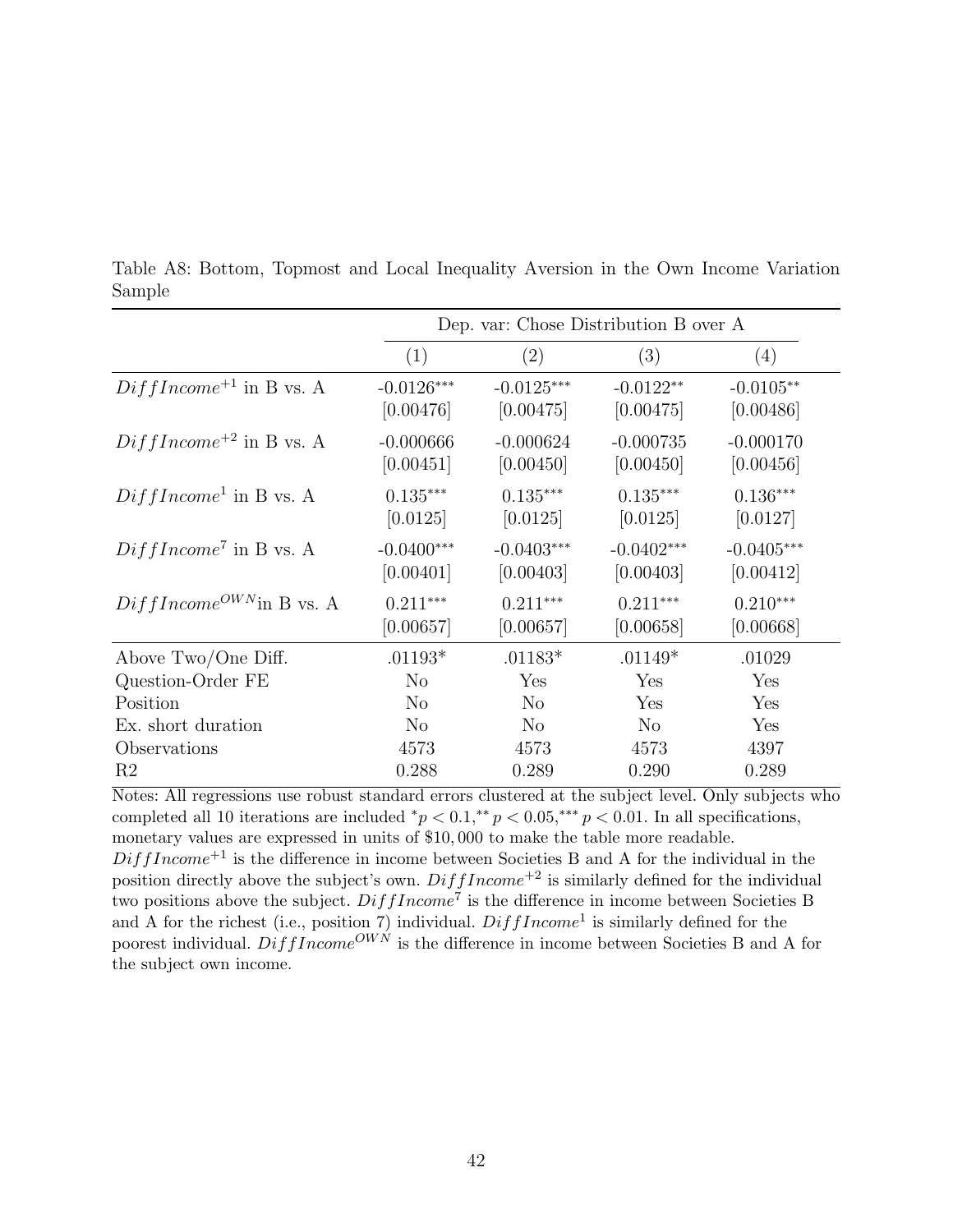|                              |                           | Dep. var: Chose Distribution B over A |                           |                           |
|------------------------------|---------------------------|---------------------------------------|---------------------------|---------------------------|
|                              | (1)                       | (2)                                   | (3)                       | (4)                       |
| $DiffIncome^{+1}$ in B vs. A | $-0.0260***$<br>[0.00541] | $-0.0259***$<br>[0.00541]             | $-0.0259***$<br>[0.00541] | $-0.0272***$<br>[0.00552] |
| $DiffIncome^{+2}$ in B vs. A | $-0.00491$<br>[0.00394]   | $-0.00469$<br>[0.00396]               | $-0.00476$<br>[0.00396]   | $-0.00462$<br>[0.00401]   |
| $DiffIncome1$ in B vs. A     | $0.324***$<br>[0.0405]    | $0.322***$<br>[0.0405]                | $0.321***$<br>[0.0406]    | $0.324***$<br>[0.0413]    |
| $DiffIncome7$ in B vs. A     | $-0.0568***$<br>[0.00384] | $-0.0569***$<br>[0.00385]             | $-0.0569***$<br>[0.00385] | $-0.0574***$<br>[0.00396] |
| Above Two/One Diff.          | $.02111***$               | $.02117***$                           | $.0211***$                | $.0226***$                |
| Question-Order FE            | N <sub>o</sub>            | Yes                                   | Yes                       | Yes                       |
| Position                     | N <sub>o</sub>            | N <sub>o</sub>                        | Yes                       | Yes                       |
| Ex. short duration           | N <sub>o</sub>            | $\rm No$                              | N <sub>o</sub>            | Yes                       |
| Observations                 | 3631                      | 3631                                  | 3631                      | 3482                      |
| R2                           | 0.128                     | 0.130                                 | 0.131                     | 0.133                     |

Table A9: Bottom, Topmost and Local Inequality Aversion in the High Inequality Sample

Notes: All regressions use robust standard errors clustered at the subject level. Only subjects who completed all 10 iterations are included  $^*p < 0.1, ^{**}p < 0.05, ^{***}p < 0.01$ . In all specifications, monetary values are expressed in units of \$10, 000 to make the table more readable.

 $DiffIncome<sup>+1</sup>$  is the difference in income between Societies B and A for the individual in the position directly above the subject's own.  $DiffIncome^{+2}$  is similarly defined for the individual two positions above the subject.  $DiffIncome^7$  is the difference in income between Societies B and A for the richest (i.e., position 7) individual.  $DiffIncome<sup>1</sup>$  is similarly defined for the poorest individual.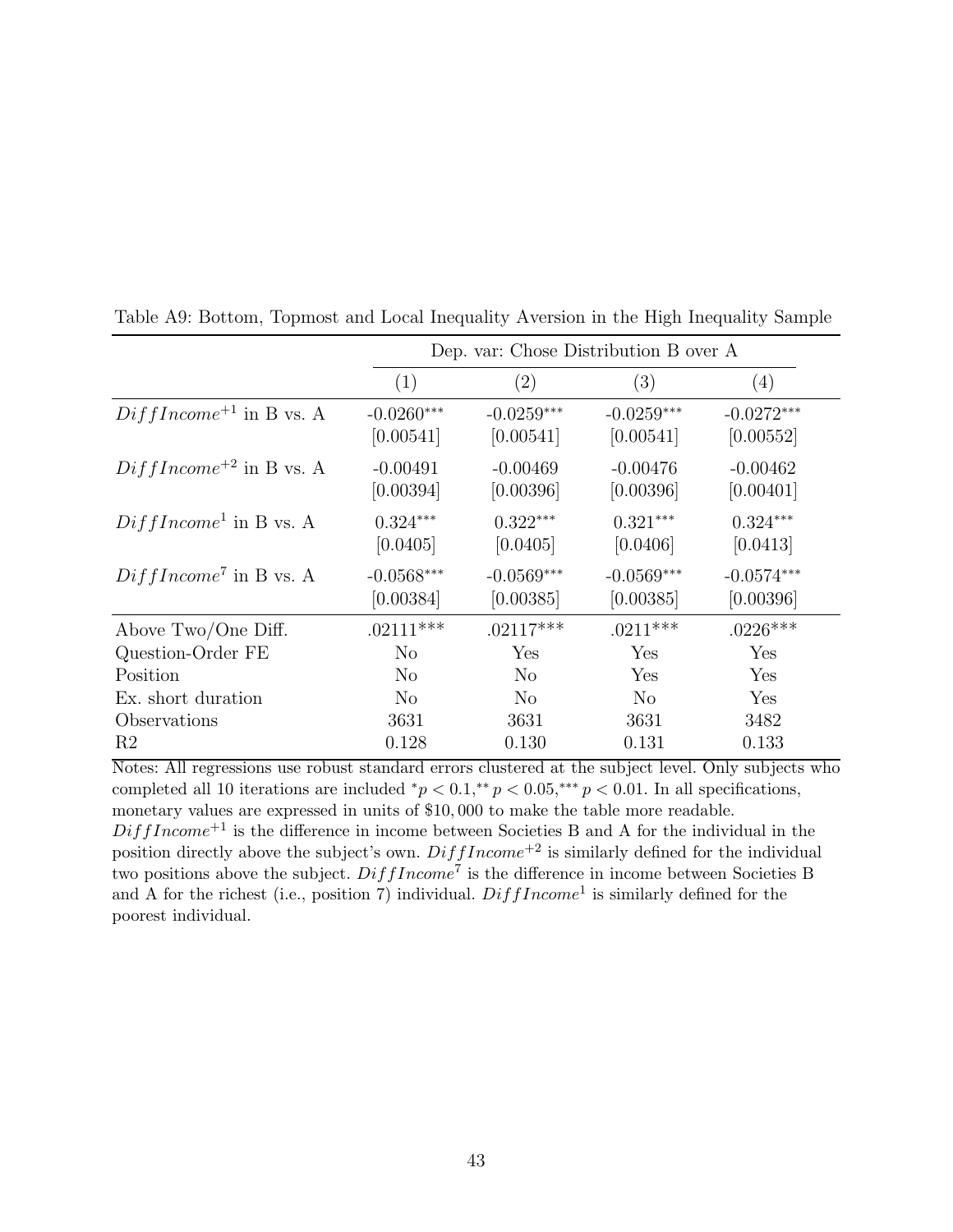|                              |                           | Dep. var: Chose Distribution B over A |                           |                           |  |  |  |
|------------------------------|---------------------------|---------------------------------------|---------------------------|---------------------------|--|--|--|
|                              | (1)                       | (2)                                   | (3)                       | $\left( 4\right)$         |  |  |  |
| $DiffIncome^{+1}$ in B vs. A | $-0.0265***$<br>[0.00327] | $-0.0265***$<br>[0.00326]             | $-0.0264***$<br>[0.00326] | $-0.0267***$<br>[0.00328] |  |  |  |
| $DiffIncome^{+2}$ in B vs. A | $-0.000830$<br>[0.00277]  | $-0.000773$<br>[0.00276]              | $-0.000806$<br>[0.00276]  | $-0.000378$<br>[0.00279]  |  |  |  |
| $DiffIncome1$ in B vs. A     | $0.311***$<br>[0.0407]    | $0.309***$<br>[0.0409]                | $0.309***$<br>[0.0409]    | $0.317***$<br>[0.0410]    |  |  |  |
| $DiffIncome7$ in B vs. A     | $-0.0325***$<br>[0.00250] | $-0.0325***$<br>[0.00250]             | $-0.0325***$<br>[0.00250] | $-0.0324***$<br>[0.00252] |  |  |  |
| Above Two/One Diff.          | $.0257***$                | $.0257***$                            | $.02562***$               | $.02633***$               |  |  |  |
| Question-Order FE            | $\rm No$                  | Yes                                   | Yes                       | Yes                       |  |  |  |
| Position                     | N <sub>o</sub>            | N <sub>o</sub>                        | Yes                       | Yes                       |  |  |  |
| Ex. short duration           | $\rm No$                  | N <sub>0</sub>                        | N <sub>o</sub>            | Yes                       |  |  |  |
| Observations                 | 4109                      | 4109                                  | 4109                      | 4042                      |  |  |  |
| R2                           | 0.0992                    | 0.100                                 | 0.101                     | 0.101                     |  |  |  |

Table A10: Bottom, Topmost and Local Inequality Aversion in the Very High Inequality Sample

Notes: All regressions use robust standard errors clustered at the subject level. Only subjects who completed all 10 iterations are included  $^*p < 0.1, ^{**}p < 0.05, ^{***}p < 0.01$ . In all specifications, monetary values are expressed in units of \$10, 000 to make the table more readable.  $DiffIncome<sup>+1</sup>$  is the difference in income between Societies B and A for the individual in the position directly above the subject's own.  $DiffIncome^{+2}$  is similarly defined for the individual two positions above the subject.  $DiffIncome<sup>7</sup>$  is the difference in income between Societies B and A for the richest (i.e., position 7) individual.  $DiffIncome<sup>1</sup>$  is similarly defined for the poorest individual.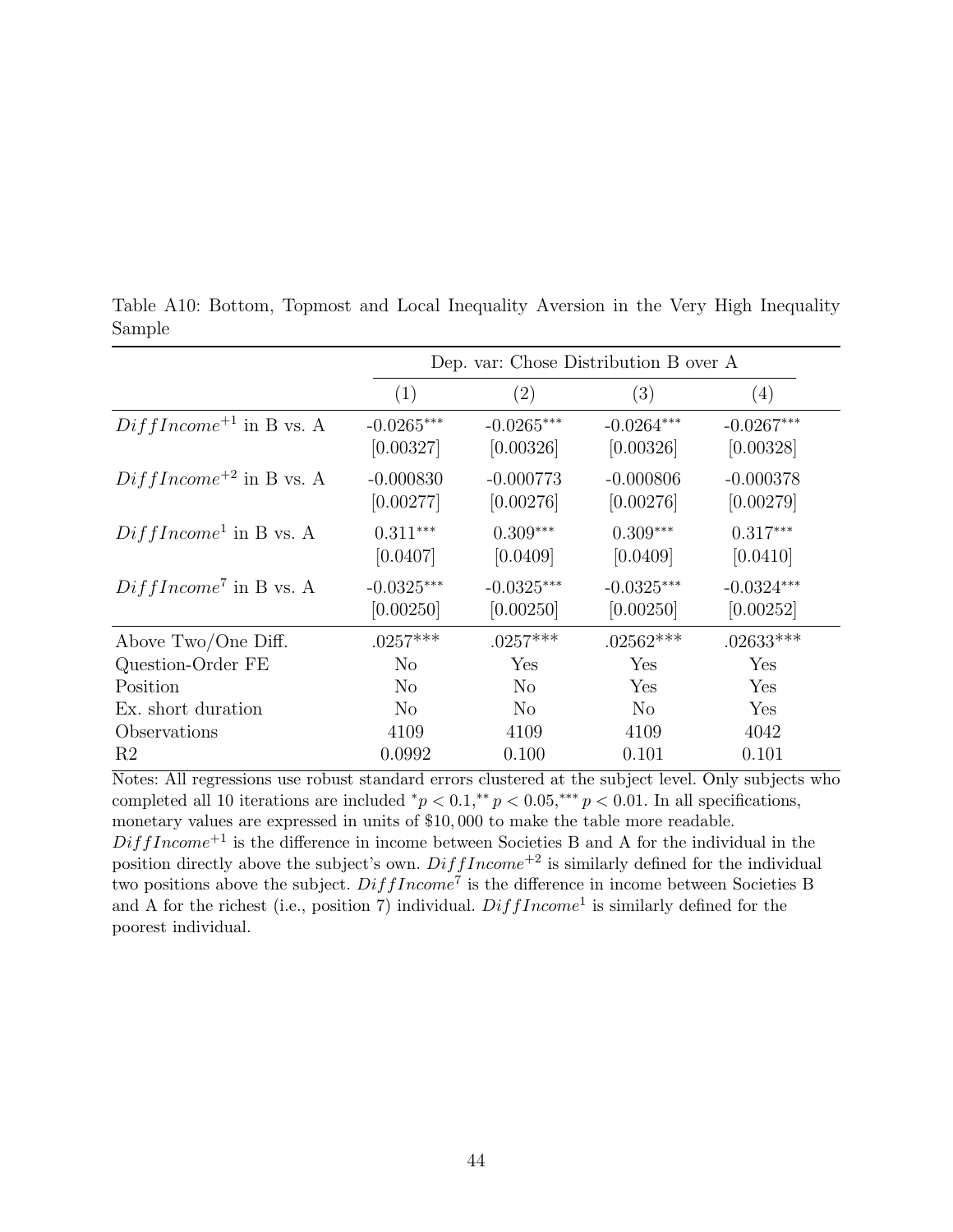|                              |                           |                           | Dep. var: Chose Distribution B over A |                           |
|------------------------------|---------------------------|---------------------------|---------------------------------------|---------------------------|
|                              | (1)<br>(2)                |                           | (3)                                   | (4)                       |
| $DiffIncome^{+1}$ in B vs. A | $-0.0545***$<br>[0.00870] | $-0.0543***$<br>[0.00871] | $-0.0545***$<br>[0.00873]             | $-0.0556***$<br>[0.00874] |
| $DiffIncome^{+2}$ in B vs. A | $-0.00225$<br>[0.00728]   | $-0.00234$<br>[0.00729]   | $-0.00224$<br>[0.00731]               | $-0.00286$<br>[0.00741]   |
| $DiffIncome1$ in B vs. A     | $0.245***$<br>[0.0232]    | $0.245***$<br>[0.0233]    | $0.245***$<br>[0.0233]                | $0.241***$<br>[0.0235]    |
| $DiffIncome9$ in B vs. A     | $-0.0505***$<br>[0.00593] | $-0.0505***$<br>[0.00593] | $-0.0505***$<br>[0.00593]             | $-0.0509***$<br>[0.00597] |
| Above Two/One Diff.          | $.05229***$               | $.05198***$               | $.05223***$                           | $.05273***$               |
| Question-Order FE            | N <sub>o</sub>            | Yes                       | Yes                                   | Yes                       |
| Position                     | $\rm No$                  | N <sub>o</sub>            | Yes                                   | Yes                       |
| Ex. short duration           | $\rm No$                  | $\rm No$                  | $\rm No$                              | Yes                       |
| Observations                 | 3396                      | 3396                      | 3396                                  | 3330                      |
| R2                           | 0.0827                    | 0.0834                    | 0.0836                                | 0.0834                    |

Table A11: Bottom, Topmost and Local Inequality Aversion in the Nine Person Sample

Notes: All regressions use robust standard errors clustered at the subject level. Only subjects who completed all 10 iterations are included  $^*p < 0.1, ^{**}p < 0.05, ^{***}p < 0.01$ . In all specifications, monetary values are expressed in units of \$10, 000 to make the table more readable.

 $DiffIncome<sup>+1</sup>$  is the difference in income between Societies B and A for the individual in the position directly above the subject's own.  $DiffIncome^{+2}$  is similarly defined for the individual two positions above the subject.  $DiffIncome<sup>9</sup>$  is the difference in income between Societies B and A for the richest (i.e., position 9) individual.  $DiffIncome<sup>1</sup>$  is similarly defined for the poorest individual.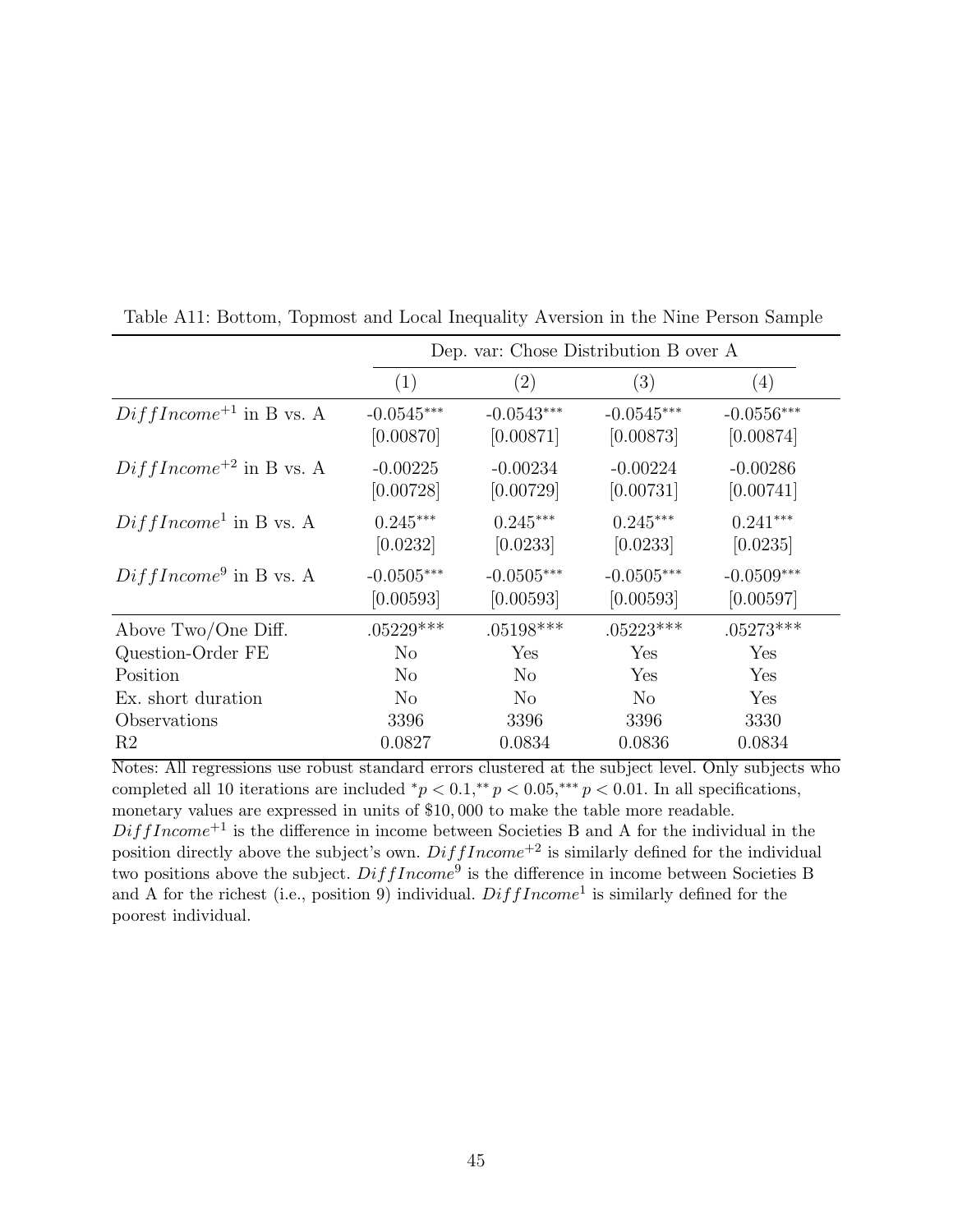|                              |                           | Dep. var: Chose Distribution B over A |                           |                           |
|------------------------------|---------------------------|---------------------------------------|---------------------------|---------------------------|
|                              | (1)                       | $\left( 2\right)$                     | (3)                       | (4)                       |
| $DiffIncome^{+1}$ in B vs. A | $-0.0408***$<br>[0.00641] | $-0.0407***$<br>[0.00640]             | $-0.0407***$<br>[0.00639] | $-0.0411***$<br>[0.00666] |
| $DiffIncome^{+2}$ in B vs. A | $-0.00220$<br>[0.00513]   | $-0.00221$<br>[0.00514]               | $-0.00226$<br>[0.00514]   | $-0.00227$<br>[0.00534]   |
| $DiffIncome1$ in B vs. A     | $0.178***$<br>[0.0152]    | $0.176***$<br>[0.0153]                | $0.176***$<br>[0.0152]    | $0.183***$<br>[0.0159]    |
| $DiffIncome7$ in B vs. A     | $-0.0547***$<br>[0.00567] | $-0.0545***$<br>[0.00568]             | $-0.0547***$<br>[0.00568] | $-0.0522***$<br>[0.00592] |
| Above Two/One Diff.          | $.03859***$               | $.03852***$                           | $.03849***$               | $.03879***$               |
| Question-Order FE            | $\rm No$                  | Yes                                   | Yes                       | Yes                       |
| Position                     | $\rm No$                  | N <sub>o</sub>                        | Yes                       | Yes                       |
| Ex. short duration           | N <sub>o</sub>            | N <sub>o</sub>                        | N <sub>0</sub>            | Yes                       |
| Observations                 | 3729                      | 3729                                  | 3729                      | 3417                      |
| R2                           | 0.101                     | 0.104                                 | 0.104                     | 0.105                     |

Table A12: Bottom, Topmost and Local Inequality Aversion in the Alternative Formatting Sample

Notes: All regressions use robust standard errors clustered at the subject level. Only subjects who completed all 10 iterations are included  $^*p < 0.1, ^{**}p < 0.05, ^{***}p < 0.01$ . In all specifications, monetary values are expressed in units of \$10, 000 to make the table more readable.  $DiffIncome<sup>+1</sup>$  is the difference in income between Societies B and A for the individual in the position directly above the subject's own.  $DiffIncome^{+2}$  is similarly defined for the individual two positions above the subject.  $DiffIncome<sup>7</sup>$  is the difference in income between Societies B and A for the richest (i.e., position 7) individual.  $DiffIncome<sup>1</sup>$  is similarly defined for the poorest individual.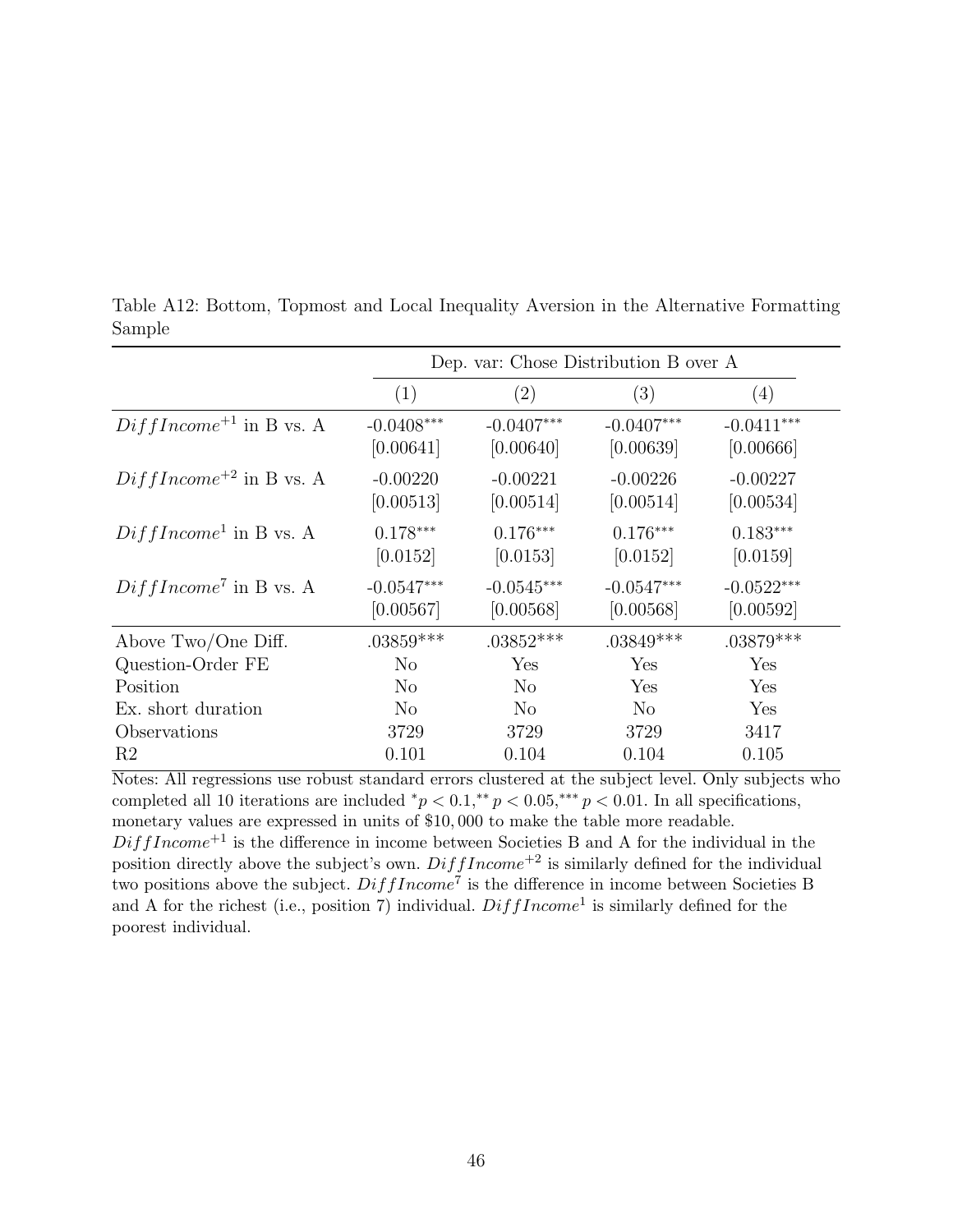|                              |                           |                           | Dep. var: Chose Distribution B over A |                           |
|------------------------------|---------------------------|---------------------------|---------------------------------------|---------------------------|
|                              | (1)                       | (2)                       | (3)                                   | (4)                       |
| $DiffIncome^{+1}$ in B vs. A | $-0.00509$<br>[0.00574]   | $-0.00496$<br>[0.00571]   | $-0.00520$<br>[0.00571]               | $-0.00566$<br>[0.00598]   |
| $DiffIncome^{+2}$ in B vs. A | $-0.000258$<br>[0.00480]  | 0.000159<br>[0.00484]     | 0.000204<br>[0.00484]                 | 0.00113<br>[0.00512]      |
| $DiffIncome1$ in B vs. A     | $0.223***$<br>[0.0137]    | $0.223***$<br>[0.0137]    | $0.223***$<br>[0.0137]                | $0.225***$<br>[0.0143]    |
| $DiffIncome7$ in B vs. A     | $-0.0402***$<br>[0.00507] | $-0.0403***$<br>[0.00505] | $-0.0402***$<br>[0.00504]             | $-0.0432***$<br>[0.00516] |
| Above Two/One Diff.          | .00483                    | .00512                    | .00541                                | .00679                    |
| Question-Order FE            | N <sub>o</sub>            | Yes                       | Yes                                   | Yes                       |
| Position                     | N <sub>o</sub>            | N <sub>o</sub>            | Yes                                   | Yes                       |
| Ex. short duration           | $\rm No$                  | $\rm No$                  | $\rm No$                              | Yes                       |
| Observations                 | 4523                      | 4523                      | 4523                                  | 4170                      |
| R2                           | 0.0954                    | 0.0971                    | 0.0979                                | 0.103                     |

Table A13: Bottom, Topmost and Local Inequality Aversion in the Real Stakes Sample

Notes: All regressions use robust standard errors clustered at the subject level. Only subjects who completed all 10 iterations are included  $^*p < 0.1, ^{**}p < 0.05, ^{***}p < 0.01$ . In all specifications, monetary values are expressed in units of \$10, 000 to make the table more readable.

 $DiffIncome<sup>+1</sup>$  is the difference in income between Societies B and A for the individual in the position directly above the subject's own.  $DiffIncome^{+2}$  is similarly defined for the individual two positions above the subject.  $DiffIncome^7$  is the difference in income between Societies B and A for the richest (i.e., position 7) individual.  $DiffIncome<sup>1</sup>$  is similarly defined for the poorest individual.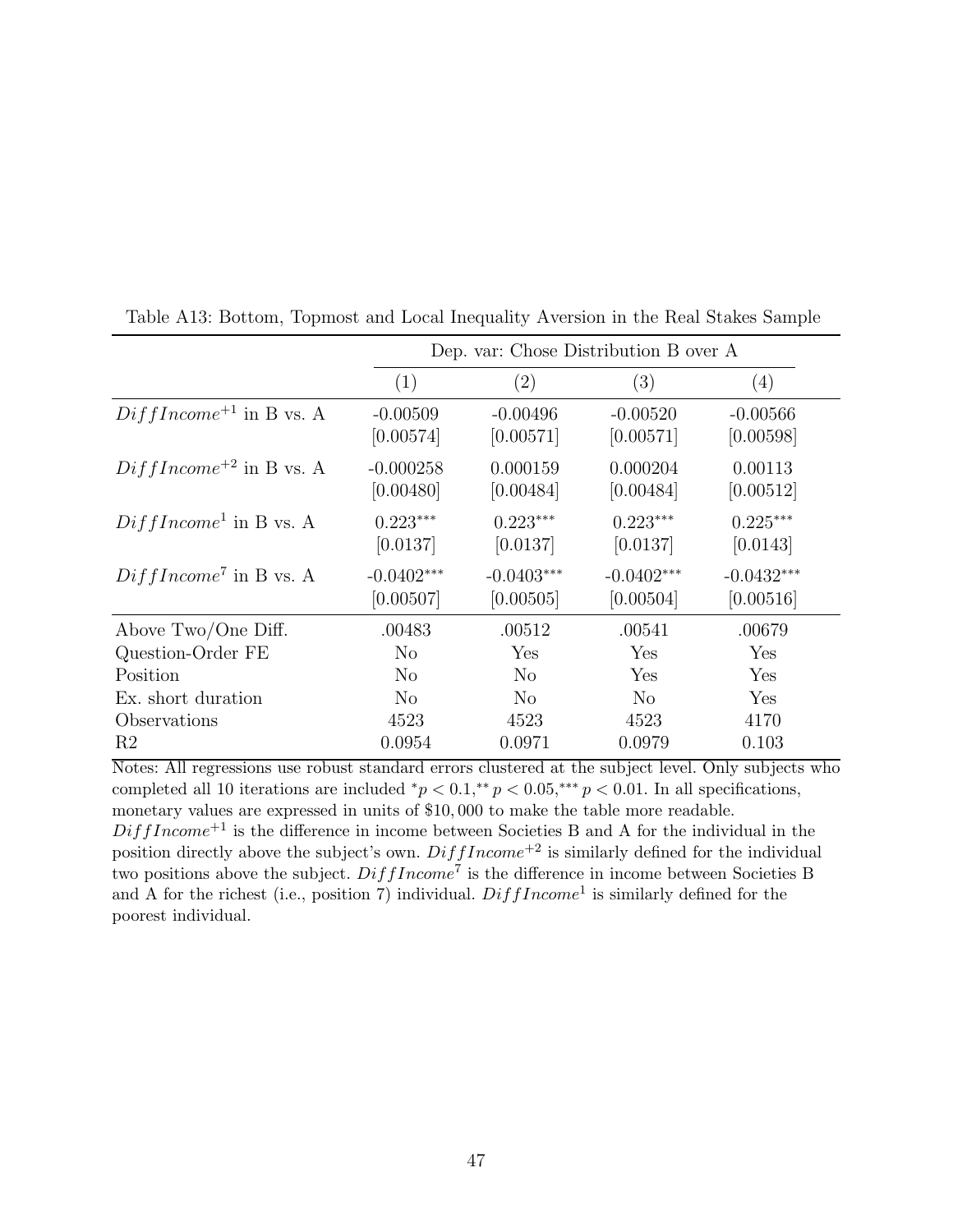|                               | Dep. var: Chose Second Distribution |                |                                                                    |                |  |
|-------------------------------|-------------------------------------|----------------|--------------------------------------------------------------------|----------------|--|
|                               | (1)                                 | (2)            | (3)<br>Democrat Republican Not Fair Distribution Fair Distribution | (4)            |  |
| $DiffIncome^{+1}$ in B vs. A  | $-0.0159**$                         | $-0.0200$      | $-0.0118**$                                                        | $-0.0126$      |  |
|                               | [0.00772]                           | [0.0131]       | [0.00574]                                                          | [0.00818]      |  |
| $DiffIncome^{+2}$ in B vs. A  | 0.000861                            | $-0.0240**$    | 0.00315                                                            | $-0.00712$     |  |
|                               | [0.00800]                           | [0.0107]       | [0.00527]                                                          | [0.00894]      |  |
| $DiffIncome1$ in B vs. A      | $0.160***$                          | $0.107***$     | $0.159***$                                                         | $0.0767***$    |  |
|                               | [0.0212]                            | [0.0309]       | [0.0151]                                                           | [0.0205]       |  |
| $DiffIncome^{OWN}$ in B vs. A | $0.213***$                          | $0.249***$     | $0.191***$                                                         | $0.261***$     |  |
|                               | [0.0103]                            | [0.0175]       | [0.00793]                                                          | [0.0107]       |  |
| $DiffIncome7$ in B vs. A      | $-0.0386***$                        | $-0.0115$      | $-0.0467***$                                                       | $-0.0241***$   |  |
|                               | [0.00655]                           | [0.0102]       | [0.00469]                                                          | [0.00752]      |  |
| Above $Two/One\ Diff.$        | .01673                              | $-.00393$      | $.01493*$                                                          | .00549         |  |
| Question-Order FE             | No                                  | N <sub>o</sub> | N <sub>o</sub>                                                     | N <sub>o</sub> |  |
| Position                      | $\rm No$                            | N <sub>o</sub> | $\rm No$                                                           | N <sub>o</sub> |  |
| Ex. short duration            | $\rm No$                            | N <sub>o</sub> | N <sub>0</sub>                                                     | $\rm No$       |  |
| Observations                  | 1560                                | 655            | 3302                                                               | 1243           |  |

Table A14: Heterogeneity in Inequality Aversion in the Own-Income Varies Sample

Notes: All regressions use robust standard errors clustered at the subject level. The sample in this table includes participants in the "Own Income" experiment (see text for details). Only subjects who completed all 10 iterations are included  $^*p < 0.1, ^{**}p < 0.05, ^{***}p < 0.01$ . In all specifications, monetary values are expressed in units of \$10, 000 to make the table more readable. In columns (1) and (2) regressions are run separately on the subsamples of, respectively, self-identified Democrats and Republicans. In columns (3) and (4) we divide the sample based on responses to the question, "Do you feel that the distribution of income and wealth in the US today is fair or should be more evenly distributed among a larger portion of the population?"  $DiffIncome^{+1}$  is the difference in income between Societies B and A for the individual in the position directly above the subject's own.  $DiffIncome^{+2}$  is similarly defined for the individual two positions above the subject.  $DiffIncome<sup>1</sup>$  is the difference in income between Societies B and A for the poorest (i.e., position 1) individual.  $DiffIncome<sup>7</sup>$  is similarly defined for the richest individual.